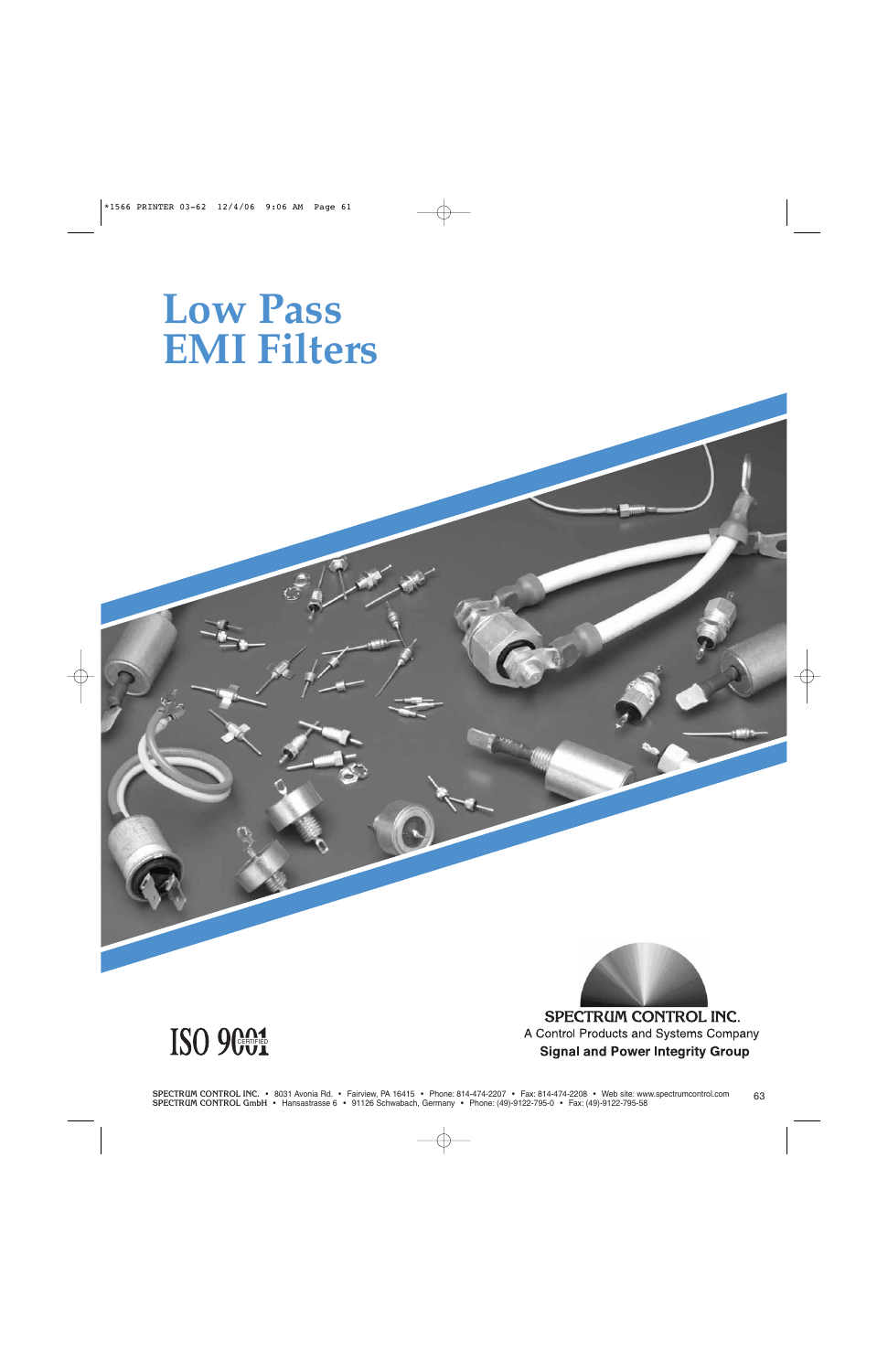

# ISO 9001

### **Low Pass Filter Selection Guide**

### **Other Key**

**Pages Pages** *Filter Installation ............................16 Performance Testing...................17-18 Value Added Filter Assemblies .....100 Military Cross Reference .......237-239*

#### **MLFT Filters**

- Performance through the GHz range
- Standard and custom mechanical packages available
- Transient voltage & surge protection available in some packages
- Available in multiple line packages

Motor Line Feed-Thru Technology (MLFT) is an innovative new line of filters designed to be a flexible, low cost solution to EMI (RF) noise issues. This product can be used in a variety of applications requiring high capacitance at lower voltages with the option of custom designed, easy to retro fit mechanical packaging.

#### *MLFT Filters . . . . . . . . . . . . 65*

#### **Solder-in Filters**

- Small size to allow effective use of space
- Voltage ratings to 750 VDC
- Multiple circuit configurations: C & Pi standard L circuit also available
- High temperature construction to prevent reflow during installation
- MIL-F-15733 QPL and MIL-C-11015 (CK99) filters available

#### **Resin Sealed Bolt-in Filters**

- Wide range of sizes: 4-40 thread through 5/16-24 thread
- Voltage ratings to 500 VDC/220 VAC
- MIL-F-15733 QPL filters available
- Multiple circuit configurations: C, L and Pi
- Metric Threaded filters available
- Spec-Spin and Spec-Mini Press filters

Solder-in filters are ideal for use in critical areas where space does not allow use of mounting tools or hardware. The solder-in feature also allows installation in unison with other board mounted components. Primarily used in filtering signal/data lines and AC power lines.

| $C \ldots \ldots \ldots \ldots \ldots \ldots 66-67$ |
|-----------------------------------------------------|
| $Pi$ 68-69                                          |
| Miniature Solder-in Filters70                       |

#### These filters are easily mounted in a tapped hole or thru-hole with supplied nut and lock-washer. The rugged case with resin seals at both ends provides excellent environmental protection. Primarily used in filtering signal/data lines and DC power lines. The Spec-Mini Press and Spec Spin Filters are ideal for use where solder is undesirable. Each offers easy filter substitution and are for use in microwave applications and other high frequency applications.

| Spec Mini-Press 9900 Series 71                       |
|------------------------------------------------------|
| Spec Spin Filters72                                  |
| Resin Sealed Bolt-in Filters                         |
| $4 - 40. \ldots \ldots \ldots \ldots \ldots$ . 73-75 |
| 6-32 76                                              |
| $6-40$ 76                                            |
| $8-32$ 77-78                                         |
|                                                      |
| $12 - 28/32$ 80-82                                   |
| $5/16 - 24, 5/16 - 32 \ldots$ 83                     |
|                                                      |

### **High Current/High Voltage Resin Sealed Filters**

- Current ratings up to 100 Amps
- Continuous voltage ratings up to 2500 VDC/240 VAC
- U.L. 1459 recognized and CSA C22.2 certified versions available
- Rugged bolt-in style for easy installation

High current filters are ideal for use in high current 5 volt logic buss, but also can be used for +/-48 VDC telephone rack buss, high current switch mode power supplies and DC charging systems. High voltage filters find use in high voltage power supplies and applications requiring U.L. Hi-Pot.

| High Voltage Filters                                             |  |
|------------------------------------------------------------------|--|
|                                                                  |  |
| UL/CSA Filters                                                   |  |
| 50 Amp. $\dots \dots \dots \dots 84-85$                          |  |
| $100 \, Amp. \, \ldots \, \ldots \, . \, . \, . \, . \, 84 - 85$ |  |

### **Hermetically Sealed Case Filters**

- Popular .375/.410" and .690" case diameters
- Voltage ratings from 50 VDC to 400 VDC/ 240 VAC
- Filter configurations available: C, L, Pi, T and double T
- MIL-F-15733 and MIL-F-28861 QPL filters available

This series of filters features hermetic glass seals and high EMI filtering performance. They are excellent for critical applications that demand high reliability in the toughest environmental conditions and provide broadband high performance EMI filtering from 10 KHz to over 10 GHz.

| Case<br>Dia. | Filter                                                    |
|--------------|-----------------------------------------------------------|
| .375<br>.410 | . 87<br>$\ldots \ldots 88-92$<br>$\ldots$ 93-94<br>$Pi$ . |
|              | <b>Transient</b><br>Suppression                           |
|              | T.<br>. 95<br>. 96<br>. 97                                |
| .690         | . 98-99<br>$\ldots \ldots \ldots 100$<br>. 101            |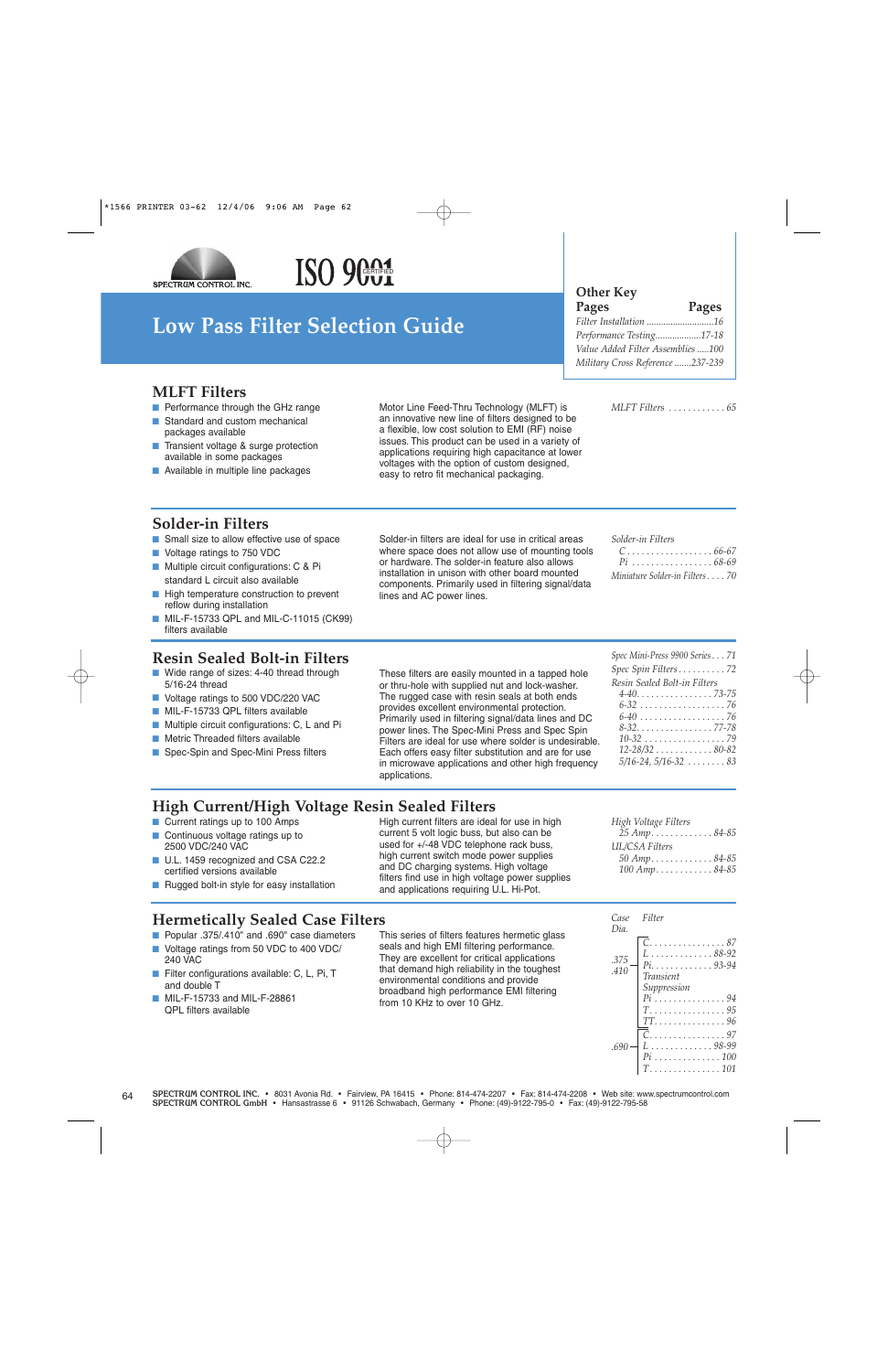

### **MLFT Filters**

Motor Line Feed-Thru Technology (MLFT) is an innovative new line of filters designed to be a flexible, low cost solution to EMI (RF) noise issues.

The product was originally developed to solve the filtering needs of DC motors, allowing them to pass the stringent standards that govern these motors in various industries they are used. Although this product was developed with the DC motors in mind, it can be used in almost any application that requires high capacitiance at lower voltages with the option of custom designed, easy to fit mechanical packaging.

By utilizing our vast experience in designing, testing products at our on-site lab, and manufacturing integrated filtering products; we can quickly and economically design an easy to use solution to any EMC issue.

**SPECTRUM CONTROL GMBH • Hansastrasse Franchises**<br> **SPECTRUM CONTROL GMBH AS THE product is method with the form of the spectrum of the product of the product of<br>
Spectrum Control of Phone: (4)-912-795-0 · Fax: (4)-912-795** With easy installation in mind, our feed-thru packages are designed to be placed at the product's interface to the outside world at the low impedance ground where filtering is optimized. Thus eliminating the need for complex PC boards that are required when trying to incorporate surface mount components and boards into a system.

#### **Features**

- Performance through the GHz range
- Standard and custom mechanical packages available
- Transient voltage & surge protection available in some packages
- Available in multiple line packages



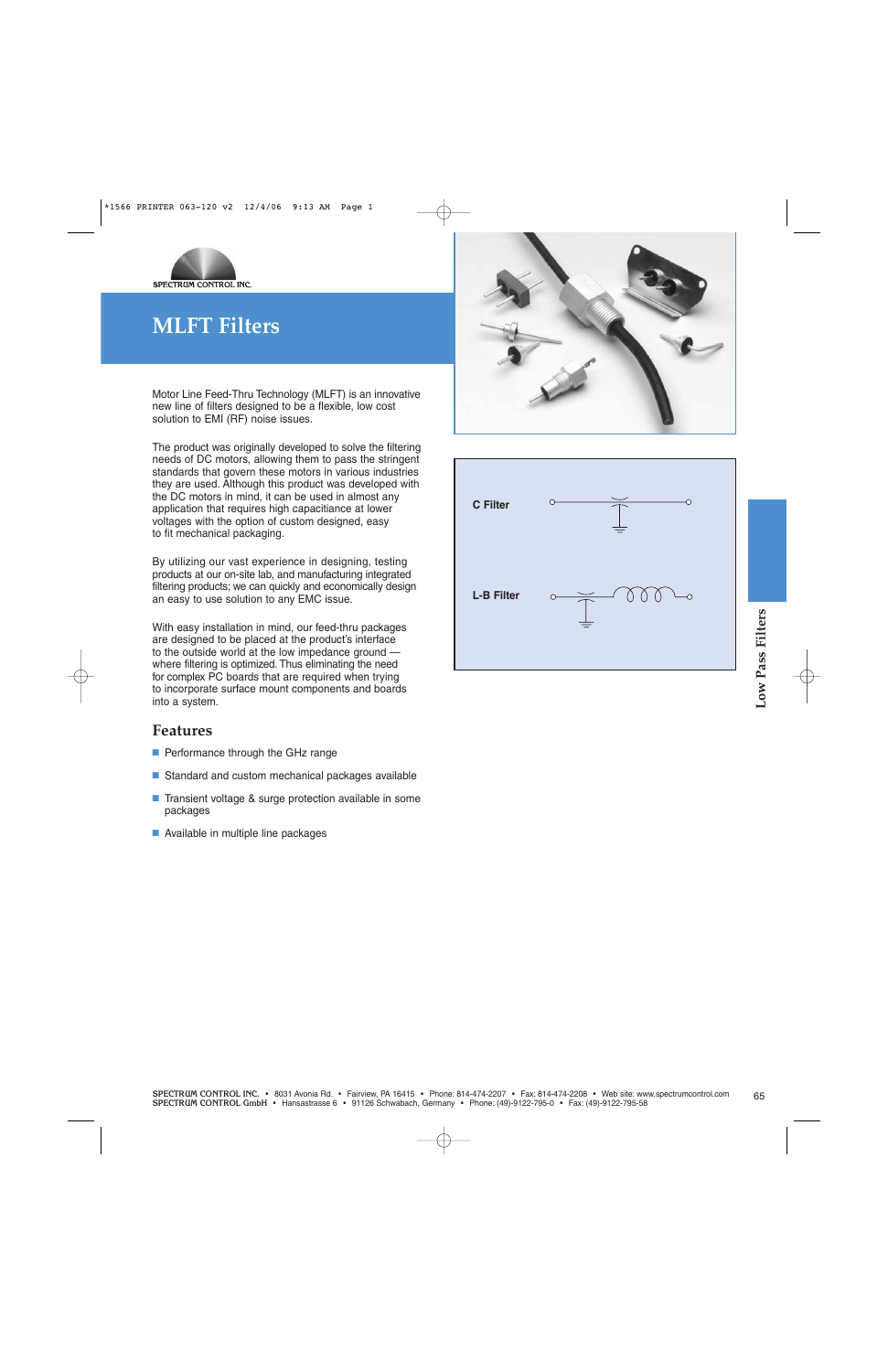

Solder-in filters are ideal for use in critical areas where space does not allow use of mounting tools or hardware. The solder-in feature also allows installation in unison with other board mounted components. Primarily used in filtering signal/data lines and DC power lines.

#### **Features**

- Small size to allow effective use of space
- Voltage ratings to 750 VDC
- Multiple circuit configurations: C, L & Pi available
- High temperature construction to prevent reflow during installation
- MIL-F-15733 QPL versions available



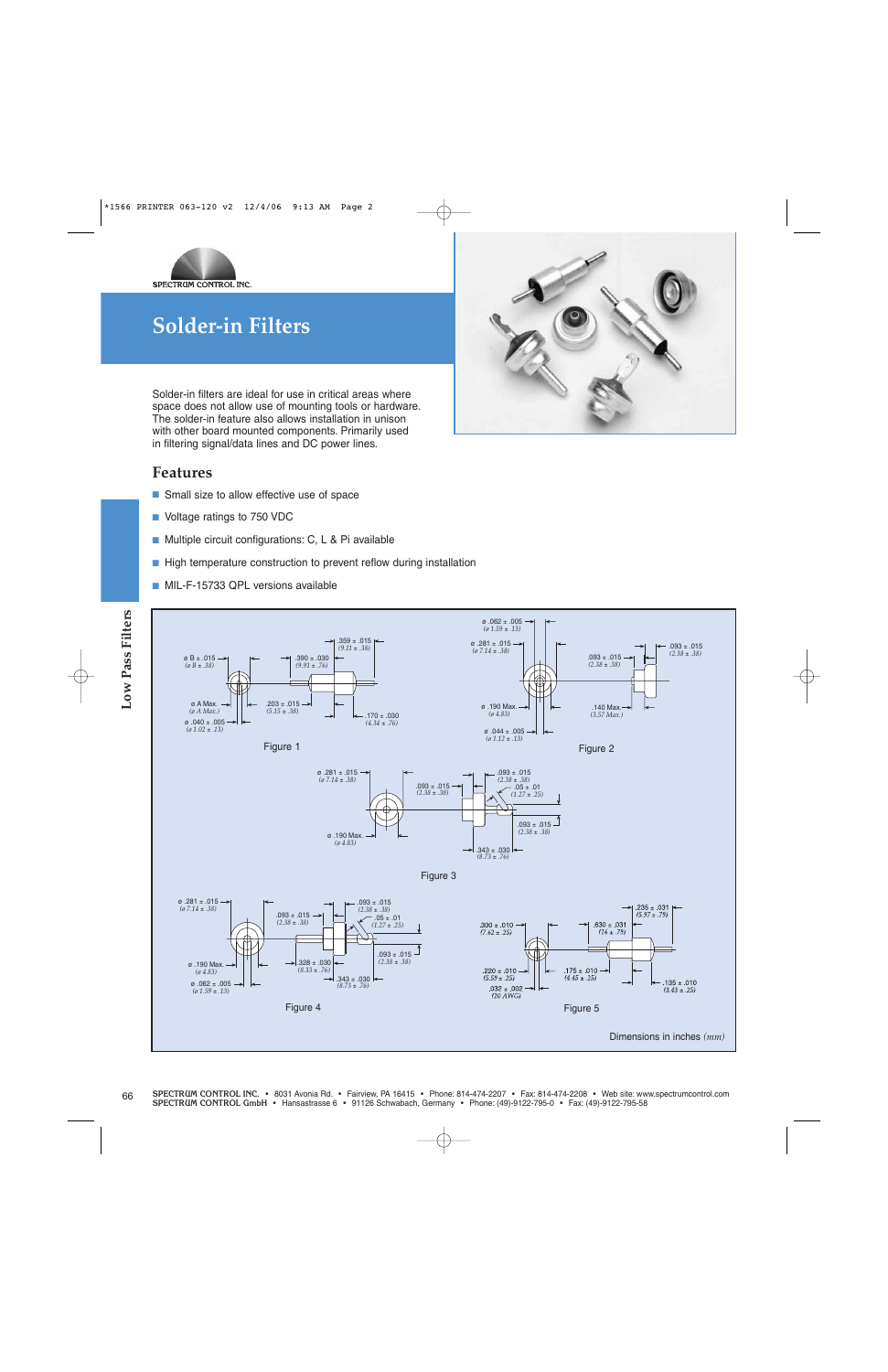

### **Solder-in C Circuit**

|                    | <b>See</b>     |    |      |                                                           |      | <b>Rated Voltage</b>         |     |                    |            |            |            |            | Minimum Insertion Loss (dB) |     |           |
|--------------------|----------------|----|------|-----------------------------------------------------------|------|------------------------------|-----|--------------------|------------|------------|------------|------------|-----------------------------|-----|-----------|
| <b>Part Number</b> | Pq. 64         | In | A    | In                                                        | в    | $125^{\circ}$ C<br><b>DC</b> |     | $Cap^*$            |            | 10         | 30         | 100        | 300                         | GHz | 10<br>GHz |
|                    | for Fig.       |    | (mm) |                                                           | (mm) |                              | Amp |                    | <b>MHz</b> | <b>MHz</b> | <b>MHz</b> | <b>MHz</b> | <b>MHz</b>                  |     |           |
| 54-786-003         |                |    |      | $\vert 0.156 \vert (3.96) \vert 0.203 \vert (5.16) \vert$ |      | 50                           | 10  | $0.30 \mu F$       | 32         | 47         | 54         | 60         | 66                          | 70  | 70        |
| 54-785-002         |                |    |      | [0.125](3.18)[0.184](4.67)                                |      | 100                          | 10  | $0.05 \mu F$ (min) | 16         | 33         | 41         | 45         | 48                          | 50  | 50        |
| 54794002X5R101M    | $\overline{4}$ |    |      |                                                           |      | 250                          | 25  | 100 pF $\pm$ 20%   |            |            | –          |            | 10                          | 20  | 20        |
| 54803004X5R101M    | 3              |    |      |                                                           |      | 250                          | 25  | 100 pF $\pm$ 20%   |            |            |            | _          | 10                          | 20  | 20        |
| 54802002X5R101M    | $\overline{2}$ |    |      |                                                           |      | 250                          | 25  | 100 pF $\pm$ 20%   |            |            |            |            | 10                          | 20  | 20        |
| +54794002X5R471M   | 4              |    |      |                                                           |      | 250                          | 25  | 470 pF ± 20%       |            |            | _          | 12         | 22                          | 25  | 25        |
| +54803004X5R471M   | 3              |    |      |                                                           |      | 250                          | 25  | 470 pF ± 20%       |            |            | –          | 12         | 22                          | 25  | 25        |
| 54802002X5R471M    | $\overline{2}$ |    |      |                                                           |      | 250                          | 25  | 470 pF ± 20%       |            |            |            | 12         | 22                          | 25  | 25        |
| +54802002X5V102P   | 2              |    |      |                                                           |      | 250                          | 25  | 1000 pF            |            |            | –          | 15         | 25                          | 35  | 40        |
| +54803004X5V102P   | 3              |    |      |                                                           |      | 250                          | 25  | 1000 pF            |            |            |            | 15         | 25                          | 35  | 40        |
| +54794002X5V102P   | 4              |    |      |                                                           |      | 250                          | 25  | 1000 pF            |            |            |            | 15         | 25                          | 35  | 40        |
| +54-786-077        | 5              |    |      |                                                           |      | 750                          | 10  | 1000pF             |            | 4          |            | 20         | 25                          | 35  | 40        |

✝ Also available through Spectrum Control's authorized distributors.

\* Tolerances are +100/-0% unless noted.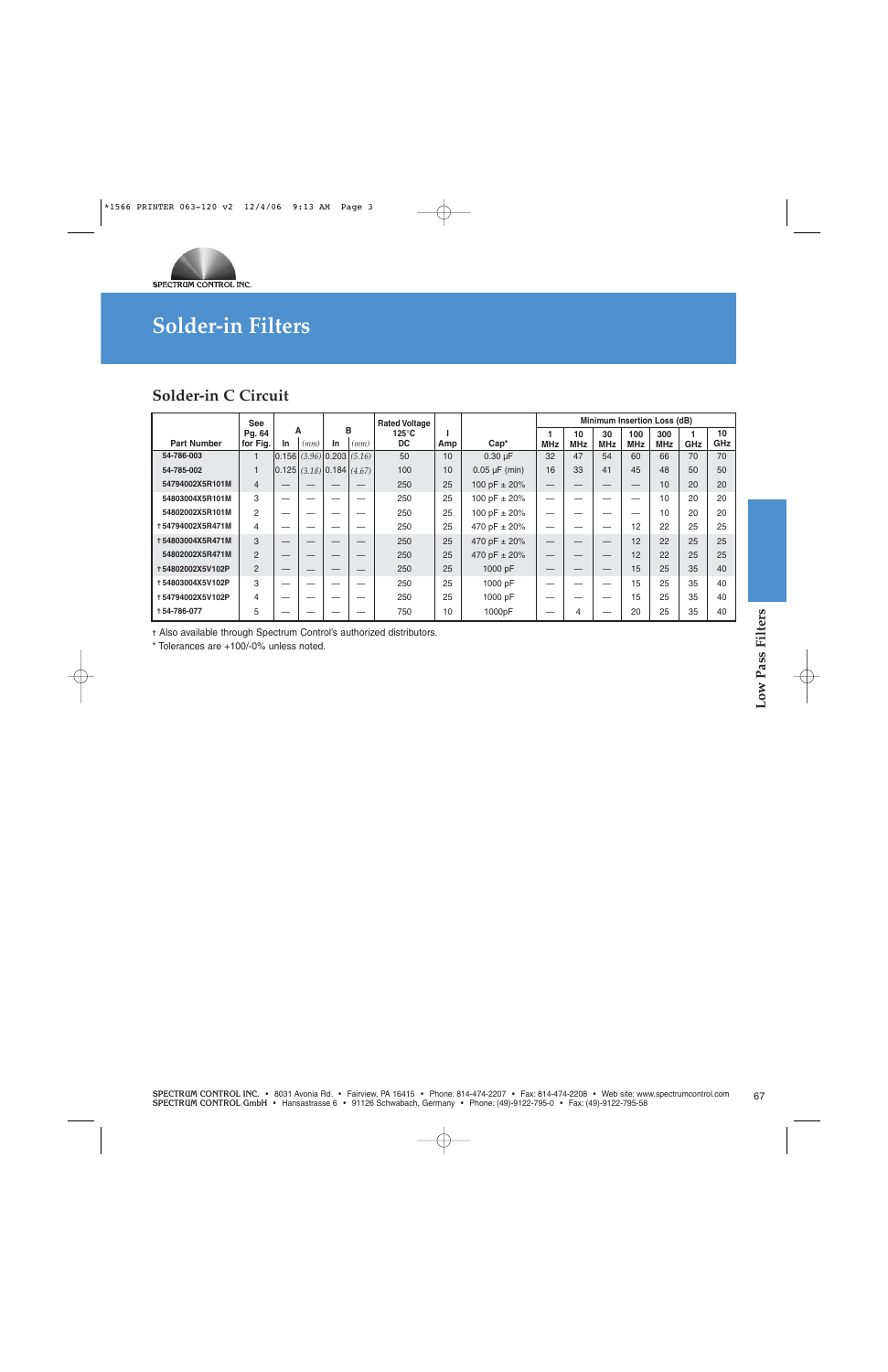

### **Solder-in Pi Circuit**











 $.265 \pm .030$ 







*(11.91* ± *.76)*





 $B \pm .010$ 



*(ø 1.02* ± *.13)*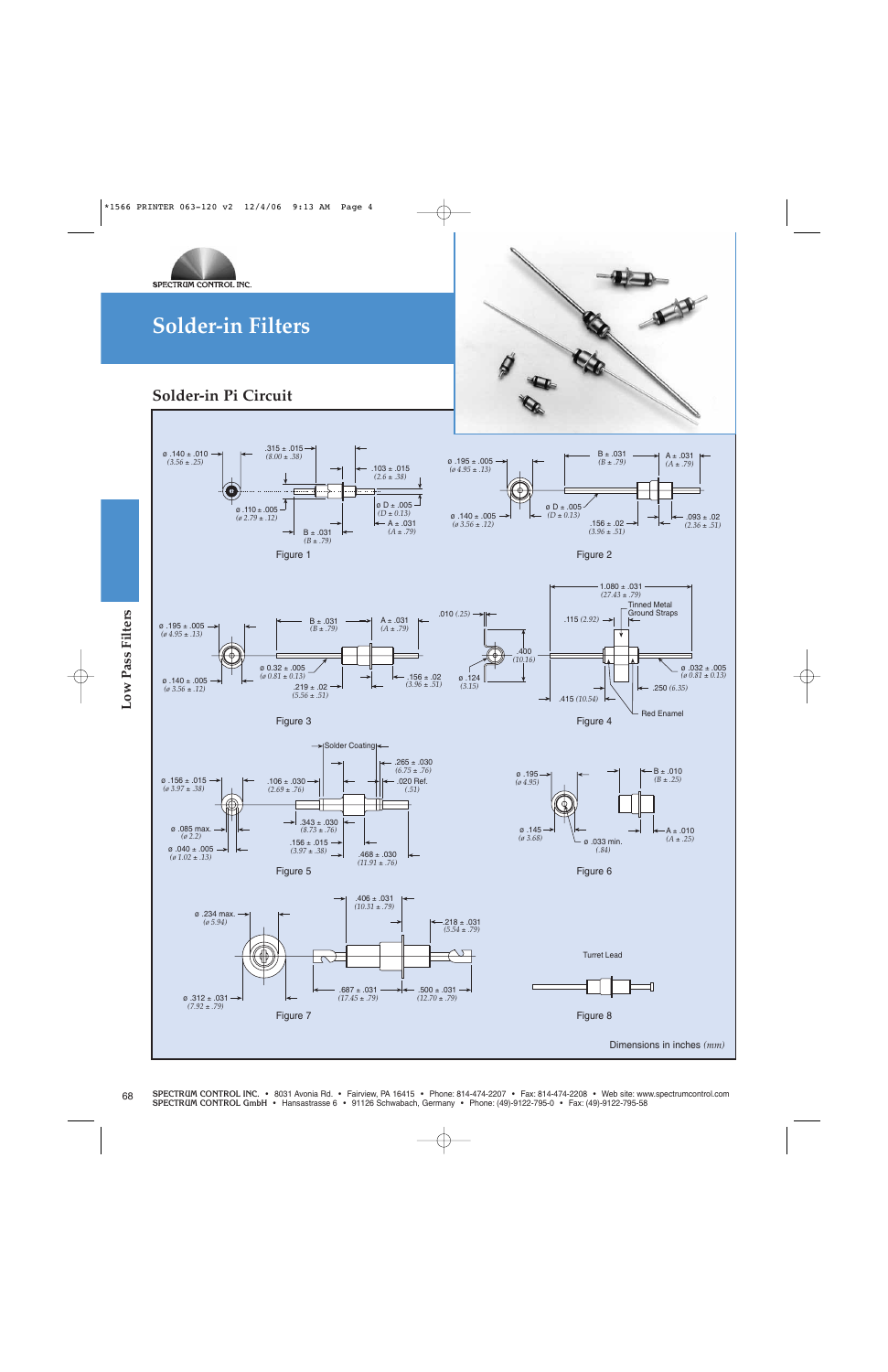

### **Solder-in Pi Circuit**

|                                                                                                                                                                                                                                                                  | M15733                   | <b>See</b>     |       |           |                   |                          |          |                          |                 | <b>Rated Voltage</b>             |          |               |                                  |                  | Minimum Insertion Loss (dB) |                   |                   |          |           |                |
|------------------------------------------------------------------------------------------------------------------------------------------------------------------------------------------------------------------------------------------------------------------|--------------------------|----------------|-------|-----------|-------------------|--------------------------|----------|--------------------------|-----------------|----------------------------------|----------|---------------|----------------------------------|------------------|-----------------------------|-------------------|-------------------|----------|-----------|----------------|
| Part Number Number for Fig.                                                                                                                                                                                                                                      | MIL                      | Pg. 66         | In    | Α<br>(mm) | In                | B<br>(mm)                | In       | D<br>(mm)                | <b>DC</b>       | $125^{\circ}$ C<br><b>AC</b>     | т<br>Amp | Min<br>Cap    | 1<br><b>MHz</b>                  | 10<br><b>MHz</b> | 30<br><b>MHz</b>            | 100<br><b>MHz</b> | 300<br><b>MHz</b> | 1<br>GHz | 10<br>GHz |                |
| 51-703-013*                                                                                                                                                                                                                                                      | /62-0003                 | 3              | 0.312 | (7.92)    | 0.469             | (11.91)                  | 0.032    | (0.81)                   | $\overline{70}$ | $\overline{\phantom{0}}$         | 10       | 1500 pF       |                                  | 5                | 12                          | 50                | 50                | 65       | 65        |                |
| 51-750-309*                                                                                                                                                                                                                                                      | /62-0004                 | $\overline{c}$ | 0.268 | (6.81)    | 0.780             | (19.81)                  | 0.032    | (0.81)                   | 70              | $\overbrace{\phantom{12322111}}$ | 10       | $0.012 \mu F$ | 5                                | 22               | 50                          | 70                | 70                | 65       | 65        |                |
| † 1234-000* €                                                                                                                                                                                                                                                    |                          | $\overline{2}$ | 0.257 | (6.53)    | 0.780             | (19.81)                  | 0.032    | (0.81)                   | 70              |                                  | 10       | $0.012 \mu F$ | 5                                | 25               | 50                          | 70                | 70                | 70       | 70        |                |
| 51-749-304                                                                                                                                                                                                                                                       | $\overline{\phantom{0}}$ | 4              |       |           |                   |                          |          | —<br>—                   | 70              | $\equiv$                         | 10       | $0.012 \mu F$ | 5                                | 25               | 50                          | 70                | 70                | 65       | 65        |                |
| 1234-001                                                                                                                                                                                                                                                         |                          | 4              |       |           |                   |                          |          | $\overline{\phantom{0}}$ | 70              | $\overline{\phantom{0}}$         | 10       | $0.012 \mu F$ | 5                                | 25               | 50                          | 70                | 70                | 65       | 65        |                |
| +51-750-301*                                                                                                                                                                                                                                                     |                          | $\overline{c}$ | 0.250 | (6.35)    | 0.780             | (19.81)                  | 0.032    | (0.81)                   | 70              | $\overline{\phantom{0}}$         | 10       | $0.012 \mu F$ | 5                                | 25               | 50                          | 70                | 70                | 70       | 70        |                |
| † 1233-000* €                                                                                                                                                                                                                                                    |                          | 3              | 0.312 | (7.92)    | 0.780             | (19.81)                  | 0.032    | (0.81)                   | 70              |                                  | 10       | $0.022 \mu F$ | $\overline{7}$                   | 35               | 60                          | 70                | 70                | 70       | 70        |                |
| +51-750-302*                                                                                                                                                                                                                                                     |                          | 3              | 0.312 | (7.92)    | 0.780             | (19.81)                  | 0.032    | (0.81)                   | 70              |                                  | 10       | $0.022 \mu F$ | $\overline{7}$                   | 25               | 60                          | 70                | 70                | 70       | 70        |                |
| 51-750-313                                                                                                                                                                                                                                                       | /51-0002                 | 3              | 0.312 | (7.92)    | 0.780             | (19.81)                  | 0.032    | (0.81)                   | 70              | $\qquad \qquad -$                | 10       | $0.022 \mu F$ | $\overline{7}$                   | 25               | 60                          | 70                | 70                | 70       | 70        |                |
| +51-723-303                                                                                                                                                                                                                                                      |                          | 5              |       |           |                   |                          |          | $\overline{\phantom{0}}$ | 200             |                                  | 10       | 1300 pF       |                                  | 5                | 15                          | 30                | 45                | 55       | 55        |                |
| 51-713-010                                                                                                                                                                                                                                                       | /62-0002                 | 1              | 1.140 | (28.96)   | 1.277             | (32.44)                  | 0.032    | (0.81)                   | 200             |                                  | 10       | 1500 pF       | $\overbrace{\phantom{12322111}}$ | 5                | 12                          | 45                | 50                | 70       | 70        |                |
| 11251-001€                                                                                                                                                                                                                                                       |                          | 1              | 1.109 | (28.17)   | 1.206             | (30.63)                  | 0.032    | (0.81)                   | 200             | $\overline{\phantom{m}}$         | 10       | 1500 pF       |                                  | 5                | 15                          | 40                | 50                | 70       | 70        |                |
| 51-703-001*                                                                                                                                                                                                                                                      |                          | 3              | 0.312 | (7.92)    | 0.406             | (10.31)                  | 0.032    | (0.81)                   | 200             | $\overline{\phantom{0}}$         | 10       | 1500 pF       | $\qquad \qquad -$                | 8                | 17                          | 45                | 65                | 70       | 70        |                |
| † 1203-050 €                                                                                                                                                                                                                                                     |                          | 3              | 0.312 | (7.92)    | 0.406             | (10.31)                  | 0.032    | (0.81)                   | 200             |                                  | 10       | 1500 pF       | $\qquad \qquad -$                | 5                | 15                          | 45                | 50                | 70       | 70        | <b>Filters</b> |
| 51-703-012*                                                                                                                                                                                                                                                      | /62-0001                 | 3              | 0.312 | (7.92)    | 0.406             | (10.31)                  | 0.032    | (0.81)                   | 200             | 140                              | 10       | 1500 pF       | $\overline{\phantom{0}}$         | 3                | 15                          | 45                | 50                | 70       | 70        |                |
| 51-713-002                                                                                                                                                                                                                                                       |                          | 1              | 1.103 | (28.01)   | 1.212             | (30.78)                  | 0.032    | (0.81)                   | 200             |                                  | 10       | 1500 pF       |                                  | 5                | 12                          | 40                | 70                | 70       | 70        | Pass           |
| 1214-029                                                                                                                                                                                                                                                         |                          | 2              | 0.288 | (7.31)    | 0.780             | (19.81)                  | 0.032    | (0.81)                   | 200             |                                  | 10       | 1750 pF       |                                  | 5                | 15                          | 50                | 60                | 60       | 70        |                |
| † 1214-007 €                                                                                                                                                                                                                                                     |                          | 6              | 0.093 | (2.36)    | 0.157             | (3.99)                   |          | $\overline{\phantom{0}}$ | 200             |                                  | 10       | 1750 pF       |                                  | 5                | 15                          | 35                | 50                | 60       | 60        | Low            |
| 51-707-002*                                                                                                                                                                                                                                                      |                          | $\overline{c}$ | 0.288 | (7.31)    | 0.780             | (19.81)                  | 0.032    | (0.81)                   | 200             |                                  | 10       | 1750 pF       |                                  | 8                | 17                          | 50                | 65                | 70       | 70        |                |
| +1214-001*                                                                                                                                                                                                                                                       |                          | $\overline{c}$ | 0.288 | (7.31)    | 0.780             | (19.81)                  | 0.032    | (0.81)                   | 200             |                                  | 10       | 1750 pF       | $\overline{\phantom{m}}$         | 5                | 15                          | 50                | 50                | 60       | 60        |                |
| +51-707-006*                                                                                                                                                                                                                                                     | 33-0001                  | $\overline{2}$ | 0.288 | (7.31)    | 0.780             | (19.81)                  | 0.032    | (0.81)                   | 200             | 90                               | 10       | 1750 pF       | $\qquad \qquad -$                | 5                | 15                          | 50                | 50                | 60       | 60        |                |
| 51-707-007                                                                                                                                                                                                                                                       | /33-0002                 | $\overline{c}$ | 0.288 | (7.31)    | 0.780             | (19.81)                  | 0.032    | (0.81)                   | 200             | 90                               | 10       | 1750 pF       | $\overline{\phantom{0}}$         | 5                | 15                          | 50                | 50                | 60       | 60        |                |
| 51-707-026                                                                                                                                                                                                                                                       | /66-0001                 | 6              | 0.288 | (7.31)    | 0.157             | (3.99)                   | $\equiv$ |                          | 200             |                                  | 10       | 1750 pF       |                                  | 5                | 15                          | 35                | 50                | 50       | 50        |                |
| +51-750-322                                                                                                                                                                                                                                                      |                          | $\overline{2}$ | 1.123 | (28.52)   | 1.347             | (34.21)                  | 0.040    | (1.02)                   | 200             |                                  | 10       | 3000 pF       |                                  | $\overline{7}$   | 25                          | 50                | 65                | 65       | 65        |                |
| 51-703-007*                                                                                                                                                                                                                                                      | /51-0001                 | 3              | 0.312 | (7.92)    | 0.406             | (10.31)                  | 0.032    | (0.81)                   | 200             | 200                              | 10       | 5500 pF       |                                  | 15               | 30                          | 55                | 65                | 70       | 70        |                |
| 1223-012                                                                                                                                                                                                                                                         |                          | $\mathbf{1}$   | 0.240 | (6.10)    | 0.360             | (9.14)                   | 0.040    | (1.02)                   | 200             | $\overline{\phantom{0}}$         | 15       | 3000 pF       | $\overline{\phantom{m}}$         | $\overline{7}$   | 25                          | 50                | 65                | 65       | 65        |                |
| † 1204-050 €                                                                                                                                                                                                                                                     |                          | $\overline{7}$ | 0.210 | (5.34)    | $\qquad \qquad -$ | $\overline{\phantom{0}}$ |          | $\overline{\phantom{0}}$ | 500             |                                  | 25       | 3000 pF       | $\qquad \qquad -$                | 8                | 25                          | 50                | 65                | 70       | 70        |                |
| 51-704-002                                                                                                                                                                                                                                                       | /40-0001                 | $\overline{7}$ | 0.234 | (5.94)    |                   |                          |          | $\equiv$                 | 500             | 350                              | 25       | 3000 pF       | $\overline{\phantom{0}}$         | $\overline{7}$   | 25                          | 55                | 65                | 70       | 70        |                |
| Denotes parts with turret on one end per Figure 8.<br>+ Also available through Spectrum Control's authorized distributors.<br>€ Also available through Spectrum Control's authorized European distributors/agents.                                               |                          |                |       |           |                   |                          |          |                          |                 |                                  |          |               |                                  |                  |                             |                   |                   |          |           |                |
| SPECTRUM CONTROL INC. • 8031 Avonia Rd. • Fairview, PA 16415 • Phone: 814-474-2207 • Fax: 814-474-2208 • Web site: www.spectrumcontrol.com<br>SPECTRUM CONTROL GmbH • Hansastrasse 6 • 91126 Schwabach, Germany • Phone: (49)-9122-795-0 • Fax: (49)-9122-795-58 |                          |                |       |           |                   |                          |          |                          |                 |                                  |          |               |                                  |                  |                             |                   |                   |          |           | 69             |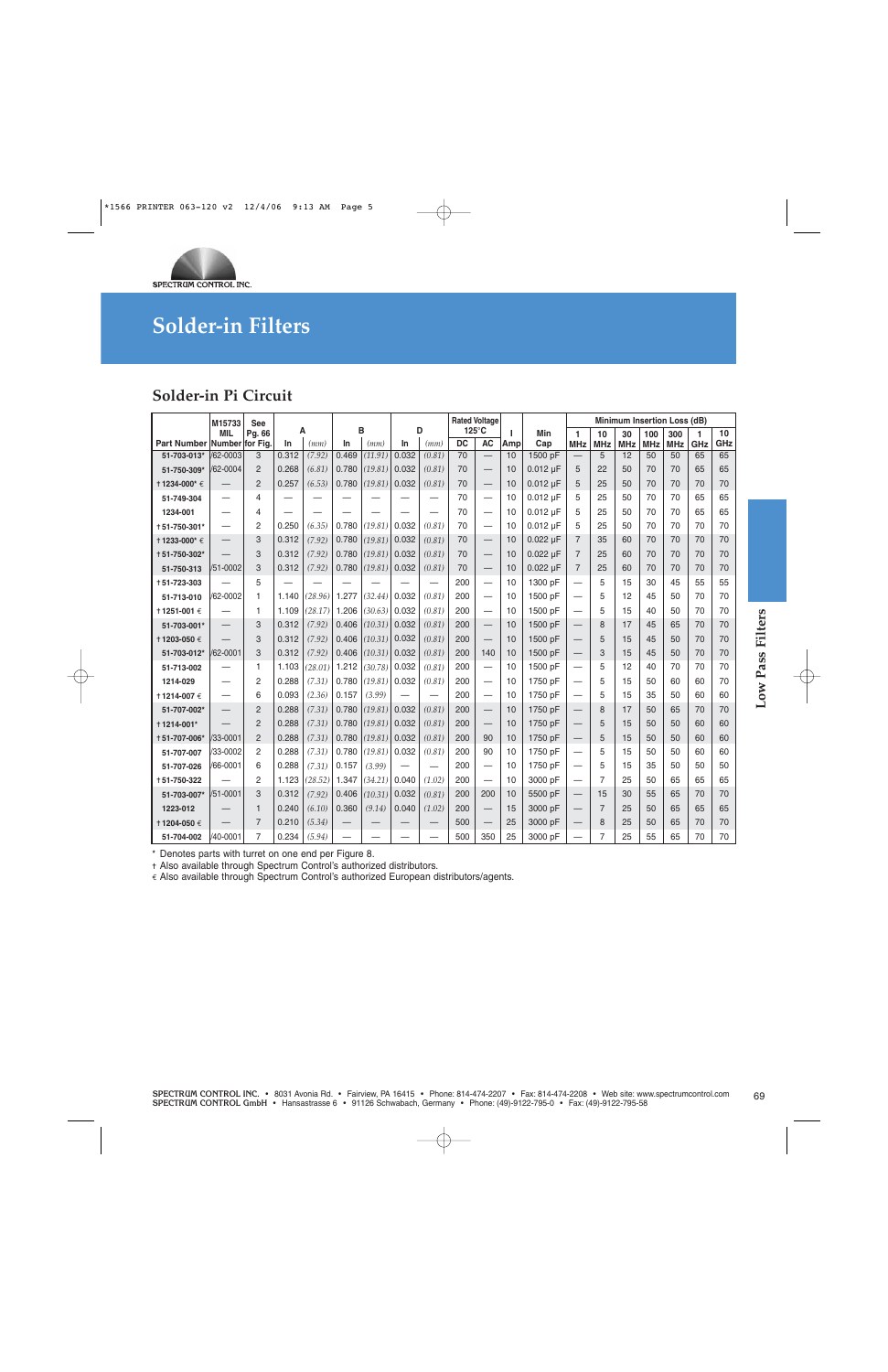

## **Miniature Solder-in Filters**

These filters are ideal for microwave applications such as attenuators and oscillators, and perform well in high impedance circuits where large capacitance values are not practical.

#### **Features**

- Miniature size to allow effective use of space
- Standard capacitance values from 5pF to .030uF
- Voltage ratings to 200 VDC/115 VAC 0-400 Hz
- Hermetically sealed on one end allows for thru-hole sealing between compartments
- High temperature construction meets MIL-F-28861 solderability and resistance to soldering heat requirements
- Available in MIL-C-11015 versions see page 239
- Gold plating compatible with gold bonding techniques

#### **Marking**

| • 101 Green $-$ 100pF • 272 Red $-$ 2700pF     |
|------------------------------------------------|
| • 501 Brown $-$ 500pF • 502 Blue $-$ 5000pF    |
| • 102 Purple $-$ 1000pF • 153 Pink $-$ 15000pF |

### **Miniature Solder-in C Circuit**





| Available in MIL-C-11015 versions - see page 239     |               |                                         |            |              |                                | $(2.79 \pm 0.13)$        |          |            |                                    |            |                             |          |
|------------------------------------------------------|---------------|-----------------------------------------|------------|--------------|--------------------------------|--------------------------|----------|------------|------------------------------------|------------|-----------------------------|----------|
|                                                      |               |                                         |            |              |                                |                          |          |            | Glass Seal (STD)                   |            |                             |          |
| Gold plating compatible with gold bonding techniques |               |                                         |            |              |                                |                          |          | Figure 1   |                                    |            |                             |          |
| <b>Marking</b>                                       |               |                                         |            |              |                                |                          |          |            |                                    |            |                             |          |
| Color dot standard as follows:                       |               |                                         |            |              |                                |                          |          |            |                                    |            |                             |          |
| $\bullet$ 101 Green - 100pF                          |               | • 272 Red $-$ 2700pF                    |            |              |                                |                          |          |            |                                    |            |                             |          |
| $\bullet$ 501 Brown $-$ 500pF                        |               | $\bullet$ 502 Blue $-$ 5000pF           |            |              |                                | Glass Seal (Reverse)     |          |            |                                    |            |                             |          |
|                                                      |               |                                         |            |              |                                |                          |          |            |                                    |            |                             |          |
| $\bullet$ 102 Purple - 1000pF                        |               | • 153 Pink - 15000pF                    |            |              |                                | Figure 1 (Reverse)*      |          |            |                                    |            |                             |          |
| $\bullet$ 122 White $-$ 1200pF                       |               | $\bullet$ 000 None $-10pF$ max          |            |              |                                |                          |          |            |                                    |            |                             |          |
|                                                      |               |                                         |            |              |                                |                          |          |            |                                    |            | Dimensions in inches $(mm)$ |          |
| Miniature Solder-in C Circuit                        |               |                                         |            |              |                                |                          |          |            |                                    |            |                             |          |
|                                                      |               |                                         |            |              |                                |                          |          |            |                                    |            |                             |          |
|                                                      |               | <b>Rated Voltage</b><br>$125^{\circ}$ C |            | $\mathbf{I}$ | Min                            | 1.                       | 10       | 30         | Minimum Insertion Loss (dB)<br>100 | 300        | 1                           | 10       |
| Part Number*                                         | <b>Figure</b> | <b>DC</b>                               | <b>AC</b>  | Amp          | Cap                            | <b>MHz</b>               | MHz      | <b>MHz</b> | <b>MHz</b>                         | <b>MHz</b> | GHz                         | GHz      |
| SCI-9900-153                                         | 1             | 50<br>50                                |            | 5            | $0.015 \mu F$<br>$0.030 \mu F$ | $\overline{7}$<br>10     | 25<br>30 | 30<br>35   | 40                                 | 40<br>50   | 60<br>55                    | 60<br>55 |
|                                                      |               | 100                                     |            | 5<br>5       | 2700 pF                        | $\overline{\phantom{0}}$ | 10       | 18         | 45<br>25                           | 33         | 40                          | 50       |
| SCI-9900-303                                         |               |                                         |            |              |                                |                          |          |            | 30                                 |            |                             |          |
| <b>+SCI-9910-272</b>                                 |               | 100                                     |            |              |                                | $\overline{\phantom{0}}$ | 15       | 20         |                                    | 35         |                             |          |
| <b>+SCI-9910-502</b><br>SCI-9900-000                 |               | 200                                     |            | 5<br>5       | 5000 pF<br>4 pF max.           |                          |          |            | $\overline{\phantom{0}}$           |            | 45<br>10                    | 55<br>10 |
| <b>+SCI-9920-101</b>                                 | $\mathbf{1}$  | 200                                     | 115        | 5            | 100 pF                         | $\qquad \qquad -$        |          |            | 3                                  | 10         | 20                          | 28       |
| <b>+SCI-9920-501</b><br><b>+SCI-9920-122</b>         | 1             | 200<br>200                              | 115<br>115 | 5<br>5       | 500 pF<br>1200 pF              | $\overline{\phantom{0}}$ | 5        | 10         | 15<br>20                           | 22<br>28   | 35<br>35                    | 40<br>45 |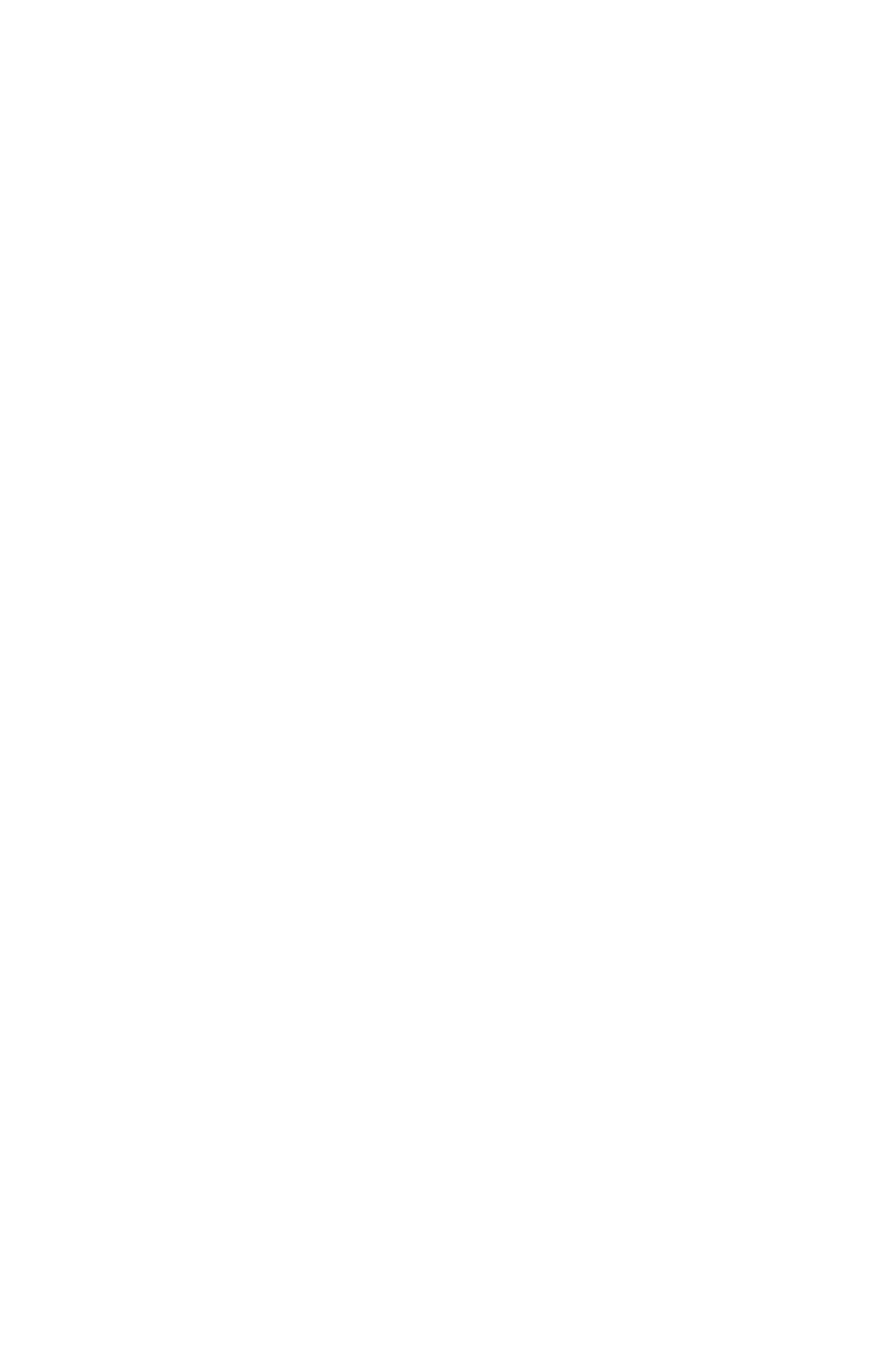

## **Spec Spin Filters**

Spectrum Control Inc. introduces the new space saving #2-56 threaded miniature EMI spanner filter. This new threaded filter is designed without a hex and does not require soldering for installation. These features make it an excellent selection for applications that require many lines to be filtered in close proximity. The easy swap out also allows for flexibility in filter replacement and capacitance substitution. Easy filter substitution also allows for flexibility in filter placement. Custom design queries are always welcome.

### **Applications**

Spectrum Control's spanner filter offers superior insertion loss over a broad frequency range when compared to surface mount components. The filter is available in capacitance values up to 10,000 pF, and is featured in a microcircuit package used in microwave applications such as frequency synthesizers, power amplifiers, MMW radio, and is ideal for commercial and hi-reliability applications.

### **Electrical Specifications**





### **Mechanical Specifications**

### **Insertion Tool**

| <b>Electrical Specifications</b>         |                 |                       |                |                |                       |                         | <b>Mechanical Specifications</b>                 |                                                                                   |
|------------------------------------------|-----------------|-----------------------|----------------|----------------|-----------------------|-------------------------|--------------------------------------------------|-----------------------------------------------------------------------------------|
| Operating Temperature  -55°C to +125°C   |                 |                       |                |                |                       | Center Spacing 0.110"   |                                                  |                                                                                   |
| Voltage Rating  50 VDC                   |                 |                       |                |                |                       | Lead Finish Gold        |                                                  |                                                                                   |
| Current Rating 5 A                       |                 |                       |                |                |                       | Bushing Finish Gold     |                                                  |                                                                                   |
|                                          |                 |                       |                |                |                       |                         |                                                  |                                                                                   |
| Effective Filtering From 1 MHz to 10 GHz |                 |                       |                |                |                       |                         | Tightening Torque 14 oz-in $(\pm 2)$<br>(0.11Nm) |                                                                                   |
| Capacitance  to 10,000 pF                |                 |                       |                |                |                       |                         |                                                  |                                                                                   |
| Dielectric Withstanding                  |                 |                       |                |                | <b>Insertion Tool</b> |                         |                                                  |                                                                                   |
| Voltage  125 VDC                         |                 |                       |                |                |                       |                         |                                                  |                                                                                   |
|                                          |                 |                       |                |                |                       | Part Number: 54-874-020 |                                                  |                                                                                   |
|                                          |                 |                       |                |                |                       |                         |                                                  |                                                                                   |
|                                          |                 |                       |                |                |                       |                         |                                                  |                                                                                   |
|                                          |                 |                       |                |                |                       |                         |                                                  |                                                                                   |
| Part Number*                             | $Cap$ ( $pF$ )  | <b>Max. Tolerance</b> | <b>Circuit</b> | <b>Current</b> | Voltage               | <b>DWV</b>              | I.R.                                             |                                                                                   |
| 54-874-010                               | 10              | $+0\% - 20\%$         |                |                |                       |                         |                                                  |                                                                                   |
| 54-874-011                               | 39              |                       |                |                |                       |                         |                                                  |                                                                                   |
| 54-874-012                               | 100             |                       |                |                |                       |                         |                                                  |                                                                                   |
| 54-874-013                               | 390             | +50%/-20%             |                |                |                       |                         |                                                  |                                                                                   |
| 54-874-014                               | 1,000           |                       | C              | 5 A            | <b>50 VDC</b>         | <b>125 VDC</b>          | 1.000 $M\Omega$                                  |                                                                                   |
| 54-874-015                               | 2,000           |                       |                |                |                       |                         |                                                  | <b>Temperature Range</b><br>-55 $\mathrm{^{\circ}C}$ to +125 $\mathrm{^{\circ}C}$ |
| 54-874-016                               | 3,300           | +100%/-0%             |                |                |                       |                         |                                                  |                                                                                   |
| 54-874-017<br>54-874-018                 | 4,700<br>10,000 | +80%/-20%             |                |                |                       |                         |                                                  |                                                                                   |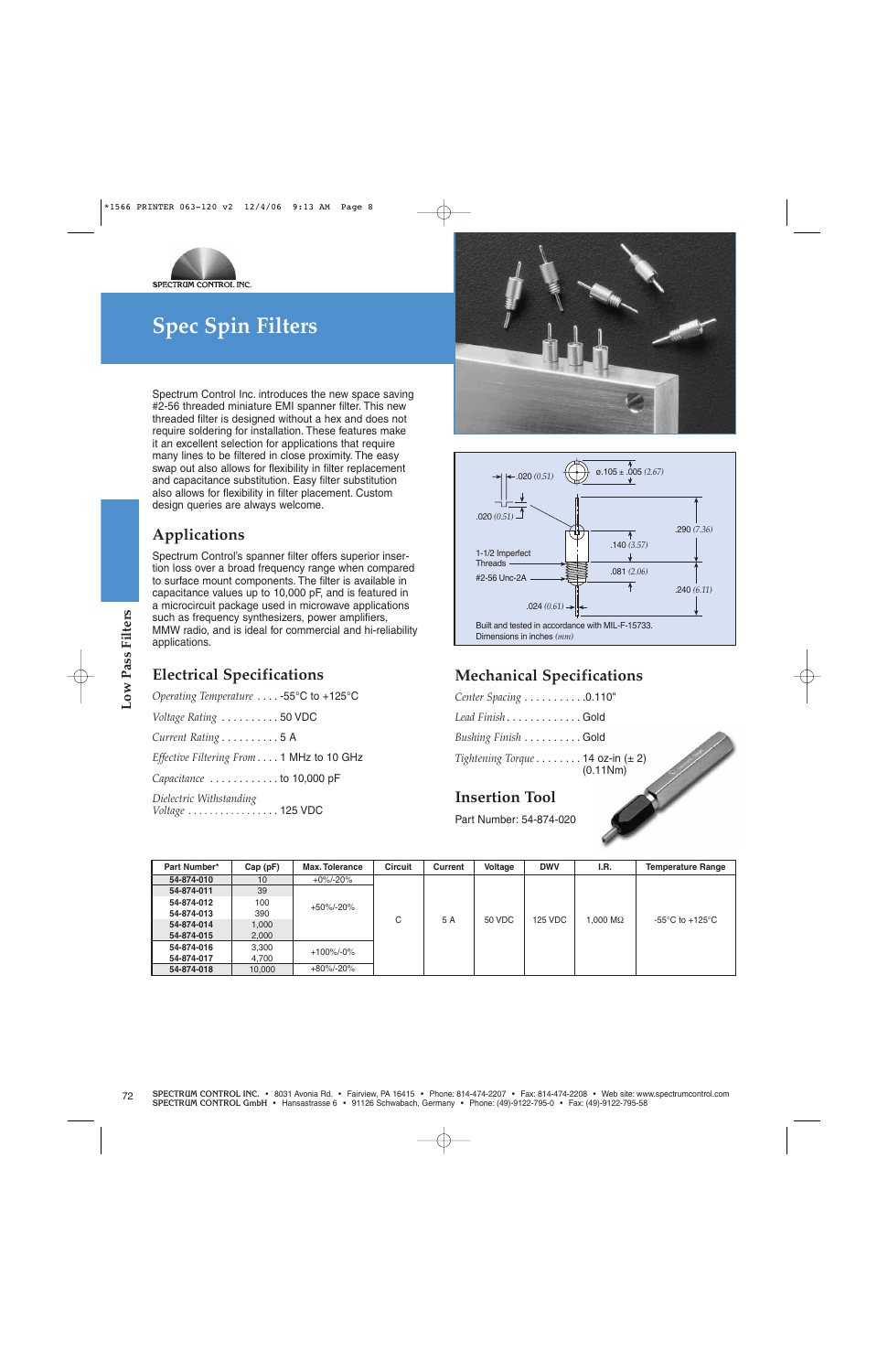

These filters are easily mounted in a tapped hole or thru-hole with supplied nut and lock-washer. The rugged case with resin seals at both ends provides excellent environmental protection. Primarily used in filtering signal/data lines and DC power lines.

#### **Features**

- Wide range of sizes: 4-40 thread through 5/16-24 thread
- Voltage ratings to 500 VDC/220 VAC (400 Hz)
- MIL-F-15733 QPL filters available
- Multiple circuit configurations: C, L and Pi
- Metric threaded filters available, consult factory

#### **4-40 C Circuit**







SPECTRUM CONTROL INC. • 8031 Avonia Rd. • Fairview, PA 16415 • Phone: 814-474-2207 • Fax: 814-474-2208 • Web site: www.spectrumcontrol.com<br>SPECTRUM CONTROL GmbH • Hansastrasse 6 • 91126 Schwabach, Germany • Phone: (49)-912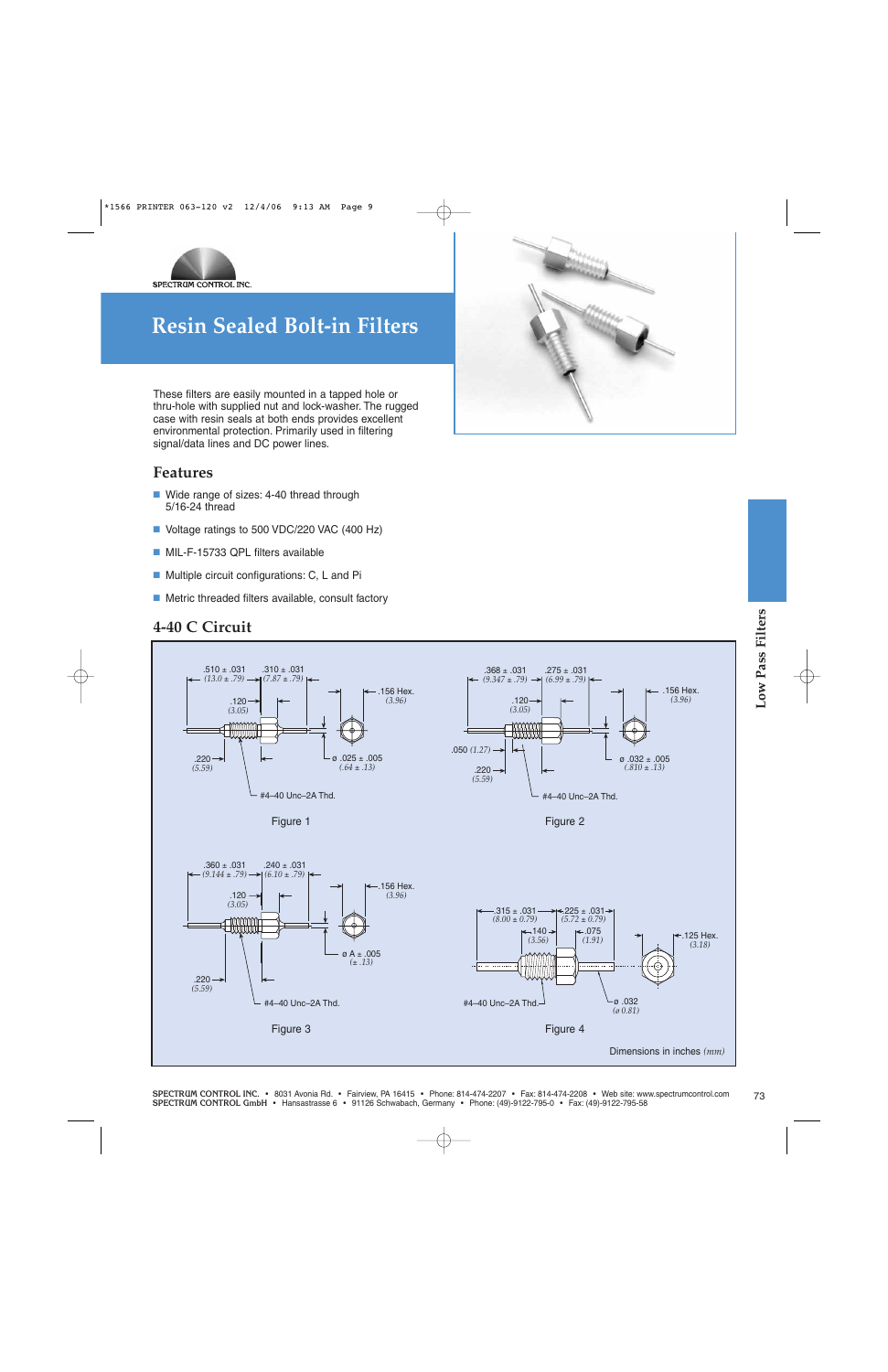

### **4-40 C Circuit**

| <b>Part Number</b><br><b>+SCI-9110-100</b><br>+9900-381-6004<br>9900-381-6026<br>+9900-381-6006<br>+54-790-023<br>+54790001X5F101M<br>54-790-019 | Pg. 71<br>for Fig.<br>3<br>$\overline{2}$<br>$\overline{2}$<br>$\overline{2}$ | <b>DC</b> | $125^{\circ}$ C          |          |               |                          |                          |                            |                          |                                   |                          |                          | Minimum Insertion Loss (dB) |          |           |
|--------------------------------------------------------------------------------------------------------------------------------------------------|-------------------------------------------------------------------------------|-----------|--------------------------|----------|---------------|--------------------------|--------------------------|----------------------------|--------------------------|-----------------------------------|--------------------------|--------------------------|-----------------------------|----------|-----------|
|                                                                                                                                                  |                                                                               |           | <b>AC</b>                | ı<br>Amp | Min<br>Cap    | Α<br>In                  | (mm)                     | $\mathbf{1}$<br><b>MHz</b> | 3<br><b>MHz</b>          | 10<br><b>MHz</b>                  | 30<br><b>MHz</b>         | 100<br><b>MHz</b>        | 300<br><b>MHz</b>           | 1<br>GHz | 10<br>GHz |
|                                                                                                                                                  |                                                                               | 50        |                          | 10       | 10pF          | 0.032                    | (0.81)                   |                            | $\overline{\phantom{0}}$ | $\overline{\phantom{0}}$          | $\overline{\phantom{0}}$ |                          |                             | 10       | 10        |
|                                                                                                                                                  |                                                                               | 50        |                          | 10       | 5000 pF       | $\qquad \qquad -$        |                          |                            | $\overline{\phantom{0}}$ | 15                                | 22                       | 30                       | 35                          | 45       | 55        |
|                                                                                                                                                  |                                                                               | 50        | $\qquad \qquad -$        | 10       | $0.031$ µF    | $\qquad \qquad -$        | $\qquad \qquad -$        | 12                         | 20                       | 25                                | 35                       | 40                       | 45                          | 55       | 60        |
|                                                                                                                                                  |                                                                               | 50        | $\overline{\phantom{0}}$ | 10       | $0.045$ µF    | $\qquad \qquad$          |                          | 14                         | 22                       | 30                                | 40                       | 45                       | 50                          | 55       | 60        |
|                                                                                                                                                  | 1                                                                             | 100       | $\equiv$                 | 10       | $0.050 \mu F$ | $\equiv$                 | $\equiv$                 | 15                         | 24                       | 34                                | 41                       | 45                       | 50                          | 60       | 60        |
|                                                                                                                                                  | $\mathbf{1}$                                                                  | 100       | $\overline{\phantom{0}}$ | 10       | 100 pF ± 20%  | $\equiv$                 | $\overline{\phantom{0}}$ | $\overline{\phantom{0}}$   | $\overline{\phantom{0}}$ |                                   |                          |                          | 10                          | 20       | 25        |
|                                                                                                                                                  | $\mathbf{1}$                                                                  | 100       | $\overline{\phantom{0}}$ | 10       | 2700 pF       | $\overline{\phantom{0}}$ |                          |                            | $\overline{\phantom{0}}$ | 9                                 | 18                       | 27                       | 33                          | 35       | 35        |
| 9900-381-6013                                                                                                                                    | $\overline{2}$                                                                | 100       |                          | 10       | 2700 pF       |                          |                          | –                          | —                        | 10                                | 18                       | 25                       | 33                          | 40       | 50        |
| 54-790-020                                                                                                                                       | $\mathbf{1}$                                                                  | 100       | $\qquad \qquad -$        | 10       | 5600 pF       | $\qquad \qquad -$        |                          | $\overline{\phantom{0}}$   | $\qquad \qquad -$        | 15                                | 24                       | 33                       | 37                          | 40       | 40        |
| SCI-9112-273                                                                                                                                     | 3                                                                             | 100       | $\equiv$                 | 3        | $0.027 \mu F$ | 0.016                    | $(0.41)^{*}$             | 10                         | 20                       | 30                                | 37                       | 45                       | 45                          | 55       | 60        |
| SCI-9110-273                                                                                                                                     | 3                                                                             | 100       | $\overline{\phantom{0}}$ | 10       | $0.027 \mu F$ | 0.020                    | (0.51)                   | 10                         | 20                       | 30                                | 37                       | 45                       | 45                          | 55       | 60        |
| 54-790-022                                                                                                                                       | $\mathbf{1}$                                                                  | 100       | $\overline{\phantom{0}}$ | 10       | $0.027 \mu F$ |                          |                          | 10                         | 20                       | 30                                | 37                       | 45                       | 50                          | 55       | 60        |
| <b>+SCI-9112-503</b>                                                                                                                             | 3                                                                             | 100       | $\overline{\phantom{0}}$ | 3        | $0.05 \mu F$  | 0.016                    | $(0.41)^{*}$             | 15                         | 24                       | 35                                | 41                       | 45                       | 50                          | 60       | 60        |
| SCI-9110-503                                                                                                                                     | 3                                                                             | 100       | $\qquad \qquad -$        | 10       | $0.05 \mu F$  | 0.020                    | (0.51)                   | 15                         | 24                       | 35                                | 41                       | 45                       | 50                          | 60       | 60        |
| 54-862-001                                                                                                                                       | $\overline{4}$                                                                | 200       | $\overline{\phantom{0}}$ | 10       | 10pF          | $\overline{\phantom{0}}$ | $\overline{\phantom{0}}$ | $\overline{\phantom{0}}$   | $\overline{\phantom{0}}$ | $\overline{\phantom{0}}$          | $\overline{\phantom{0}}$ | $\overline{\phantom{0}}$ |                             | 10       | 10        |
| 54-862-002                                                                                                                                       | $\overline{4}$                                                                | 200       | $\overline{\phantom{0}}$ | 10       | 100 pF        | $\overline{\phantom{0}}$ |                          |                            | $\overline{\phantom{0}}$ | $\overline{\phantom{0}}$          | $\overline{\phantom{0}}$ | 3                        | 10                          | 20       | 28        |
| 54-862-003                                                                                                                                       | 4                                                                             | 200       | $\overline{\phantom{0}}$ | 10       | 1000 pF       | —                        |                          |                            |                          |                                   |                          | 15                       | 25                          | 35       | 40        |
| +9900-381-6020                                                                                                                                   | $\overline{c}$                                                                | 200       |                          | 10       | 100 pF        | $\overline{\phantom{0}}$ |                          |                            | -                        | $\overbrace{\phantom{123221111}}$ |                          | 3                        | 10                          | 20       | 28        |
| SCI-9122-101                                                                                                                                     | 3                                                                             | 200       | 115                      | 3        | 100 pF        | 0.016                    | $(0.41)^{*}$             | $\overline{\phantom{0}}$   |                          |                                   | $\overline{\phantom{0}}$ |                          | 10                          | 20       | 20        |
| SCI-9120-101                                                                                                                                     | 3                                                                             | 200       | 115                      | 10       | 100 pF        | 0.020                    | (0.51)                   |                            |                          |                                   |                          |                          | 10                          | 20       | 20        |
| 9900-381-6021                                                                                                                                    | $\overline{c}$                                                                | 200       |                          | 10       | 500 pF        |                          | $\overline{\phantom{0}}$ | —                          | $\overline{\phantom{0}}$ |                                   | $\overline{\phantom{0}}$ | 15                       | 20                          | 35       | 40        |
| SCI-9122-102                                                                                                                                     | 3                                                                             | 200       | 115                      | 3        | 1000 pF       | 0.016                    | $(0.41)^{*}$             | $\overline{\phantom{0}}$   | —                        | $\overline{\phantom{0}}$          | 11                       | 20                       | 28                          | 28       | 40        |
| SCI-9120-102                                                                                                                                     | 3                                                                             | 200       | 115                      | 10       | 1000 pF       | 0.020                    | (0.51)                   |                            | $\overline{\phantom{0}}$ |                                   | 11                       | 20                       | 28                          | 28       | 40        |
| +9900-381-6022                                                                                                                                   | $\overline{2}$                                                                | 200       | $\equiv$                 | 10       | 1200 pF       |                          |                          | $\overline{\phantom{0}}$   | $\overline{\phantom{0}}$ | 5                                 | 9                        | 20                       | 28                          | 35       | 45        |
| SCI-9122-502                                                                                                                                     | 3                                                                             | 200       | 115                      | 3        | 5000 pF       | 0.016                    | $(0.41)^*$               |                            |                          | 15                                | 24                       | 33                       | 37                          | 40       | 50        |
| SCI-9120-502                                                                                                                                     | 3                                                                             | 200       | 115                      | 10       | 5000 pF       | 0.020                    | (0.51)                   |                            | $\overline{\phantom{0}}$ | 15                                | 24                       | 33                       | 37                          | 40       | 50        |
| SCI-9122-103                                                                                                                                     | 3                                                                             | 200       | 115                      | 3        | $0.01 \mu F$  | 0.016                    | $(0.41)^*$               |                            | 12                       | 20                                | 29                       | 38                       | 45                          | 50       | 55        |
| SCI-9120-103                                                                                                                                     | 3                                                                             | 200       | 115                      | 10       | $0.01 \mu F$  | 0.020                    | (0.51)                   |                            | 12                       | 20                                | 29                       | 38                       | 45                          | 50       | 55        |
| 9900-381-6005                                                                                                                                    | $\overline{2}$                                                                | 200       | $\overline{\phantom{0}}$ | 10       | $0.015$ µ $F$ | —                        |                          | $\overline{7}$             | 9                        | 20                                | 29                       | 35                       | 45                          | 50       | 60        |
| +54-790-018                                                                                                                                      | $\mathbf{1}$                                                                  | 300       | —                        | 10       | 1000 pF       | —                        |                          |                            |                          |                                   | 9                        | 20                       | 28                          | 28       | 40        |
| +54-790-021                                                                                                                                      | $\mathbf{1}$                                                                  | 300       | $\overline{\phantom{0}}$ | 10       | $0.01 \mu F$  | $\qquad \qquad -$        | $\overline{\phantom{0}}$ | $\overline{\phantom{0}}$   | 9                        | 20                                | 29                       | 38                       | 45                          | 50       | 50        |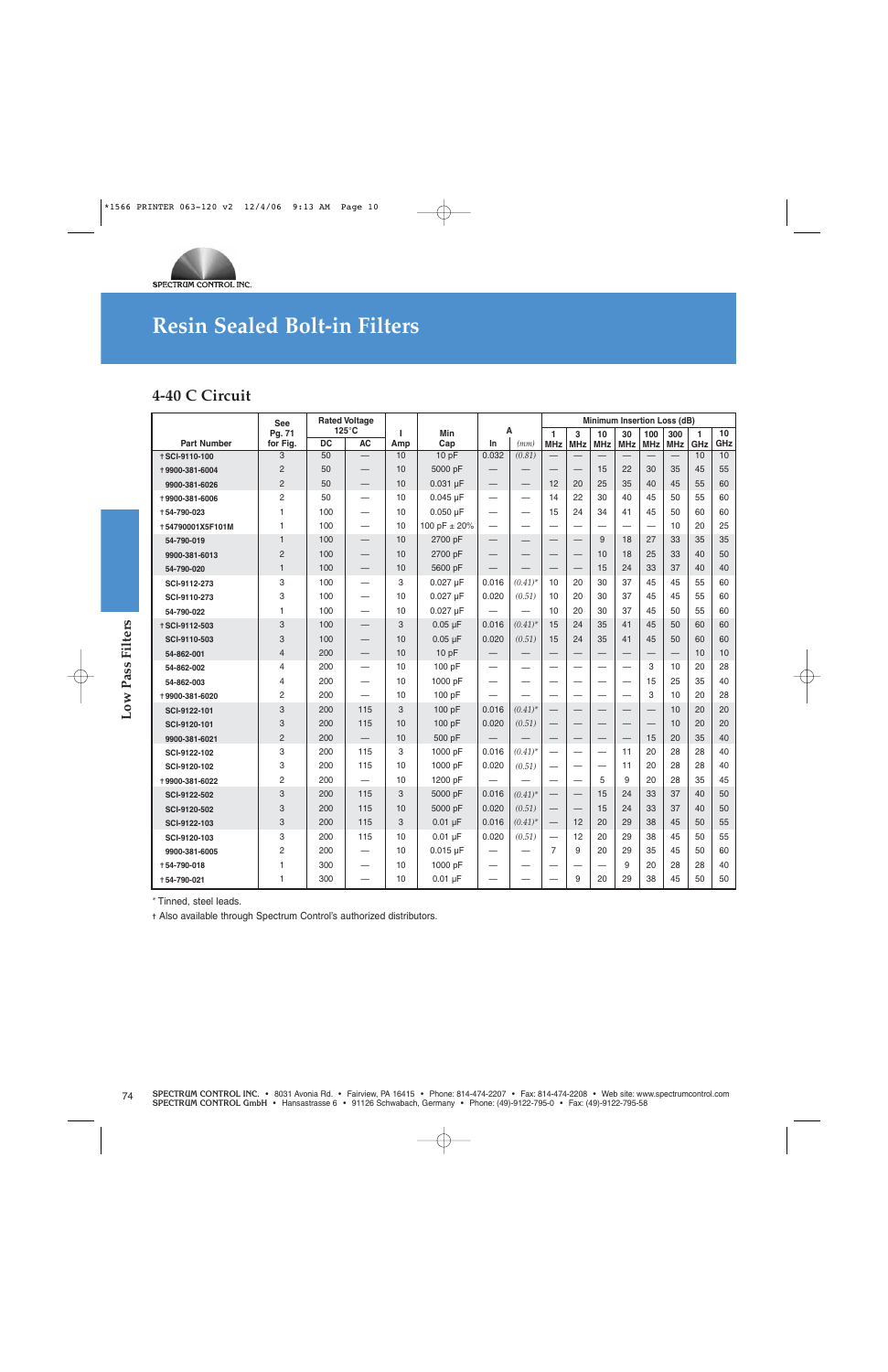



### **4-40 L and Pi Circuit**



Figure 1

|                      |               |           | <b>Rated Voltage</b>     |           |            |               |       |            |                            |                          |                  | Minimum Insertion Loss (dB) |                   |                   |          |           |
|----------------------|---------------|-----------|--------------------------|-----------|------------|---------------|-------|------------|----------------------------|--------------------------|------------------|-----------------------------|-------------------|-------------------|----------|-----------|
| <b>Part Number</b>   | <b>Figure</b> | <b>DC</b> | 125°C<br>AC              | J.<br>Amp | <b>CKT</b> | Min<br>Cap    | In    | Α<br>(mm)  | $\mathbf{1}$<br><b>MHz</b> | 3<br><b>MHz</b>          | 10<br><b>MHz</b> | 30<br><b>MHz</b>            | 100<br><b>MHz</b> | 300<br><b>MHz</b> | 1<br>GHz | 10<br>GHz |
| +51-729-305          | 1             | 50        | $\overline{\phantom{0}}$ | 3         | Pi         | 5500 pF       | 0.018 | (0.46)     |                            | 7                        | 14               | 40                          | 60                | 70                | 70       | 70        |
| +51-729-312          | $\mathbf{1}$  | 50        |                          | 3         | Pi         | 7000 pF       | 0.018 | (0.46)     |                            | 8                        | 15               | 40                          | 65                | 70                | 70       | 70        |
| SCI-3102-002         | $\mathbf{1}$  | 50        | $\overline{\phantom{0}}$ | 3         | LB         | $0.075 \mu F$ | 0.016 | $(0.41)^*$ | 18                         | 25                       | 37               | 42                          | 52                | 55                | 70       | 70        |
| SCI-3102-000         | $\mathbf{1}$  | 50        |                          | 5         | LB         | $0.075$ µ $F$ | 0.016 | (0.41)     | 18                         | 25                       | 37               | 42                          | 52                | 55                | 70       | 70        |
| SCI-3102-007         | 1             | 50        | $\overline{\phantom{0}}$ | 10        | LB         | $0.075$ µ $F$ | 0.025 | (0.64)     | 18                         | 25                       | 37               | 42                          | 52                | 55                | 70       | 70        |
| +51-729-304          | 1             | 100       | $\overline{\phantom{0}}$ | 3         | LB         | $0.022 \mu F$ | 0.018 | (0.46)     | $\overline{7}$             | 17                       | 27               | 34                          | 43                | 47                | 55       | 55        |
| <b>+SCI-3112-002</b> | $\mathbf{1}$  | 100       |                          | 5         | LB         | $0.027 \mu F$ | 0.016 | $(0.41)^*$ | 10                         | 20                       | 30               | 38                          | 45                | 45                | 65       | 70        |
| <b>+SCI-3112-000</b> | $\mathbf{1}$  | 100       |                          | 5         | LB         | $0.027 \mu F$ | 0.016 | (0.41)     | 10                         | 20                       | 30               | 38                          | 45                | 45                | 65       | 70        |
| SCI-3112-007         | $\mathbf{1}$  | 100       |                          | 10        | LB         | $0.027$ µ $F$ | 0.025 | (0.64)     | 10                         | 20                       | 30               | 38                          | 45                | 45                | 65       | 70        |
| SCI-3112-102         | 1             | 100       | $\overline{\phantom{0}}$ | 3         | LB         | $0.05 \mu F$  | 0.016 | $(0.41)^*$ | 15                         | 24                       | 35               | 42                          | 54                | 56                | 70       | 70        |
| SCI-3112-100         | 1             | 100       |                          | 5         | LB         | $0.05 \mu F$  | 0.016 | (0.41)     | 15                         | 24                       | 35               | 42                          | 54                | 56                | 70       | 70        |
| SCI-3112-107         | 1             | 100       |                          | 10        | LB         | $0.05 \mu F$  | 0.025 | (0.64)     | 15                         | 24                       | 35               | 42                          | 54                | 56                | 70       | 70        |
| +51-729-303          | $\mathbf{1}$  | 200       | $\overline{\phantom{0}}$ | 3         | Pi         | 1500 pF       | 0.018 | (0.46)     |                            | $\overline{\phantom{0}}$ | 5                | 15                          | 42                | 65                | 70       | 70        |
| SCI-3122-002         | $\mathbf{1}$  | 200       | 115                      | 3         | LB         | $0.01 \mu F$  | 0.016 | $(0.41)^*$ | $\overline{\phantom{0}}$   | 12                       | 21               | 30                          | 41                | 45                | 70       | 70        |
| SCI-3122-000         | $\mathbf{1}$  | 200       | 115                      | 5         | LB         | $0.01 \mu F$  | 0.016 | (0.41)     |                            | 12                       | 21               | 30                          | 41                | 45                | 70       | 70        |
|                      | 1             | 200       | 115                      | 10        | LB         | $0.01 \mu F$  | 0.025 | (0.64)     |                            | 12                       | 21               | 30                          | 41                | 45                | 70       | 70        |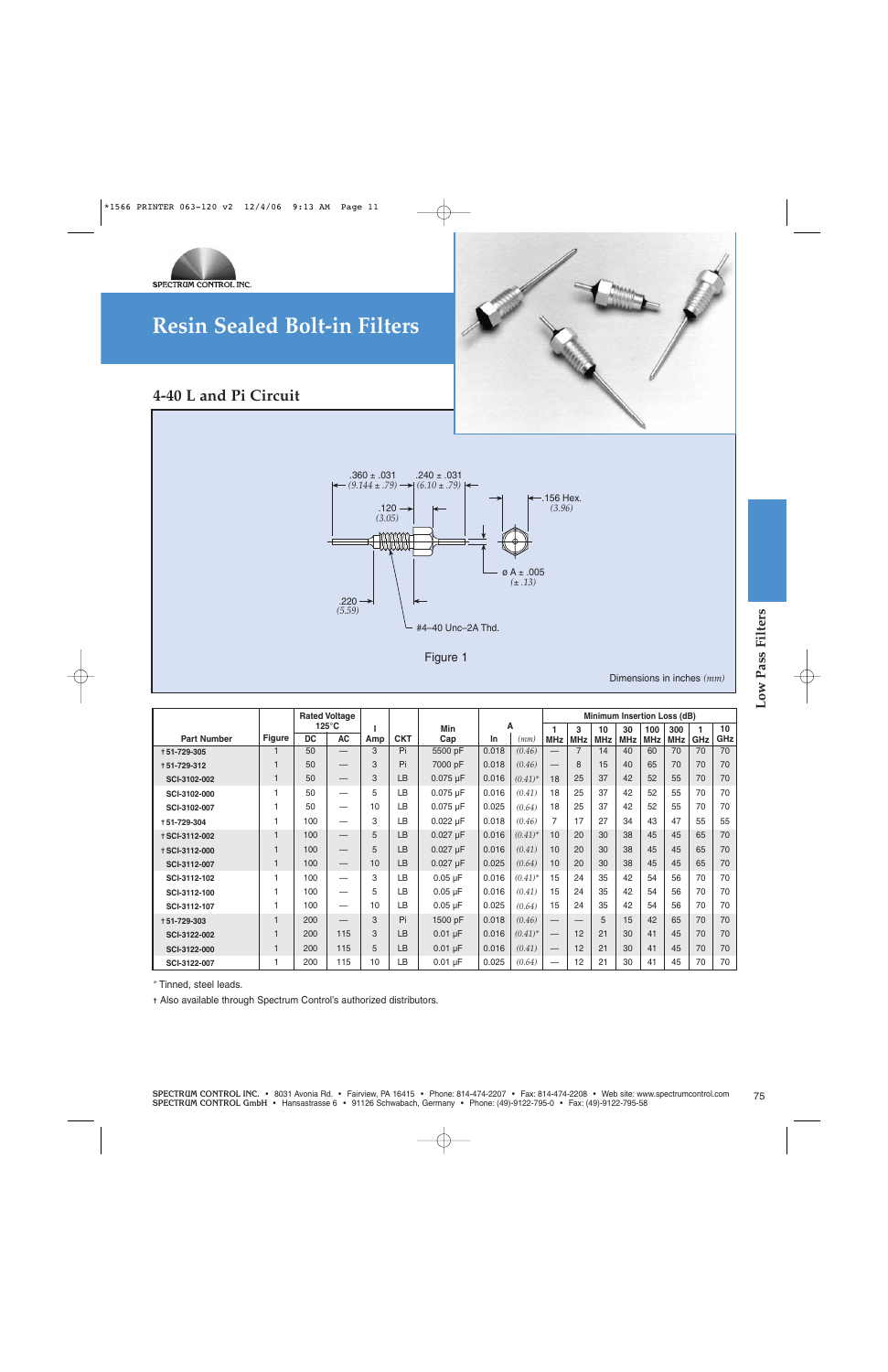

### **6-32 C, L, Pi/6-40 Pi**



|                     |                |                 |                                         |                |            | Same as Figure 1<br>except with turret lead<br>ANAMAN |       |        |                          |                          |            |            |                 |                                    |     |
|---------------------|----------------|-----------------|-----------------------------------------|----------------|------------|-------------------------------------------------------|-------|--------|--------------------------|--------------------------|------------|------------|-----------------|------------------------------------|-----|
|                     |                |                 |                                         |                |            | Figure 3                                              |       |        |                          |                          |            |            |                 |                                    |     |
|                     |                |                 |                                         |                |            |                                                       |       |        |                          |                          |            |            |                 | Dimensions in inches $(mm)$        |     |
|                     |                |                 |                                         |                |            |                                                       |       |        |                          |                          |            |            |                 |                                    |     |
|                     |                |                 | <b>Rated Voltage</b><br>$125^{\circ}$ C | т              |            | Min                                                   |       | А      | 1                        | 3                        | 10         | 30         | 100             | Minimum Insertion Loss (dB)<br>300 | 1   |
| <b>Part Number</b>  | <b>Figure</b>  | <b>DC</b>       | <b>AC</b>                               | Amp            | <b>CKT</b> | Cap                                                   | In    | (mm)   | <b>MHz</b>               | <b>MHz</b>               | <b>MHz</b> | <b>MHz</b> | <b>MHz</b>      | <b>MHz</b>                         | GHz |
| +51-726-008         | $\mathbf{1}$   | $\overline{50}$ |                                         | $\overline{3}$ | Pi         | 5500 pF                                               | 0.018 | (0.46) |                          | $\overline{7}$           | 14         | 30         | $\overline{55}$ | 70                                 | 70  |
| 51-726-017          | $\mathbf{1}$   | 50              |                                         | 3              | Pi         | 9000 pF                                               | 0.018 | (0.46) |                          | 8                        | 18         | 45         | 65              | 70                                 | 70  |
| 54-779-019          | $\mathbf{1}$   | 50              |                                         | 10             | C          | $0.10 \mu F$                                          | 0.032 | (0.81) | 22                       | 31                       | 40         | 44         | 47              | 55                                 | 65  |
| +54779001X5F100M    | 1              | 100             |                                         | 10             | C          | 10 pF $\pm$ 20%                                       | 0.032 | (0.81) | —                        |                          |            |            | -               |                                    | 10  |
| † 54779001X5U102P € | 1              | 100             |                                         | 10             | C          | 1000 pF                                               | 0.032 | (0.81) |                          |                          |            | 10         | 21              | 28                                 | 28  |
| 54-779-014          | 1              | 100             |                                         | 10             | C          | 2700 pF                                               | 0.032 | (0.81) | $\overline{\phantom{0}}$ | $\overline{\phantom{0}}$ | 9          | 18         | 27              | 33                                 | 35  |
| 54-779-016          | $\mathbf{1}$   | 100             |                                         | 10             | C          | $0.01 \mu F$                                          | 0.032 | (0.81) | $\overline{\phantom{0}}$ | 9                        | 20         | 29         | 38              | 45                                 | 50  |
| +51-726-002         | 3              | 100             |                                         | 10             | LB         | $0.022 \mu F$                                         | 0.032 | (0.81) | $\overline{7}$           | 17                       | 27         | 34         | 43              | 50                                 | 60  |
| 54-779-017          | $\mathbf{1}$   | 100             |                                         | 10             | C          | $0.027 \mu F$                                         | 0.032 | (0.81) | 10                       | 20                       | 30         | 37         | 45              | 50                                 | 55  |
| 54-779-018          | 1              | 100             |                                         | 10             | C          | $0.050 \mu F$                                         | 0.032 | (0.81) | 15                       | 24                       | 34         | 41         | 45              | 50                                 | 60  |
| +51-726-001         | 1              | 200             |                                         | 3              | Pi         | 1500 pF                                               | 0.018 | (0.46) | $\equiv$                 | -                        | 5          | 15         | 42              | 65                                 | 70  |
| +1289-001           | 2              | 200             |                                         | 10             | Pi         | 1500 pF                                               | 0.032 | (0.81) | $\overline{\phantom{0}}$ |                          | 5          | 15         | 40              | 60                                 | 60  |
|                     | $\overline{2}$ | 200             |                                         | 10             | Pi<br>C    | 3000 pF                                               | 0.032 | (0.81) | $\overline{\phantom{0}}$ |                          | 8          | 15         | 50              | 65                                 | 70  |
| +1289-004           | $\mathbf{1}$   | 200             |                                         | 10             |            | 5600 pF                                               | 0.032 | (0.81) |                          |                          | 15         | 24         | 33              | 37                                 | 40  |

SPECTRUM CONTROL INC. • 8031 Avonia Rd. • Fairview, PA 16415 • Phone: 814-474-2207 • Fax: 814-474-2208 • Web site: www.spectrumcontrol.com<br>SPECTRUM CONTROL GmbH • Hansastrasse 6 • 91126 Schwabach, Germany • Phone: (49)-912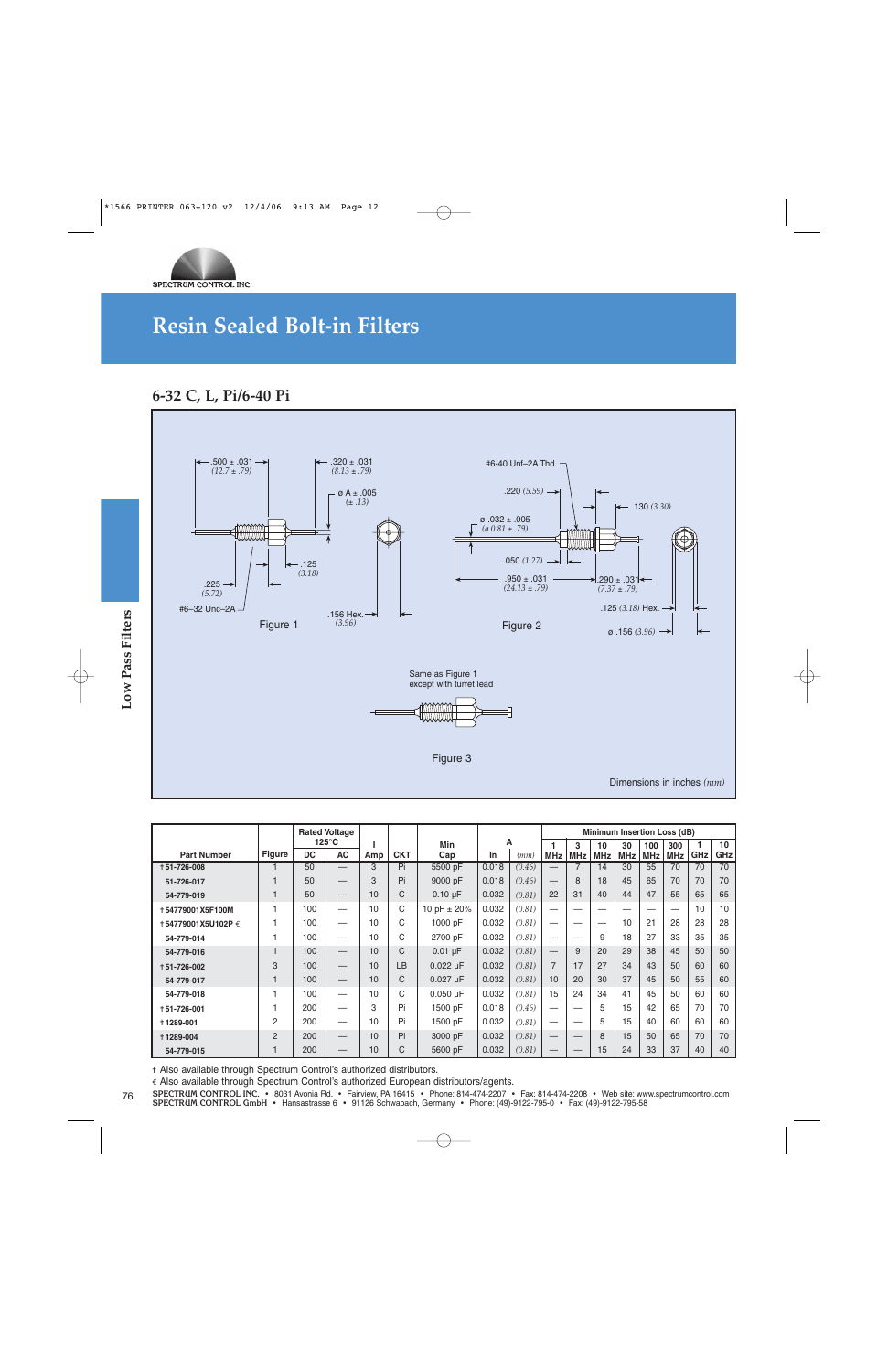



### **8-32 C Circuit**







| $\varnothing$ .032 ±.005 -<br>$(0.81 \pm .13)$<br>.050<br>(1.27) | .266<br>(6.76)<br>#8-32 Unc-2A Thd.<br>Figure 3 | ШШШШШ     |                              | .130<br>(3.30)<br>.187<br>$(4.75)$ Hex. | #8-32 Unc-2A Thd. | (2.39)<br>.266<br>(6.77) | $.093 \rightarrow$<br>Figure 4 |                             | Dimensions in inches $(mm)$ | .187 Hex. $\rightarrow$<br>(4.75) |                   | $\varnothing$ .051 ± .005<br>$(1.3 \pm .13)$ |           |
|------------------------------------------------------------------|-------------------------------------------------|-----------|------------------------------|-----------------------------------------|-------------------|--------------------------|--------------------------------|-----------------------------|-----------------------------|-----------------------------------|-------------------|----------------------------------------------|-----------|
|                                                                  |                                                 |           | <b>Rated Voltage</b>         |                                         |                   |                          |                                | Minimum Insertion Loss (dB) |                             |                                   |                   |                                              |           |
| <b>Part Number</b>                                               | <b>Figure</b>                                   | <b>DC</b> | $125^{\circ}$ C<br><b>AC</b> | L<br>Amp                                | <b>Min</b><br>Cap | 1<br><b>MHz</b>          | 3<br><b>MHz</b>                | 10<br><b>MHz</b>            | 30<br><b>MHz</b>            | 100<br><b>MHz</b>                 | 300<br><b>MHz</b> | $\overline{1}$<br>GHz                        | 10<br>GHz |
| SCI-9200-503                                                     | $\overline{2}$                                  | 50        |                              | 10                                      | $0.05 \mu F$      | 15                       | 24                             | 35                          | 41                          | 45                                | 50                | 60                                           | 60        |
| 9950-381-6009                                                    | 3                                               | 50        |                              | 10                                      | $0.12 \mu F$      | 20                       | 30                             | 43                          | 45                          | 55                                | 55                | 55                                           | 55        |
| 54-785-017                                                       | $\mathbf{1}$                                    | 50        |                              | 10                                      | $0.21 \mu F$      | 28                       | 37                             | 45                          | 50                          | 55                                | 60                | 70                                           | 70        |
| 9950-381-6008                                                    | 3                                               | 70        |                              | 10                                      | $0.08 \mu F$      | 15                       | 24                             | 37                          | 41                          | 51                                | 51                | 55                                           | 55        |
| +54713001X5F101M                                                 | 4                                               | 100       |                              | 10                                      | 80 pF             |                          |                                |                             |                             |                                   | 10                | 20                                           | 20        |
| +54713001X5U102P                                                 | 4                                               | 100       |                              | 10                                      | 1000 pF           |                          | $\overline{\phantom{0}}$       |                             | 11                          | 20                                | 28                | 28                                           | 28        |
| 54-785-013                                                       | $\mathbf{1}$                                    | 100       |                              | 10                                      | $0.01 \mu F$      |                          | 9                              | 20                          | 29                          | 38                                | 45                | 50                                           | 55        |
| SCI-9210-103                                                     | $\overline{2}$                                  | 100       |                              | 10                                      | $0.01 \mu F$      |                          | 12                             | 20                          | 29                          | 38                                | 45                | 50                                           | 50        |
| SCI-9210-273                                                     | $\overline{2}$                                  | 100       |                              | 10                                      | $0.027$ µF        | 10                       | 20                             | 30                          | 36                          | 45                                | 50                | 55                                           | 60        |
| +54-785-005                                                      | 1                                               | 100       |                              | 10                                      | $0.05 \mu F$      | 15                       | 24                             | 34                          | 41                          | 45                                | 50                | 60                                           | 60        |
| 54-785-016                                                       | 1                                               | 100       |                              | 10                                      | $0.1 \mu F$       | 20                       | 29                             | 38                          | 44                          | 47                                | 55                | 65                                           | 65        |
| 54-785-011                                                       | 1                                               | 150       |                              | 10                                      | 2000 pF           |                          |                                | 8                           | 17                          | 26                                | 32                | 34                                           | 35        |
| 54-785-012                                                       | $\mathbf{1}$                                    | 150       |                              | 10                                      | 5000 pF           |                          | 6                              | 15                          | 24                          | 33                                | 37                | 40                                           | 40        |
| SCI-9220-101                                                     | 2                                               | 200       | 115                          | 10                                      | 100 pF            |                          |                                |                             |                             |                                   | 10                | 20                                           | 25        |
| SCI-9220-102                                                     | $\overline{2}$                                  | 200       | 115                          | 10                                      | 1000 pF           |                          |                                |                             | 11                          | 20                                | 28                | 28                                           | 28        |
|                                                                  | $\overline{2}$                                  | 200       | 115                          | 10                                      | 5000 pF           |                          | 6                              | 15                          | 24                          | 33                                | 37                | 40                                           | 40        |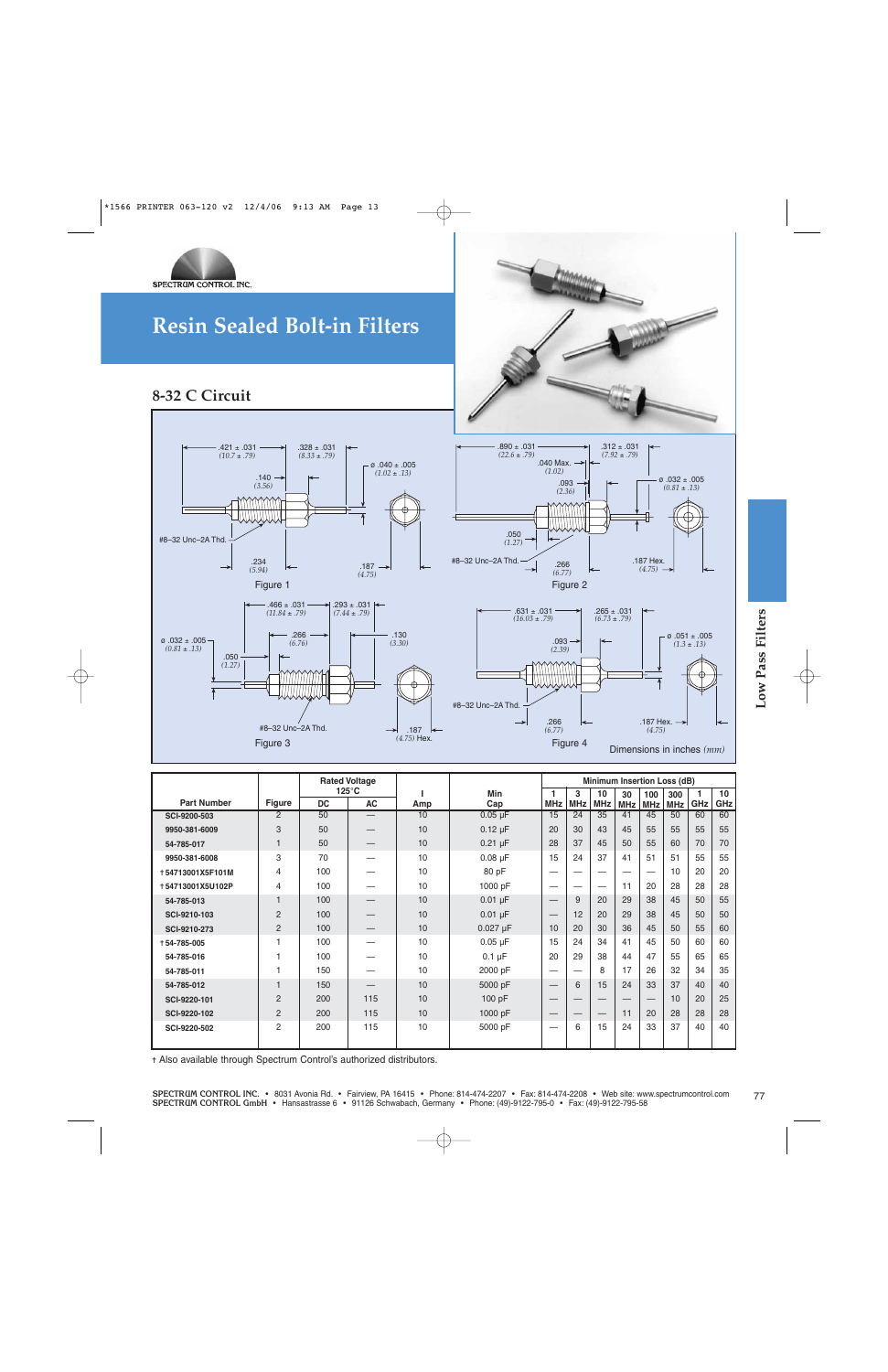

### **8-32 L & Pi Circuit**



|                                                                                                                                                              | Figure 4                    |                |                 |                                   |           |            |               | Figure 5                 |        |       |         |                            |                 |                             | Dimensions in inches $(mm)$                   |                   |                   |                     |
|--------------------------------------------------------------------------------------------------------------------------------------------------------------|-----------------------------|----------------|-----------------|-----------------------------------|-----------|------------|---------------|--------------------------|--------|-------|---------|----------------------------|-----------------|-----------------------------|-----------------------------------------------|-------------------|-------------------|---------------------|
|                                                                                                                                                              |                             |                |                 |                                   |           |            |               |                          |        |       |         |                            |                 |                             |                                               |                   |                   |                     |
|                                                                                                                                                              | M15733                      |                | $125^{\circ}$ C | <b>Rated Voltage</b>              |           |            |               |                          | н      |       |         |                            |                 | Minimum Insertion Loss (dB) |                                               |                   |                   |                     |
| <b>Part Number</b>                                                                                                                                           | <b>MIL</b><br><b>Number</b> | Fig.           | <b>DC</b>       | <b>AC</b>                         | J.<br>Amp | <b>CKT</b> | Min<br>Cap    | In                       | (mm)   | In    | (mm)    | $\mathbf{1}$<br><b>MHz</b> | 3<br><b>MHz</b> | 10<br><b>MHz</b>            | 30<br><b>MHz</b>                              | 100<br><b>MHz</b> | 300<br><b>MHz</b> | $\mathbf{1}$<br>GHz |
| 51-712-069€                                                                                                                                                  |                             | 2              | 50              |                                   | 10        | Pi         | $0.012 \mu F$ | 0.265                    | (6.73) | 0.413 | (10.49) | 5                          | 9               | 18                          | 45                                            | 65                | 70                | 70                  |
| +51-712-065                                                                                                                                                  | /61-0014                    | $\overline{4}$ | 50              |                                   | 20        | Pi         | $0.012 \mu F$ | 0.310                    | (7.87) | 0.490 | (12.45) |                            | 10              | 20                          | 30                                            | 65                | 70                | 70                  |
| +1250-054                                                                                                                                                    |                             | 2              | 70              | $\qquad \qquad -$                 | 10        | Pi         | 5000 pF       | 0.312                    | (7.92) | 0.500 | (12.70) |                            |                 | 20                          | 30                                            | 65                | 65                | 70                  |
| +1293-001                                                                                                                                                    |                             | 3              | 70              | $\equiv$                          | 10        | Pi         | 0.028 µF      |                          |        |       |         | 10                         | 14              | 38                          | 65                                            | 75                | 75                | 75                  |
| 51-712-055                                                                                                                                                   | /43-0002                    | $\overline{2}$ | 100             | 70                                | 10        | Pi         | 3000 pF       | 0.312                    | (7.92) | 0.578 | (14.68) | $\overline{\phantom{0}}$   |                 | 5                           | 15                                            | 45                | 50                | 50                  |
| +51-712-014                                                                                                                                                  | /28-0001                    | $\overline{2}$ | 100             | 70                                | 10        | Pi         | 3000 pF       | 0.312                    | (7.92) | 0.890 | (22.61) | $\overline{\phantom{0}}$   |                 | 5                           | 15                                            | 45                | 60                | 60                  |
| 51-712-028                                                                                                                                                   | /28-0002                    | 5              | 100             | 70                                | 10        | Pi         | 3000 pF       |                          |        |       |         | <u>—</u>                   |                 | 5                           | 15                                            | 45                | 60                | 60                  |
| +51-712-063*                                                                                                                                                 | /61-0008                    | $\overline{2}$ | 100             | 70                                | 10        | Pi         | 5500 pF       | 0.312                    | (7.92) | 0.500 | (12.70) |                            |                 | 15                          | 35                                            | 65                | 70                | 70                  |
| † 51-712-003 ♦                                                                                                                                               |                             | $\overline{2}$ | 100             |                                   | 10        | LB         | $0.022 \mu F$ | 0.280                    | (7.11) | 0.850 | (21.59) | $\overline{7}$             | 17              | 27                          | 34                                            | 43                | 50                | 60                  |
| 51-712-060 ♦                                                                                                                                                 | /28-0004                    | $\overline{2}$ | 100             | 70                                | 10        | LB         | $0.022 \mu F$ | 0.312                    | (7.92) | 0.890 | (22.61) | 10                         | 17              | 28                          | 34                                            | 41                | 50                | 60                  |
| +51-712-067                                                                                                                                                  | /61-0013                    | $\overline{2}$ | 100             |                                   | 10        | LB         | $0.031 \mu F$ | 0.280                    | (7.11) | 0.890 | (22.61) | 10                         | 20              | 30                          | 38                                            | 42                | 52                | 60                  |
| 51-762-006                                                                                                                                                   | /44-0003                    | 6              | 125             | 85                                | 15        | Pi         | 65 pF         |                          |        |       |         | $\overline{\phantom{0}}$   | —               | $\overline{\phantom{0}}$    | $\overline{\phantom{0}}$                      |                   |                   | 16                  |
| +1250-059                                                                                                                                                    |                             | 6              | 125             | $\overline{\phantom{0}}$          | 15        | Pi         | 1500 pF       | $\overline{\phantom{0}}$ |        |       |         | -                          |                 | 5                           | 15                                            | 35                | 45                | 60                  |
| +51-762-005                                                                                                                                                  | /44-0002                    | 6              | 125             | 85                                | 15        | Pi         | 1500 pF       |                          |        |       |         |                            |                 | 5                           | 15                                            | 25                | 35                | 50                  |
| 1250-062                                                                                                                                                     |                             | $\mathbf{1}$   | 125             | $\overline{\phantom{0}}$          | 15        | Pi         | 3000 pF       |                          |        |       |         |                            |                 | 5                           | 15                                            | 45                | 45                | 70                  |
| +51-744-003*                                                                                                                                                 | /44-0001                    | $\mathbf{1}$   | 125             | 85                                | 15        | Pi         | 3000 pF       |                          |        |       |         |                            |                 | 10                          | 15                                            | 30                | 40                | 65                  |
| +SCI-3223-000                                                                                                                                                |                             | $\overline{2}$ | 200             | 115                               | 10        | Pi         | 2000 pF       | 0.312                    | (7.92) | 0.890 | (22.61) | $\overline{\phantom{0}}$   |                 | 8                           | 10                                            | 48                | 50                | 70                  |
| † 1250-003 €                                                                                                                                                 |                             | $\overline{2}$ | 200             |                                   | 10        | Pi         | 3000 pF       | 0.312                    | (7.92) | 0.890 | (22.61) | $\equiv$                   |                 | 5                           | 15                                            | 45                | 65                | 70                  |
| +51-712-001*                                                                                                                                                 |                             | 2              | 200             |                                   | 10        | Pi         | 3000 pF       | $0.312$ (7.92)           |        | 0.890 | (22.61) |                            |                 | 5                           | 15                                            | 45                | 65                | 70                  |
| 1250-049                                                                                                                                                     |                             | $\overline{2}$ | 200             |                                   | 10        | Pi         | 3000 pF       | 0.312                    | (7.92) | 0.578 | (14.68) |                            |                 | 5                           | 15                                            | 45                | 65                | 65                  |
| † 51-744-002 ♦                                                                                                                                               |                             | $\overline{2}$ | 200             | $\overbrace{\phantom{123221111}}$ | 10        | Pi         | 5500 pF       | 0.265                    | (6.73) | 0.413 | (10.49) | $\qquad \qquad$            | $\overline{7}$  | 14                          | 30                                            | 55                | 70                | 70                  |
| +1293-000                                                                                                                                                    |                             | 3              | 200             |                                   | 10        | Pi         | $0.012 \mu F$ |                          |        |       |         | 5                          | 10              | 28                          | 40                                            | 65                | 70                | 70                  |
| + Also available through Spectrum Control's authorized distributors.<br>€ Also available through Spectrum Control's authorized European distributors/agents. |                             |                |                 |                                   |           |            |               |                          |        |       |         |                            |                 |                             | ◊ Supplied with .040" (1.02mm) diameter lead. |                   |                   |                     |

SPECTRUM CONTROL INC. • 8031 Avonia Rd. • Fairview, PA 16415 • Phone: 814-474-2207 • Fax: 814-474-2208 • Web site: www.spectrumcontrol.com<br>SPECTRUM CONTROL GmbH • Hansastrasse 6 • 91126 Schwabach, Germany • Phone: (49)-912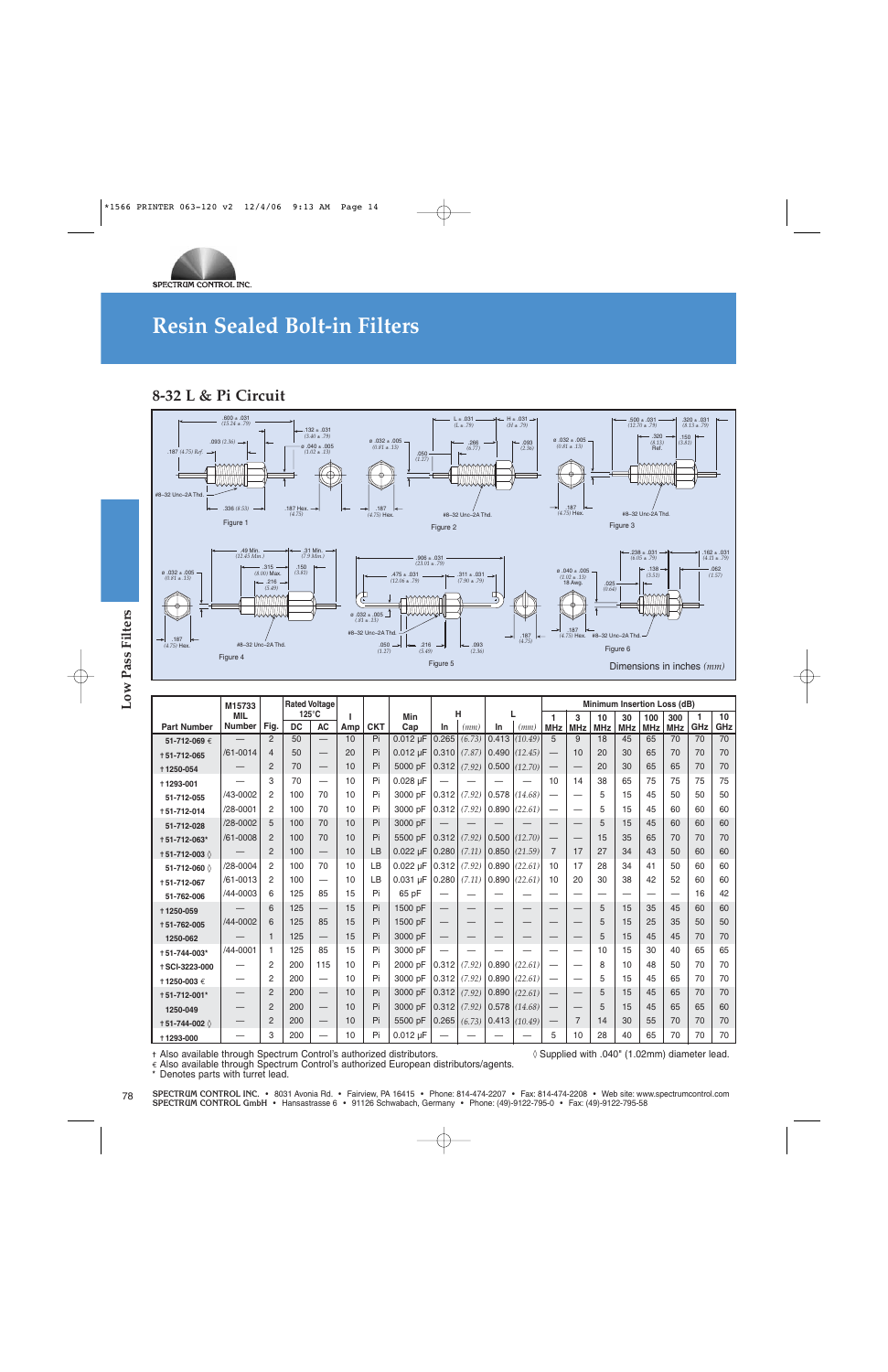

### **10-32 C & Pi Circuit**



|                    |               |           | <b>Rated Voltage</b>     |     |            |               |       |        |            |            |            | Minimum Insertion Loss (dB) |     |     |     |                 |
|--------------------|---------------|-----------|--------------------------|-----|------------|---------------|-------|--------|------------|------------|------------|-----------------------------|-----|-----|-----|-----------------|
|                    |               |           | $125^{\circ}$ C          |     |            | Min           | A     |        |            | 3          | 10         | 30                          | 100 | 300 |     | 10 <sup>1</sup> |
| <b>Part Number</b> | <b>Figure</b> | <b>DC</b> | <b>AC</b>                | Amp | <b>CKT</b> | Cap           | In    | (mm.   | <b>MHz</b> | <b>MHz</b> | <b>MHz</b> | <b>MHz</b>                  | MHz | MHz | GHz | <b>GHz</b>      |
| 51-761-002         |               | 50        | $\overline{\phantom{0}}$ | 10  | Pi         | $0.018 \mu F$ | 0.032 | (0.81) |            | 14         | 30         | 55                          | 70  | 70  | 70  | 70              |
| +54-786-013        |               | 50        |                          | 10  | C          | $0.3 \mu F$   | 0.040 | (1.02) | 30         | 38         | 47         | 50                          | 55  | 60  | 70  | 70              |
| 54-786-028         |               | 50        |                          | 10  | C          | $0.56 \mu F$  | 0.040 | (1.02) | 35         | 43         | 50         | 52                          | 60  | 65  | 70  | 70              |
| +54-786-014        | C             | 50        | -                        | 10  | С          | $0.8 \mu F$   | 0.040 | (1.02) | 40         | 46         | 52         | 54                          | 70  | 70  | 70  | 70              |
| 51-761-001         |               | 100       |                          | 10  | Pi         | $0.01 \mu F$  | 0.032 | (0.81) | _          | 10         | 20         | 45                          | 65  | 70  | 70  | 70              |
| 54-786-027         |               | 200       |                          | 10  | С          | $0.1 \mu F$   | 0.040 | (1.02) | 20         | 29         | 38         | 44                          | 47  | 55  | 65  | 65              |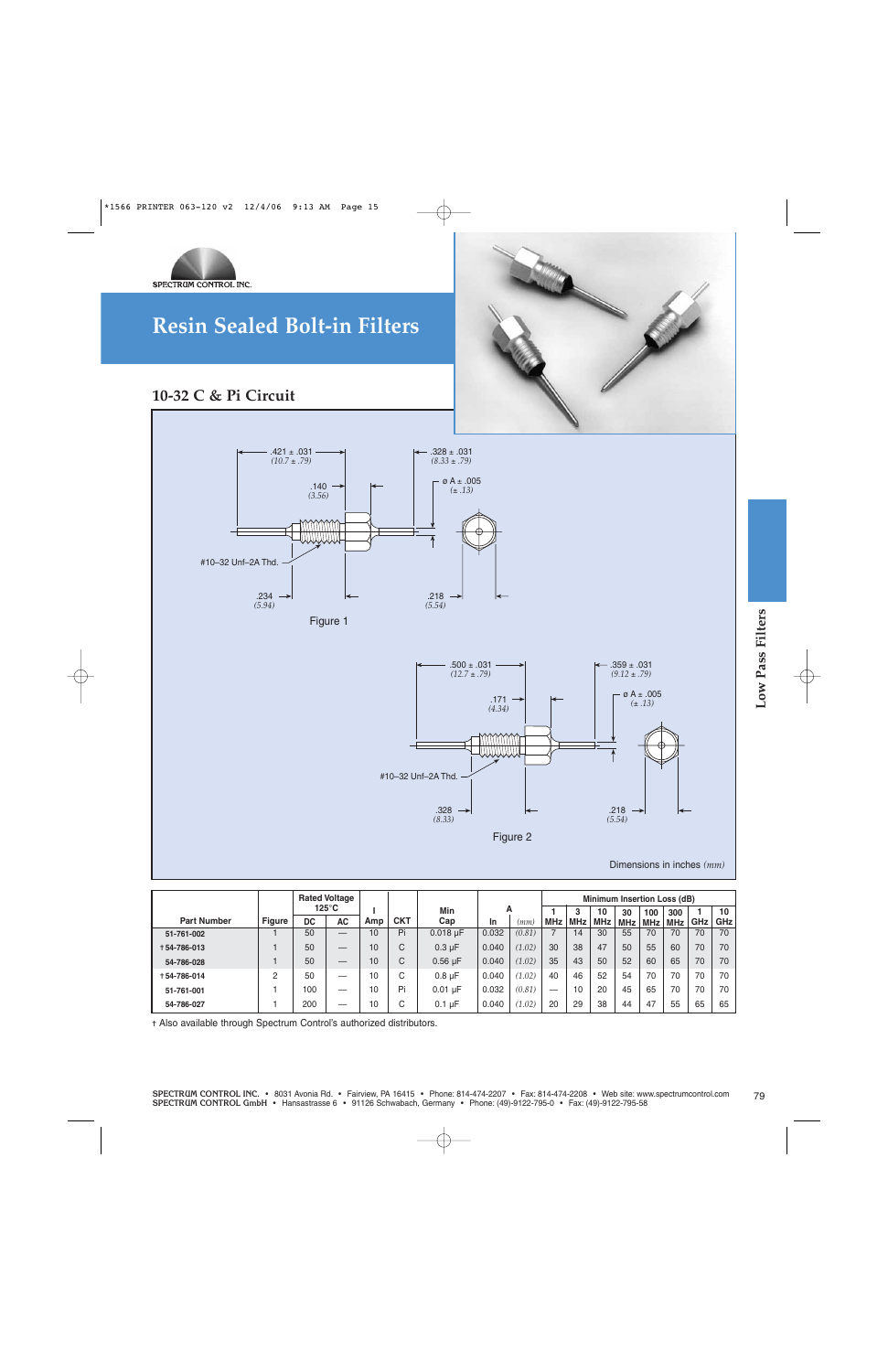

### **12-28 C /12-32 C Circuit**



|                    |                     | <b>Rated Voltage</b>            |                  |     |            |              |            |            | Minimum Insertion Loss (dB) |            |            |            |     |            |
|--------------------|---------------------|---------------------------------|------------------|-----|------------|--------------|------------|------------|-----------------------------|------------|------------|------------|-----|------------|
|                    |                     | $125^{\circ}$ C                 |                  |     |            | Min          |            | 3          | 10                          | 30         | 100        | 300        |     | 10         |
| <b>Part Number</b> | <b>Figure</b>       | DC.                             | <b>AC</b>        | Amp | <b>CKT</b> | Cap          | <b>MHz</b> | <b>MHz</b> | <b>MHz</b>                  | <b>MHz</b> | <b>MHz</b> | <b>MHz</b> | GHz | <b>GHz</b> |
| 9910-381-6004      |                     | 35                              |                  | 15  | C          | $1 \mu$ F    | 38         | 40         | 52                          | 52         | 70         | 70         | 78  | 80         |
| 9910-381-6003      | 4                   | 50                              |                  | 15  | C          | $0.75 \mu F$ | 35         | 37         | 51                          | 51         | 61         | 61         | 65  | 70         |
| SCI-9310-273       | 3                   | C<br>100<br>10<br>$0.027 \mu F$ |                  |     | 10         | 20           | 30         | 37         | 45                          | 50         | 55         | 60         |     |            |
| 9910-381-6002      | 4                   | 100                             |                  | 15  | C          | $0.30 \mu F$ | 28         | 30         | 45                          | 50         | 55         | 55         | 60  | 65         |
| 54804002X5R101M    | 10<br>2<br>250<br>С |                                 | 100 pF $\pm$ 20% | _   |            |              |            |            | 10                          | 20         | 25         |            |     |            |
| +54804002X5R471M   | С<br>2<br>250<br>10 |                                 | 470 pF ± 20%     | _   |            |              |            | 12         | 22                          | 25         | 28         |            |     |            |
| +54804002X5V102P   | 2                   | 250                             |                  | 10  | C          | 1000 pF      |            | __         |                             | 10         | 21         | 28         | 28  | 28         |
| 54743001X5U102Z    |                     | 250                             |                  | 15  | C          | 1000 pF      |            |            |                             |            | 20         | 28         | 28  | 28         |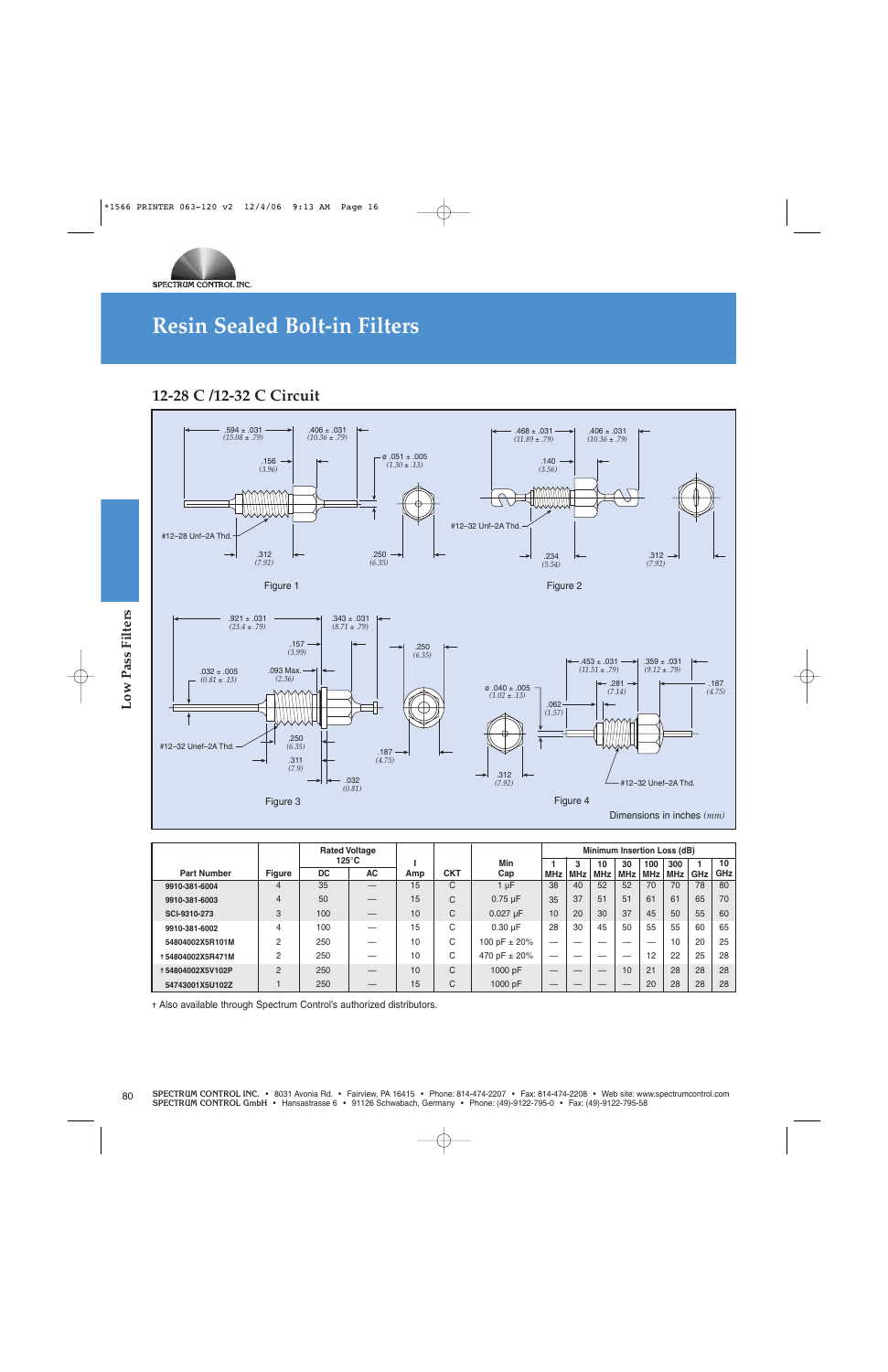

### **12-28 & 12-32 Pi Circuit**



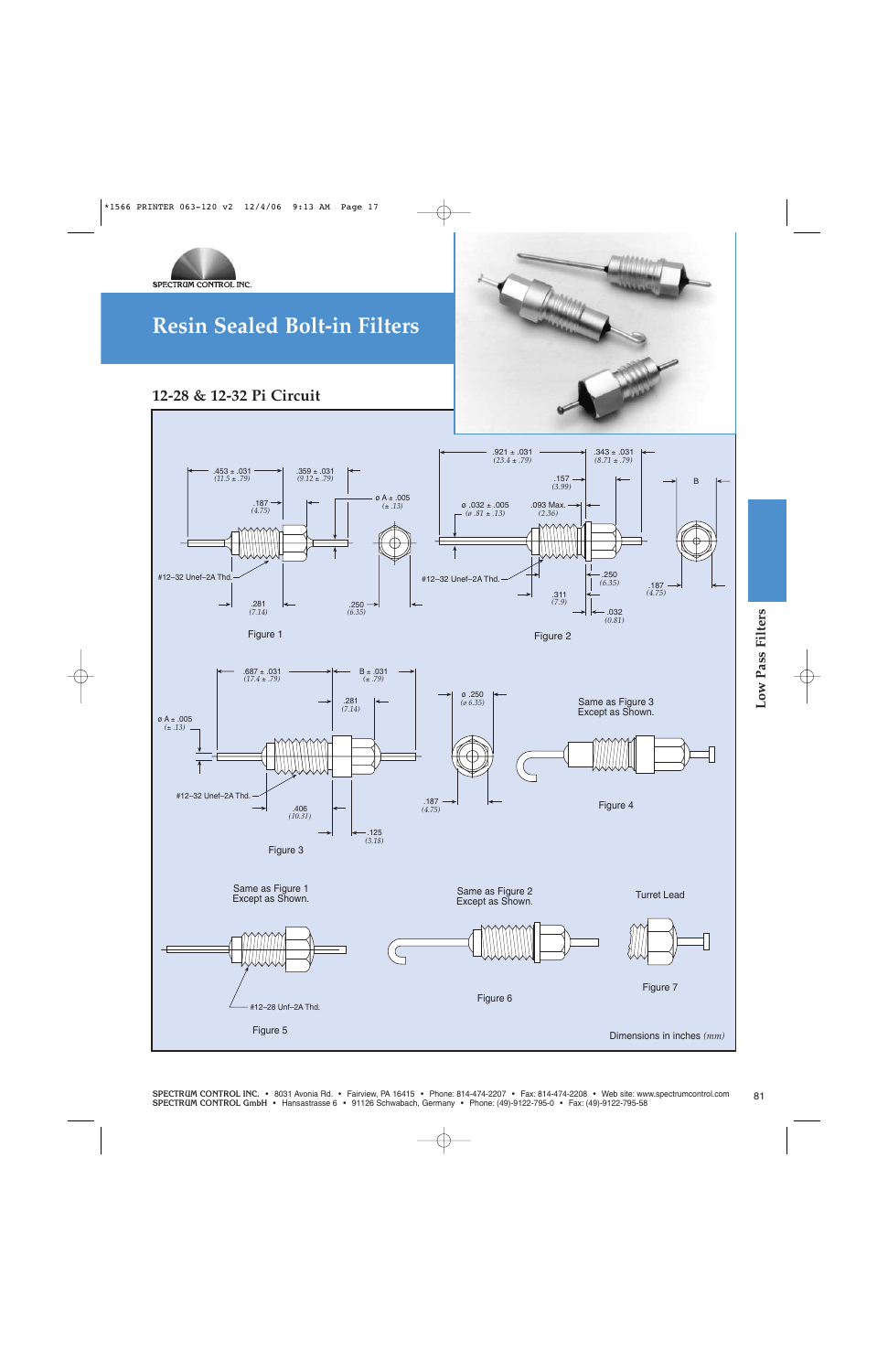

### **12-28 & 12-32 Pi Circuit**

|                    | M15733               | See                |                              | <b>Rated Voltage</b>     |          |               |       |           |                          |         |                            |                          |                          |                          |                   | Minimum Insertion Loss (dB) |          |           |
|--------------------|----------------------|--------------------|------------------------------|--------------------------|----------|---------------|-------|-----------|--------------------------|---------|----------------------------|--------------------------|--------------------------|--------------------------|-------------------|-----------------------------|----------|-----------|
| <b>Part Number</b> | MIL<br><b>Number</b> | Pg. 79<br>for Fig. | $125^{\circ}$ C<br><b>DC</b> | <b>AC</b>                | т<br>Amp | Min<br>Cap    | In.   | Α<br>(mm) | в<br>In                  | (mm)    | $\mathbf{1}$<br><b>MHz</b> | 3<br><b>MHz</b>          | 10<br><b>MHz</b>         | 30<br><b>MHz</b>         | 100<br><b>MHz</b> | 300<br><b>MHz</b>           | 1<br>GHz | 10<br>GHz |
| 51-709-013         |                      | 3                  | 50                           |                          | 10       | $0.1 \mu F$   | 0.040 | (1.02)    | 0.437                    | (11.10) | 10                         | 40                       | 52                       | 70                       | 70                | 70                          | 70       | 70        |
| SCI-3303-000*      |                      | 2                  | 50                           | $\overline{\phantom{0}}$ | 10       | $0.15 \mu F$  | 0.032 | (0.81)    | 0.250                    | (6.35)  | 12                         | 43                       | 68                       | 70                       | 70                | 70                          | 70       | 70        |
| 51-709-015         | /61-0009             | 3                  | 70                           | $\overline{\phantom{m}}$ | 10       | $0.012 \mu F$ | 0.032 | (0.81)    | 0.470                    | (11.94) | —                          |                          |                          | $\qquad \qquad -$        | 65                | 65                          | 65       | 65        |
| +1216-001          |                      | 3                  | 70                           | —                        | 10       | $0.050 \mu F$ | 0.032 | (0.81)    | 0.468                    | (11.89) | 15                         | 20                       | 60                       | 65                       | 75                | 75                          | 75       | 75        |
| +1270-016*         |                      | 2                  | 100                          | —                        | 10       | 5500 pF       | 0.032 | (0.81)    | 0.250                    | (6.35)  | $\overline{\phantom{0}}$   | 7                        | 20                       | 35                       | 65                | 70                          | 70       | 70        |
| +1270-025          |                      | $\overline{2}$     | 100                          |                          | 10       | 5500 pF       | 0.032 | (0.81)    | 0.235                    | (5.97)  |                            | 7                        | 20                       | 35                       | 65                | 70                          | 70       | 70        |
| +1201-066          |                      | 1                  | 100                          |                          | 10       | 5500 pF       | 0.032 | (0.81)    |                          |         | $\overline{\phantom{0}}$   | $\overline{7}$           | 20                       | 40                       | 68                | 70                          | 70       | 70        |
| 51-714-055*        | $/61 - 0011$         | $\overline{2}$     | 100                          |                          | 10       | 5500 pF       | 0.032 | (0.81)    | 0.235                    | (5.97)  |                            | $\overline{7}$           | 20                       | $\qquad \qquad -$        | 65                | 70                          | 70       | 70        |
| 51-714-054*        | /61-0010             | $\overline{2}$     | 100                          |                          | 10       | 5500 pF       | 0.032 | (0.81)    | 0.250                    | (6.35)  |                            | $\overline{7}$           | 20                       |                          | 65                | 70                          | 70       | 70        |
| 51-714-053*        | /61-0007             | 2                  | 100                          | 70                       | 10       | 5500 pF       | 0.032 | (0.81)    | 0.250                    | (6.35)  | —                          | $\overline{7}$           |                          |                          | 65                | 70                          | 70       | 70        |
| 51-714-058*        |                      | 2                  | 100                          | —                        | 10       | $0.025 \mu F$ | 0.032 | (0.81)    | 0.250                    | (6.35)  | 10                         | 15                       | 40                       | 60                       | 70                | 70                          | 70       | 70        |
| 51-714-056         | /61-0012             | 6                  | 100                          |                          | 10       | $0.025 \mu F$ | 0.032 | (0.81)    | 0.235                    | (5.97)  | $\overline{\phantom{0}}$   |                          |                          |                          | 65                | 65                          | 65       | 65        |
| +SCI-3313-000*     |                      | 2                  | 100                          |                          | 10       | $0.10 \mu F$  | 0.032 | (0.81)    | 0.250                    | (6.35)  | 10                         | 40                       | 65                       | 70                       | 70                | 70                          | 70       | 70        |
| 51-719-022         |                      | $\mathbf{1}$       | 200                          |                          | 10       | 1300 pF       | 0.040 | (1.02)    |                          |         | —                          |                          | 5                        | 10                       | 35                | 60                          | 70       | 70        |
| +1201-052          |                      | 5                  | 200                          | $\overline{\phantom{0}}$ | 10       | 3000 pF       | 0.032 | (0.81)    |                          |         | $\overline{\phantom{0}}$   | $\overline{\phantom{0}}$ | 5                        | 15                       | 45                | 45                          | 70       | 70        |
| +1201-054          |                      | $\mathbf{1}$       | 200                          |                          | 10       | 3000 pF       | 0.032 | (0.81)    | $\overline{\phantom{0}}$ |         | $\overline{\phantom{0}}$   | $\overline{\phantom{0}}$ | 5                        | 15                       | 45                | 45                          | 70       | 70        |
| 51-714-001*        |                      | 2                  | 200                          |                          | 10       | 3000 pF       | 0.032 | (0.81)    | 0.250                    | (6.35)  |                            | $\overline{\phantom{0}}$ | 5                        | 15                       | 43                | 60                          | 70       | 70        |
| +1270-024          |                      | $\overline{c}$     | 200                          | —                        | 10       | 3000 pF       | 0.032 | (0.81)    | 0.235                    | (5.97)  |                            | —                        | 5                        | 15                       | 45                | 45                          | 70       | 70        |
| 51-714-003*        |                      | $\overline{2}$     | 200                          |                          | 10       | 3000 pF       | 0.032 | (0.81)    | 0.235                    | (5.97)  | $\overline{\phantom{0}}$   |                          | 5                        | 15                       | 43                | 60                          | 70       | 70        |
| +1270-009          |                      | $\overline{2}$     | 200                          |                          | 10       | 3000 pF       | 0.032 | (0.81)    | 0.250                    | (6.35)  |                            | $\overline{\phantom{0}}$ | 5                        | 15                       | 45                | 45                          | 70       | 70        |
| 51-719-053**       | /61-0001             | 5                  | 200                          | 140                      | 10       | 3000 pF       | 0.032 | (0.81)    | $\overline{\phantom{0}}$ |         | $\overline{\phantom{0}}$   |                          | $\overline{\phantom{0}}$ |                          | 45                |                             | 70       | 70        |
| 51-719-054*        | /61-0002             | 1                  | 200                          | 140                      | 10       | 1500 pF       | 0.032 | (0.81)    | $\overline{\phantom{0}}$ |         | —                          |                          |                          |                          | 45                | 45                          | 70       | 70        |
| 51-714-051*        | /61-0005             | 2                  | 200                          | 140                      | 10       | 1500 pF       | 0.032 | (0.81)    | 0.250                    | (6.35)  | -                          |                          | -                        | -                        | 45                | 45                          | 70       | 70        |
| 51-719-023*        | /43-0001             | 5                  | 200                          | 140                      | 10       | 3000 pF       | 0.032 | (0.81)    |                          |         | —                          | —                        |                          | —                        |                   | 45                          | 45       | 45        |
| 51-714-052*        | /61-0006             | $\overline{2}$     | 200                          | 140                      | 10       | 3000 pF       | 0.032 | (0.81)    | 0.235                    | (5.97)  |                            | $\overline{\phantom{0}}$ | $\qquad \qquad -$        |                          | 45                | 45                          | 70       | 70        |
| 51-714-004*        |                      | $\overline{2}$     | 200                          | $\overline{\phantom{0}}$ | 10       | 5500 pF       | 0.032 | (0.81)    | 0.235                    | (5.97)  |                            | $\overline{7}$           | 14                       | 35                       | 60                | 70                          | 70       | 70        |
| +51-719-021        |                      | $\mathbf{1}$       | 200                          |                          | 10       | 5500 pF       | 0.040 | (1.02)    |                          |         | —<br>—                     | $\overline{7}$           | 14                       | 30                       | 50                | 65                          | 65       | 65        |
| €51-714-002*       |                      | $\overline{c}$     | 200                          |                          | 10       | 5500 pF       | 0.032 | (0.81)    | 0.250                    | (6.35)  |                            | $\overline{7}$           | 14                       | 35                       | 60                | 70                          | 70       | 70        |
| +SCI-3323-000*     | -                    | 2                  | 200                          | 115                      | 10       | $0.012 \mu F$ | 0.032 | (0.81)    | 0.250                    | (6.35)  |                            | -                        | 27                       | 30                       | 70                | 70                          | 70       | 70        |
| +1221-001          |                      | 4                  | 300                          | $\overline{\phantom{0}}$ | 10       | 5500 pF       | 0.032 | (0.81)    | 0.437                    | (11.10) |                            | $\overline{\phantom{0}}$ | 15                       | 30                       | 65                | 70                          | 70       | 70        |
| +51-709-004        | /46-0001             | 4                  | 300                          |                          | 10       | 5500 pF       | 0.032 | (0.81)    | 0.437                    | (11.10) | —                          |                          | $\qquad \qquad$          | $\overline{\phantom{0}}$ | 65                | 70                          | 70       | 70        |
| 1201-086           |                      | 1                  | 350                          |                          | 10       | 2500 pF       | 0.040 | (1.02)    |                          |         |                            |                          | 5                        | 10                       | 50                | 50                          | 65       | 65        |
| † 51-719-011 €     |                      | 1                  | 500                          |                          | 10       | 3000 pF       | 0.040 | (1.02)    |                          |         |                            |                          | 12                       | 20                       | 45                | 60                          | 60       | 60        |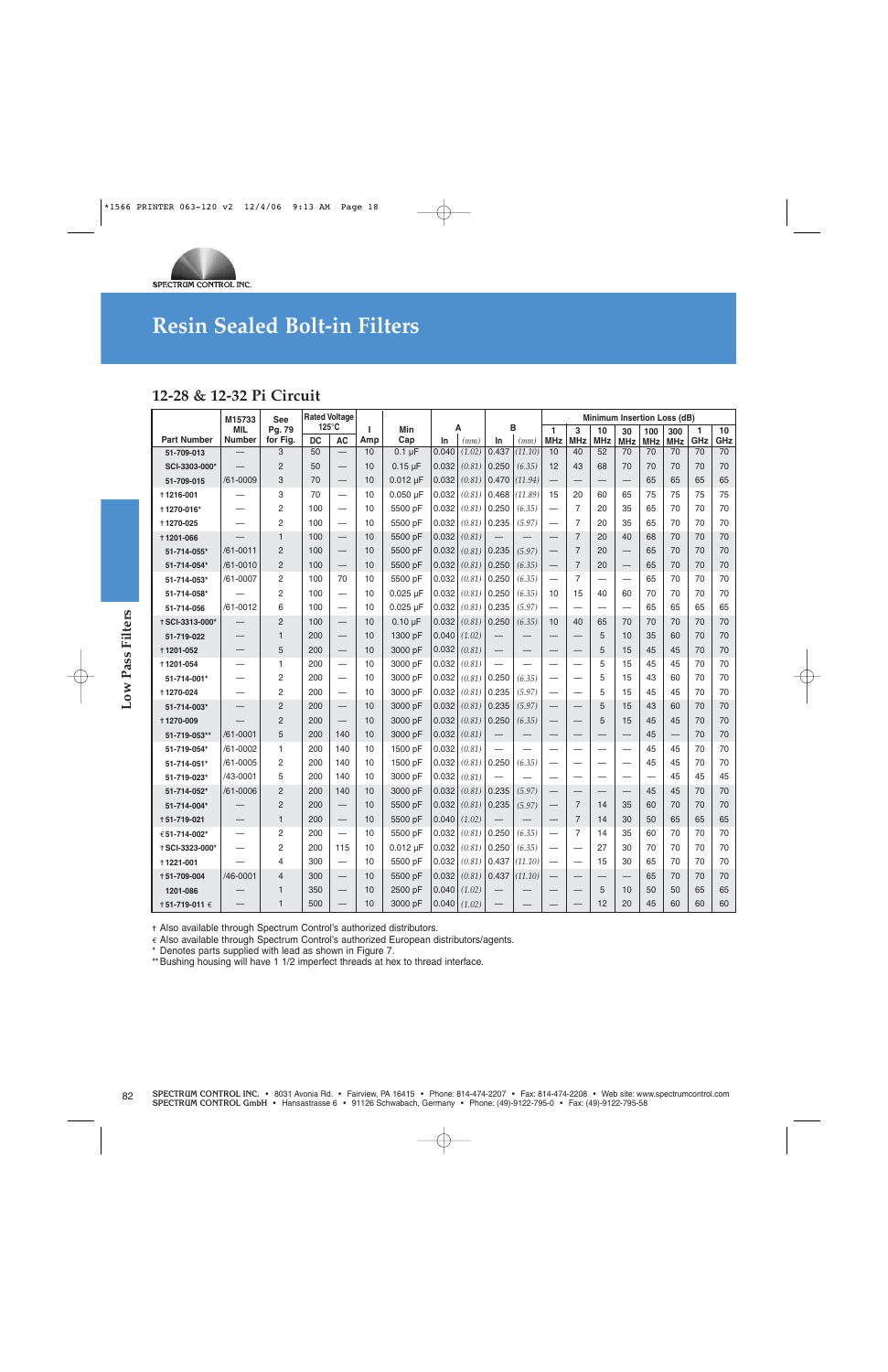

### **5/16-24 & 5/16-32 C & Pi Circuit**



|                    | M15733        |                |           | <b>Rated Voltage</b> |     |            |               |            |            |            | <b>Minimum Insertion Loss (dB)</b> |     |            |            |     |
|--------------------|---------------|----------------|-----------|----------------------|-----|------------|---------------|------------|------------|------------|------------------------------------|-----|------------|------------|-----|
|                    | <b>MIL</b>    |                |           | $125^{\circ}$ C      |     |            | Min           |            | 3          | 10         | 30                                 | 100 | 300        |            | 10  |
| <b>Part Number</b> | <b>Number</b> | Fig.           | <b>DC</b> | <b>AC</b>            | Amp | <b>CKT</b> | Cap           | <b>MHz</b> | <b>MHz</b> | <b>MHz</b> | <b>MHz</b>                         | MHz | <b>MHz</b> | <b>GHz</b> | GHz |
| SCI-9510-503       | —             |                | 100       |                      | 25  | C.         | $0.05 \mu F$  | 15         | 24         | 35         | 41                                 | 45  | 60         | 60         | 60  |
| SCI-3513-000       |               |                | 100       |                      | 25  | Pi         | $0.1 \mu F$   | 10         | 18         | 28         | 37                                 | 70  | 70         | 70         | 70  |
| SCI-3523-000       |               |                | 200       | 115                  | 25  | Pi         | $0.02 \mu F$  |            |            | 25         | 50                                 | 66  | 66         | 70         | 70  |
| SCI-3543-000       |               |                | 400       | 220                  | 25  | Pi         | 6000 pF       | –          |            | 15         | 35                                 | 54  | 65         | 70         | 70  |
| SCI-9550-102       |               |                | 500       | 115                  | 25  | C          | 1000 pF       | –          | _          | _          | 11                                 | 20  | 28         | 28         | 28  |
| +1202-052          |               |                | 500       | —                    | 25  | Pi         | 3000 pF       | –          |            | 10         | 35                                 | 55  | 55         | 70         | 70  |
| +1202-054          |               | $\overline{2}$ | 500       | –                    | 25  | Pi         | 3000 pF       |            |            | 10         | 35                                 | 55  | 55         | 70         | 70  |
| 51-702-020*        | /61-0003      | 3              | 500       | 350                  | 25  | Pi         | 3000 pF       |            |            |            | 35                                 | 55  | 55         | 70         | 70  |
| 51-702-021         | $/61 - 0004$  | 3              | 500       | 350                  | 25  | Pi         | 3000 pF       |            |            | 10         | 35                                 | 55  | 55         | 70         | 70  |
| SCI-9550-332       |               |                | 500       | 115                  | 25  | C          | 3300 pF       | –          |            | 12         | 20                                 | 30  | 33         | 40         | 40  |
| SCI-3553-000       |               |                | 500       | 220                  | 25  | Pi         | $0.012 \mu F$ | _          |            | 18         | 28                                 | 52  | 52         | 70         | 70  |
| +1202-005          |               | 2              | 700       |                      | 25  | Pi         | 2000 pF       | –          |            | 5          | 20                                 | 50  | 55         | 70         | 70  |

✝ Also available through Spectrum Control's authorized distributors. **\*** Denotes parts with 5/16-24 Threads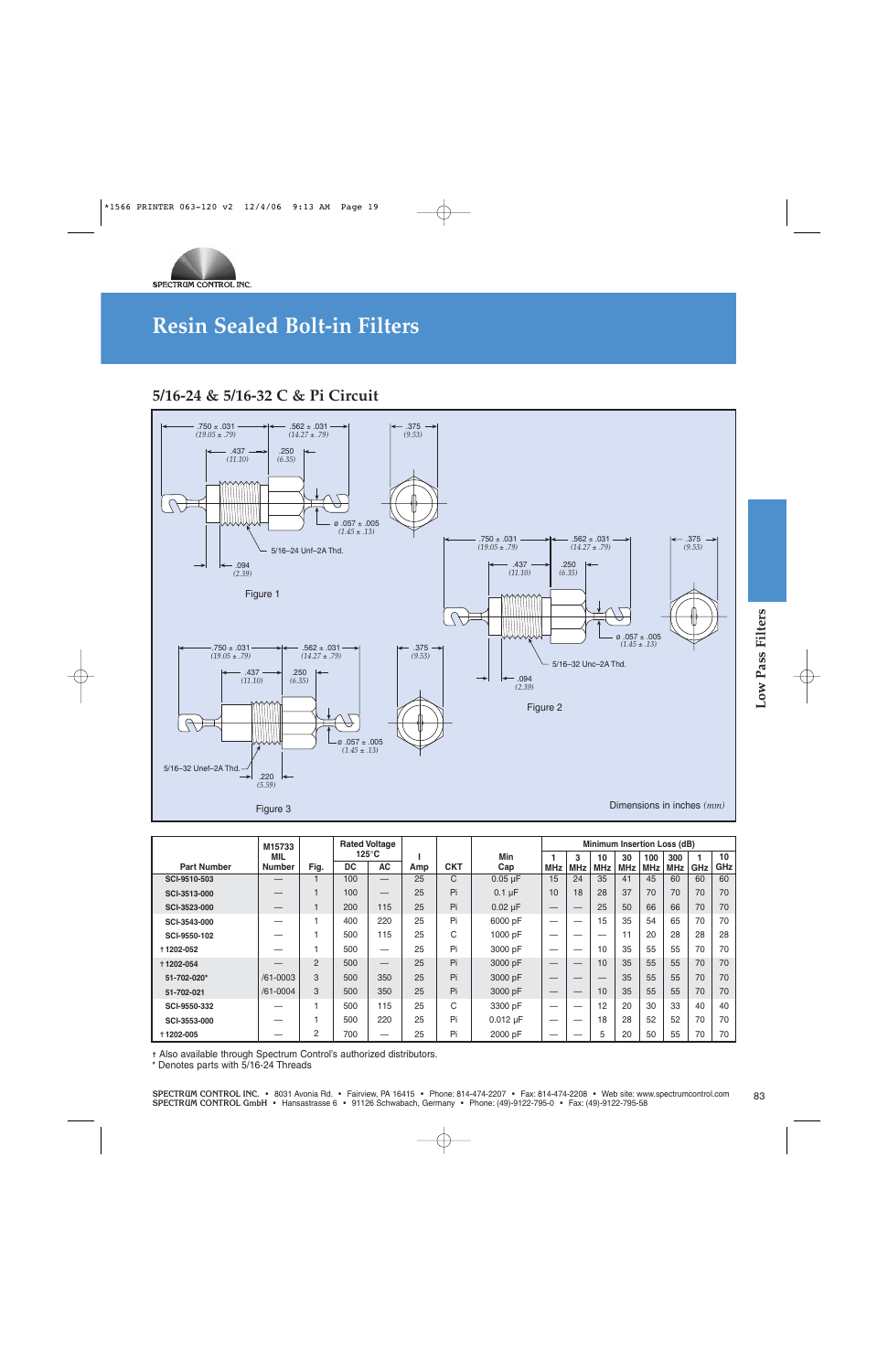

### **High Current/High Voltage Resin Sealed Filters**

High current filters are ideal for use in high current 5 volt logic buss, but also can be used for  $±48$  VDC telephone rack buss, high current switch mode power supplies and DC charging systems. High voltage filters find use in high voltage power supplies and applications requiring U.L. Hi-Pot.

#### **Features**

- Current ratings up to 100 Amps
- Continuous voltage ratings up to 1250 VDC/240 VAC (400Hz)
- U.L. 1459 recognized and CSA C22.2 approved versions available
- Rugged bolt-in style for easy installation



#### **Installation Notes**

**for Figure 1 & 2 — see below (Figure 3 see page 16)** 

1. Mounting installation torque **Method A:** Mounting in full threaded thru hole **Maximum torque:** 96 in-lbs

**Method B:** Mounting w/hardware **Maximum torque:** 84 in-lbs

2. Terminal installation torque **Maximum torque:** 20 in-lbs

Note: Use two wrench method to install terminal hardware

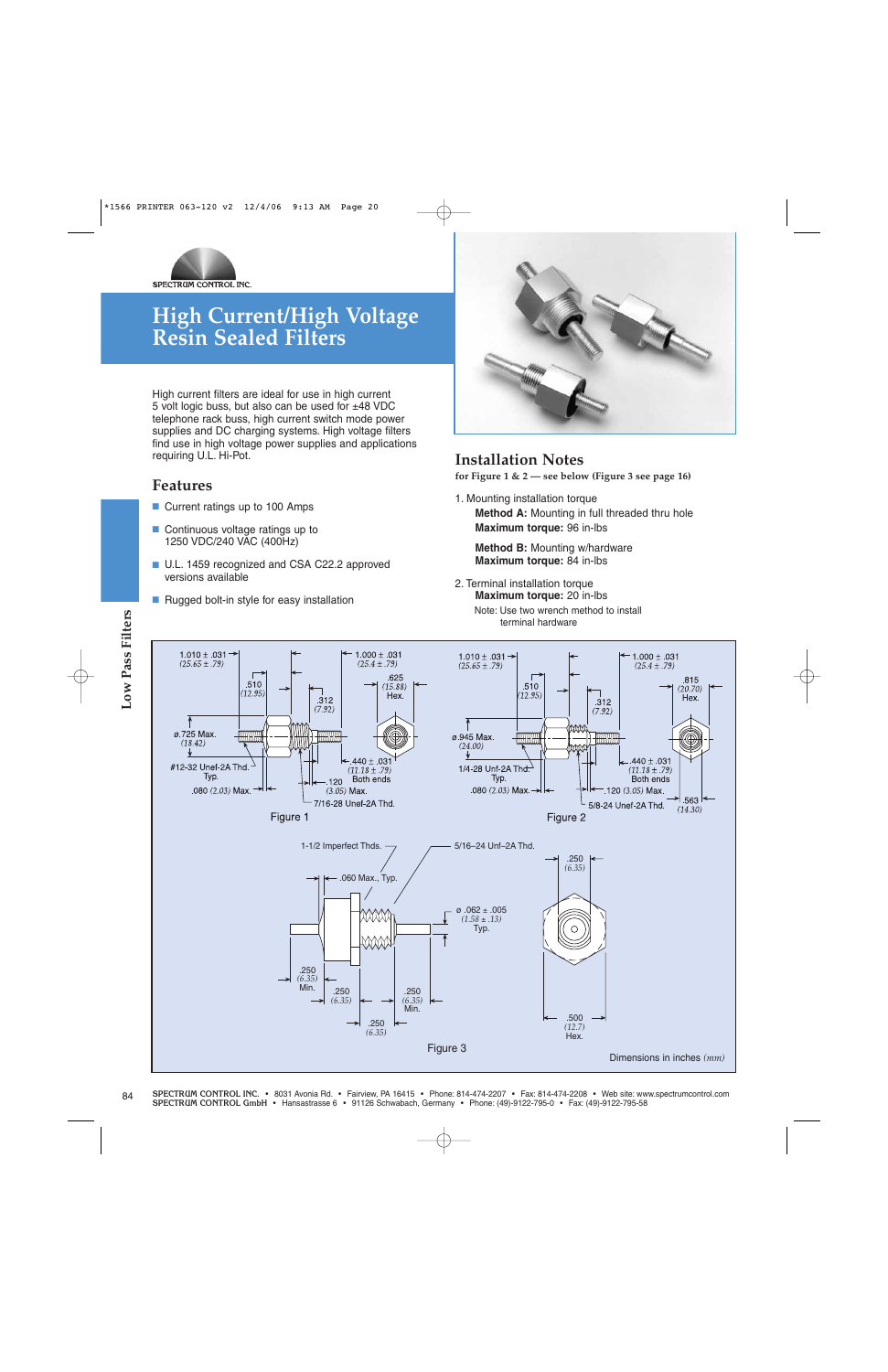

### **High Current/High Voltage Resin Sealed Filters**

### **High Current High Voltage Feed-thru**



|                    |                | <b>Rated Voltage</b> |       |                          |                   |                    |            |                |            | Minimum Insertion Loss (dB) |            |            |     |     |
|--------------------|----------------|----------------------|-------|--------------------------|-------------------|--------------------|------------|----------------|------------|-----------------------------|------------|------------|-----|-----|
|                    |                | $125^{\circ}$ C      |       |                          |                   | Min                |            | 3              | 10         | 30                          | 100        | 300        |     | 10  |
| <b>Part Number</b> | <b>Figure</b>  | <b>DC</b>            | AC*** | Amp                      | <b>CKT</b>        | Cap                | <b>MHz</b> | <b>MHz</b>     | <b>MHz</b> | <b>MHz</b>                  | <b>MHz</b> | <b>MHz</b> | GHz | GHz |
| 54-848-005*        |                | 60                   |       | 50                       | C                 | $0.22 \mu F$       | 20         | 30             | 40         | 50                          | 50         | 50         | 50  | 50  |
| 54-853-001*        | $\overline{2}$ | 60                   | –     | 50                       | C                 | $0.22 \mu F$       | 20         | 30             | 40         | 50                          | 50         | 50         | 50  | 50  |
| 54-853-004 €       | $\overline{2}$ | 200                  | 140   | C<br>100<br>$0.22 \mu F$ |                   |                    | 20         | 30             | 40         | 50                          | 50         | 50         | 50  | 50  |
| 54-848-008         |                | 200                  | 140   | 100                      | C<br>$0.22 \mu F$ |                    | 20         | 30             | 40         | 50                          | 50         | 50         | 50  | 50  |
| 54-844-001**       | 3              | 600                  | 240   | 25                       | C                 | 4700 pF ± 20%      |            |                | 12         | 20                          | 30         | 33         | 50  | 50  |
| 54-844-002**       | 3              | 600                  | 240   | 25                       | C                 | 0.01 $\mu$ F ± 20% | 3          | $\overline{7}$ | 20         | 25                          | 35         | 40         | 57  | 57  |
| 54-763-008         | $\overline{4}$ | C<br>25<br>750       |       | 1000 pF                  |                   | __                 |            | 10             | 20         | 28                          | 28         | 28         |     |     |
| 54-763-009         | 4              | 750                  |       | 25                       | C                 | 4000 pF            |            |                | 10         | 22                          | 32         | 35         | 35  | 40  |
| 54-789-003         | 5              | 1250                 | —     | 25                       | C                 | 4000 pF            |            |                | 6          | 20                          | 30         | 35         | 35  | 35  |
| 11280-060€         | 6              | 2500                 |       | 25                       | Pi                | 1500 pF            |            |                | 5          | 15                          | 50         | 50         | 50  | 50  |

✝ Also available through Spectrum Control's authorized distributors.

€ Also available through Spectrum Control's authorized European distributors/agents.

**\*** Denotes parts that are UL recognized to UL 60950 and certified to CSA C22.2

**\*\*** Denotes parts that meet 1500 VAC Dielectric Withstanding Voltage per UL 1283 and CSA C22.2

**\*\*\*** AC Voltage to be 400Hz

SPECTRUM CONTROL INC. • 8031 Avonia Rd. • Fairview, PA 16415 • Phone: 814-474-2207 • Fax: 814-474-2208 • Web site: www.spectrumcontrol.com<br>SPECTRUM CONTROL GmbH • Hansastrasse 6 • 91126 Schwabach, Germany • Phone: (49)-912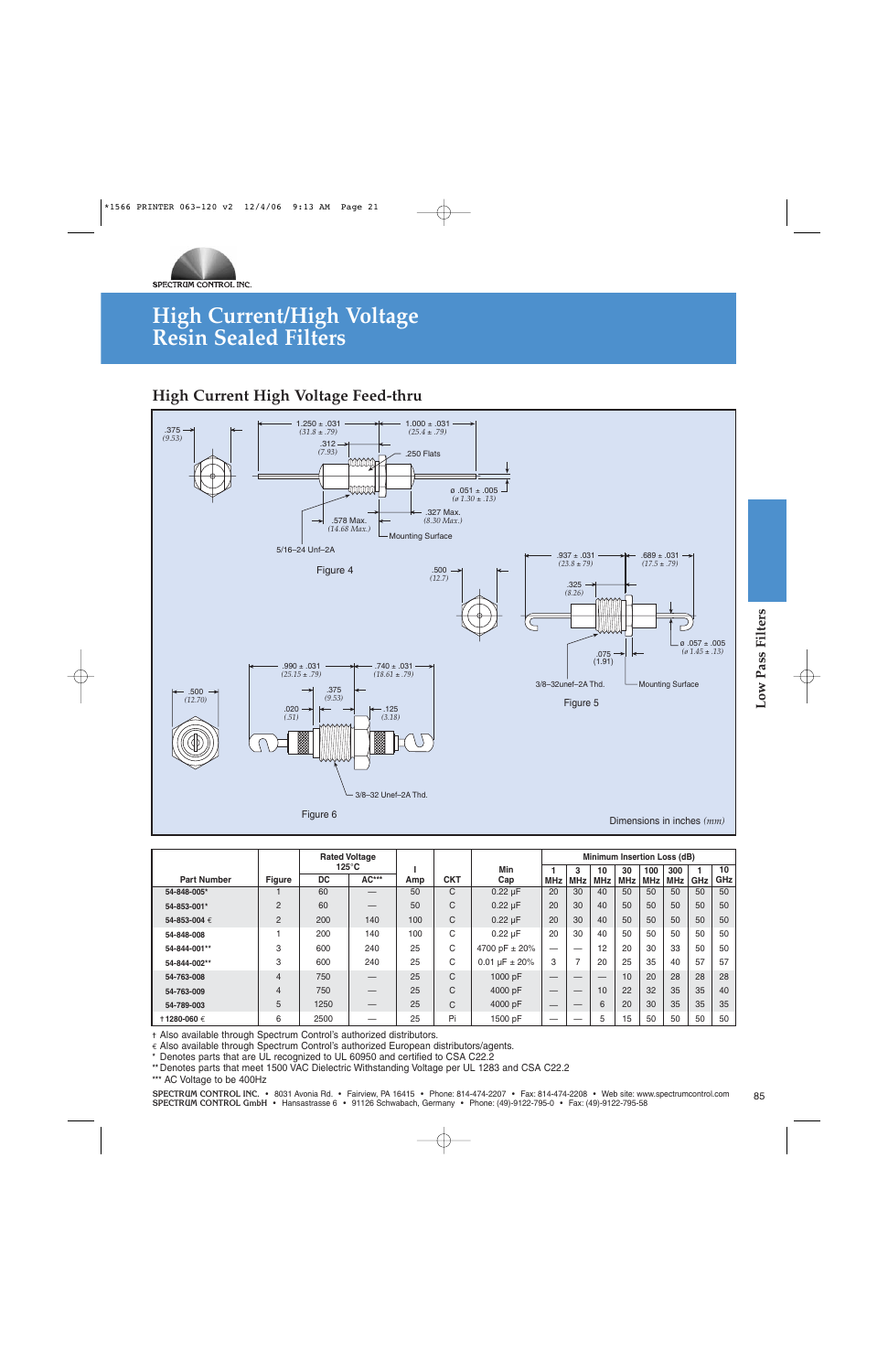

This series of filters features hermetic glass seals and high EMI filtering performance. They are excellent for critical applications that demand high reliability in the toughest environmental conditions and provide broadband high performance EMI filtering from 10 KHz to over 10 GHz.

#### **Features**

- Popular .375", .410" and .690" case diameters
- Voltage ratings from 50 VDC to 400 VDC/240 VAC, 400 Hz
- Filter configurations available: C, L, Pi, T and double T
- MIL-F-15733 and MIL-F-28861 QPL filters available





#### **SPECTRUM CONTROL (PC. • 8012-795-0 • 91126 Schwabach, Germany • Phone: (49)-9122-795-0 • Phone: (49)-912-795-0 • 912-795-0 • 912-795-0 • 912-795-0 • 912-795-0 • 912-795-0 • Fax: (49)-912-795-0 • 912-795-0 • 912-795-0 • 91** Thread length: A - 0.187 (4.76) B - 0.312 (7.92) L .200 *(5.08)* A/B .160 *(4.064)* Max. ø .385 Max. *(9.78)* 1/4–28 Unf–2A Thd. .050 *(1.27)* x .070 *(1.78)* Slot, both ends L .176 *(4.47)* Figure 1 . The contract of the contract of  $\leftarrow$  A/B  $\rightarrow$  . The contract of the contract of the contract of the contract of the contract of the contract of the contract of the contract of the contract of the contract of t A/B *(4.064)* Max. ø .385 Max.  $\mathbb{Q}$ *(9.78)* .115 Ref. *(2.92)* #12–32 Unef–2A Thd. .050 *(1.27)* x .070 *(1.78)* Slot, both ends Note: ø .410 Max. for M28861 parts Figure 2 Dimensions in inches *(mm)*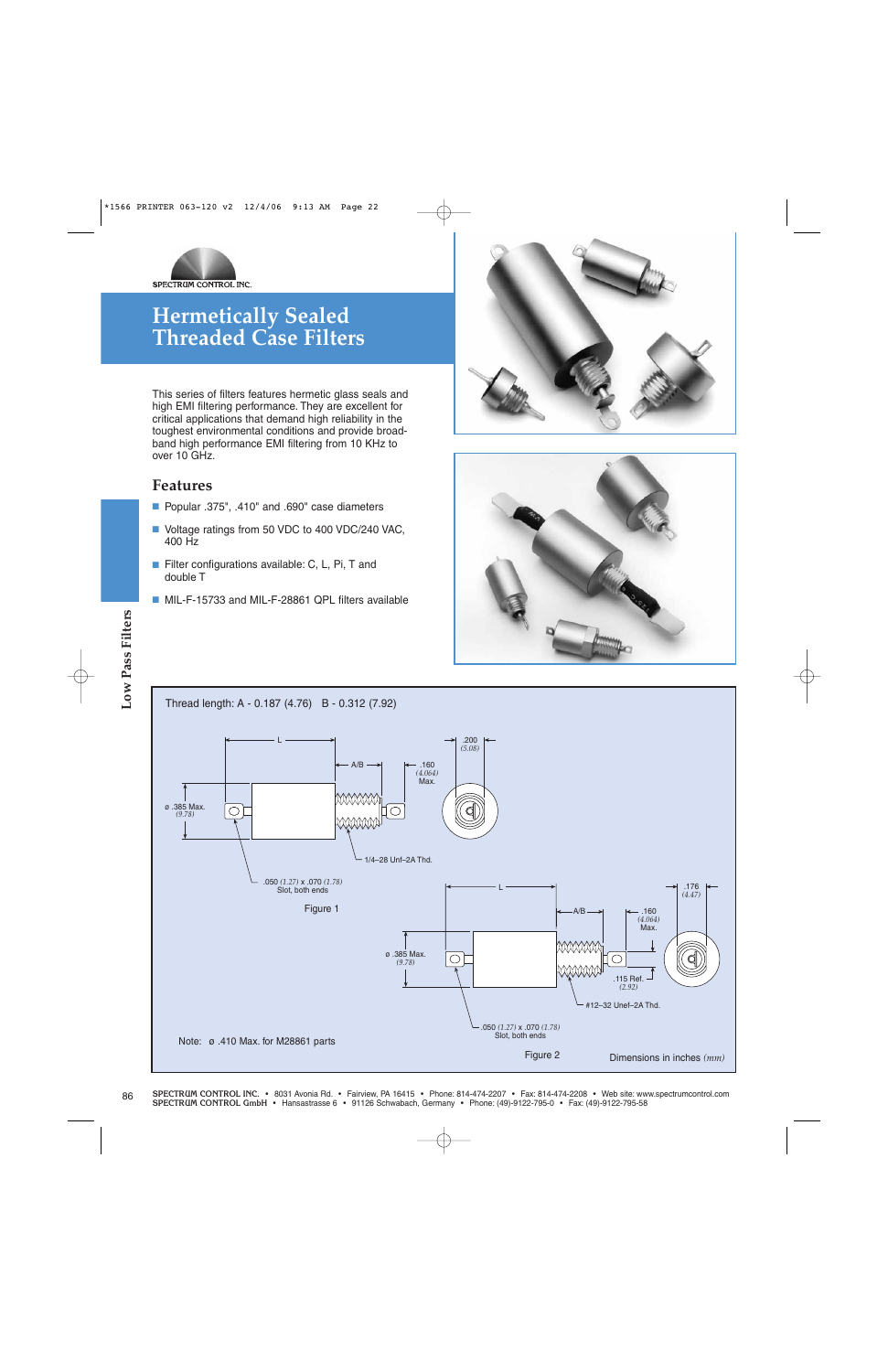

### **.375 ø C Circuit Standard**

|                    |     | <b>See</b> |                |    | <b>Rated Voltage</b> |                 |     | Min   | <b>DCR</b>  |       | Max      |      |            |            |                 |     | <b>Minimum Insertion Loss (dB)</b> |            |            |
|--------------------|-----|------------|----------------|----|----------------------|-----------------|-----|-------|-------------|-------|----------|------|------------|------------|-----------------|-----|------------------------------------|------------|------------|
|                    | MIL | Pg. 84     | $85^{\circ}$ C |    |                      | $125^{\circ}$ C |     | Cap   | Max         |       |          | Thd  | 30         | 150        | 300             |     | 10                                 | 100        |            |
| <b>Part Number</b> | No  | for Fig.   | DC             | AC | DC                   | AC              | Amp | цF    | <b>Ohms</b> | In    | mm)      | Lgth | <b>KHz</b> | <b>KHz</b> | <b>KHz</b>      | MHz | <b>MHz</b>                         | <b>MHz</b> | <b>GHz</b> |
| +54-367-008        | –   |            | 80             |    | 50                   |                 | 15  | .400  | 0.005       | 0.387 | (9.830)  | A    | 15         | 28         | 33              | 44  | 60                                 | 70         | 70         |
| 54-370-007         |     |            | 80             |    | 50                   |                 | 15  | 2.800 | 0.005       | 0.576 | (14.630) | A    | 20         | 34         | 39              | 50  | 60                                 | 70         | 70         |
| 54-371-001         | _   |            | 80             | –  | 50                   |                 | 15  | 4.000 | 0.005       | 0.688 | (17.475) | A    | 26         | 40         | 46              | 55  | 60                                 | 70         | 70         |
| 54-367-005         | –   |            | 150            |    | 100                  |                 | 15  | 0.450 | 0.005       | 0.387 | (9.830)  | A    | 6          | 19         | 25              | 36  | 55                                 | 70         | 70         |
| +9920-100-6002     | –   |            | 200            |    | 150                  | 125             | 15  | 0.150 | 0.005       | 0.387 | (9.830)  | A    | –          | 6          | 15              | 26  | 42                                 | 55         | 70         |
| 54-367-007         | –   |            | 250            |    | 200                  | 125             | 15  | 0.015 | 0.005       | 0.387 | (9.830)  | A    |            |            |                 | 6   | 25                                 | 45         | 50         |
| +54-367-006        |     |            | 250            |    | 200                  | 125             | 15  | 0.250 | 0.005       | 0.387 | (9.830)  | A    |            | 14         | 19              | 30  | 50                                 | 65         | 70         |
| 54-370-006         |     |            | 250            | _  | 200                  | 125             | 15  | 0.500 | 0.005       | 0.630 | (16.002) | A    |            | 20         | 28              | 39  | 55                                 | 70         | 70         |
| 9923-100-6004      | –   |            | 400            |    | 400                  | 240             | 15  | 0.060 | 0.005       | 0.415 | (10.541) | A    |            | 5          | 10 <sup>°</sup> | 18  | 38                                 | 55         | 70         |

### **.375 ø C Circuit MIL Qualified (See MIL index on page 244-246 for complete MIL part number listing)**

| M28861\<br>Pg. 84<br>85°C<br>$125^{\circ}$ C<br>Cap<br>Max<br><b>Thd</b><br>$\mathbf{1}$<br>30<br>150<br>300<br>100<br>1<br>10<br>Lgth<br>MIL No for Fig.<br>Ohms<br><b>DC</b><br><b>AC</b><br><b>DC</b><br>AC<br>Amp<br>μF<br>In<br><b>KHz</b><br><b>KHz</b><br>GHz<br>(mm)<br><b>KHz</b><br><b>MHz</b><br><b>MHz</b><br><b>MHz</b><br>50<br>15<br>1.200<br>0.008<br>0.410   (10.414)<br>B<br>70<br>70<br>1<br>15<br>28<br>33<br>40<br>1-012 $\Diamond$<br>$\overline{\phantom{0}}$<br>40<br>$1-002$<br>50<br>1.200<br>0.008<br>$0.410$ (10.414)<br>15<br>33<br>40<br>70<br>70<br>1<br>15<br>A<br>28<br>40<br>$\qquad \qquad -$<br>15<br>2.100<br>0.010<br>$0.576$ (14.630)<br>20<br>33<br>40<br>65<br>70<br>70<br>49-0008<br>$\mathbf{1}$<br>50<br>Α<br>50<br>$\qquad \qquad -$<br>$\overline{\phantom{0}}$<br>$\overline{\phantom{0}}$<br>0.700<br>0.008<br>0.410   (10.414)<br>B<br>10<br>24<br>64<br>70<br>1<br>70<br>15<br>30<br>40<br>1-014 $\Diamond$<br>40<br>$\overline{\phantom{0}}$<br>$\overline{\phantom{m}}$<br>0.300<br>0.004<br>$0.474$ (12.040)<br>$\overline{7}$<br>34-0035<br>10<br>19<br>25<br>55<br>70<br>70<br>2<br>100<br>A<br>35<br>$\overline{\phantom{0}}$<br>—<br>1<br>0.450<br>0.008<br>0.410   (10.414)<br>6<br>70<br>100<br>15<br>A<br>19<br>25<br>40<br>60<br>1-006 $\Diamond$<br>36<br>$\overline{\phantom{0}}$<br>-<br>0.410   (10.414)<br>70<br>$1-016\Diamond$<br>$\mathbf{1}$<br>15<br>0.450<br>0.008<br>B<br>6<br>19<br>25<br>40<br>60<br>100<br>36<br>$\overline{\phantom{0}}$<br>$1-018$<br>0.250<br>0.008<br>$0.410$ (10.414)<br>14<br>56<br>70<br>$\mathbf{1}$<br>150<br>15<br>B<br>20<br>31<br>40<br>$\overline{\phantom{0}}$<br>0.150<br>0.008<br>52<br>200<br>125<br>15<br>0.410   (10.414)<br>10<br>40<br>70<br>$1-010\Diamond$<br>1<br>Α<br>16<br>26<br>$\qquad \qquad -$<br>$\qquad \qquad -$<br>1-020 $\Diamond$<br>15<br>0.150<br>0.008<br>$0.410$ (10.414)<br>B<br>52<br>70<br>1<br>200<br>125<br>10<br>16<br>40<br>26<br>$\overline{\phantom{0}}$<br>-<br>330<br>15<br>0.062<br>0.004<br>0.680   (17.272)<br>2<br>$\overline{7}$<br>37<br>55<br>49-0010<br>1<br>A<br>70<br>$\overbrace{\phantom{1232211}}$<br>17<br>$\overline{\phantom{0}}$<br>$\overline{\phantom{0}}$ | <b>Part Number</b><br>54-367-054<br>54-367-049<br>54-370-032<br>54-367-057<br>54-367-053<br>54-370-034<br>+ Also available through Spectrum Control's authorized distributors. |            | M15733 | See | <b>Rated Voltage</b> |  | Min | <b>DCR</b> | Max |  | Minimum Insertion Loss (dB) |  |  |
|------------------------------------------------------------------------------------------------------------------------------------------------------------------------------------------------------------------------------------------------------------------------------------------------------------------------------------------------------------------------------------------------------------------------------------------------------------------------------------------------------------------------------------------------------------------------------------------------------------------------------------------------------------------------------------------------------------------------------------------------------------------------------------------------------------------------------------------------------------------------------------------------------------------------------------------------------------------------------------------------------------------------------------------------------------------------------------------------------------------------------------------------------------------------------------------------------------------------------------------------------------------------------------------------------------------------------------------------------------------------------------------------------------------------------------------------------------------------------------------------------------------------------------------------------------------------------------------------------------------------------------------------------------------------------------------------------------------------------------------------------------------------------------------------------------------------------------------------------------------------------------------------------------------------------------------------------------------------------------------------------------------------------------------------------------------------------------------------------------------------------------------------------------------------------------------------------------------------------|--------------------------------------------------------------------------------------------------------------------------------------------------------------------------------|------------|--------|-----|----------------------|--|-----|------------|-----|--|-----------------------------|--|--|
|                                                                                                                                                                                                                                                                                                                                                                                                                                                                                                                                                                                                                                                                                                                                                                                                                                                                                                                                                                                                                                                                                                                                                                                                                                                                                                                                                                                                                                                                                                                                                                                                                                                                                                                                                                                                                                                                                                                                                                                                                                                                                                                                                                                                                              |                                                                                                                                                                                |            |        |     |                      |  |     |            |     |  |                             |  |  |
|                                                                                                                                                                                                                                                                                                                                                                                                                                                                                                                                                                                                                                                                                                                                                                                                                                                                                                                                                                                                                                                                                                                                                                                                                                                                                                                                                                                                                                                                                                                                                                                                                                                                                                                                                                                                                                                                                                                                                                                                                                                                                                                                                                                                                              |                                                                                                                                                                                |            |        |     |                      |  |     |            |     |  |                             |  |  |
|                                                                                                                                                                                                                                                                                                                                                                                                                                                                                                                                                                                                                                                                                                                                                                                                                                                                                                                                                                                                                                                                                                                                                                                                                                                                                                                                                                                                                                                                                                                                                                                                                                                                                                                                                                                                                                                                                                                                                                                                                                                                                                                                                                                                                              |                                                                                                                                                                                |            |        |     |                      |  |     |            |     |  |                             |  |  |
|                                                                                                                                                                                                                                                                                                                                                                                                                                                                                                                                                                                                                                                                                                                                                                                                                                                                                                                                                                                                                                                                                                                                                                                                                                                                                                                                                                                                                                                                                                                                                                                                                                                                                                                                                                                                                                                                                                                                                                                                                                                                                                                                                                                                                              |                                                                                                                                                                                |            |        |     |                      |  |     |            |     |  |                             |  |  |
|                                                                                                                                                                                                                                                                                                                                                                                                                                                                                                                                                                                                                                                                                                                                                                                                                                                                                                                                                                                                                                                                                                                                                                                                                                                                                                                                                                                                                                                                                                                                                                                                                                                                                                                                                                                                                                                                                                                                                                                                                                                                                                                                                                                                                              |                                                                                                                                                                                | 54-367-055 |        |     |                      |  |     |            |     |  |                             |  |  |
|                                                                                                                                                                                                                                                                                                                                                                                                                                                                                                                                                                                                                                                                                                                                                                                                                                                                                                                                                                                                                                                                                                                                                                                                                                                                                                                                                                                                                                                                                                                                                                                                                                                                                                                                                                                                                                                                                                                                                                                                                                                                                                                                                                                                                              |                                                                                                                                                                                | 54-370-030 |        |     |                      |  |     |            |     |  |                             |  |  |
|                                                                                                                                                                                                                                                                                                                                                                                                                                                                                                                                                                                                                                                                                                                                                                                                                                                                                                                                                                                                                                                                                                                                                                                                                                                                                                                                                                                                                                                                                                                                                                                                                                                                                                                                                                                                                                                                                                                                                                                                                                                                                                                                                                                                                              |                                                                                                                                                                                | 54-367-051 |        |     |                      |  |     |            |     |  |                             |  |  |
|                                                                                                                                                                                                                                                                                                                                                                                                                                                                                                                                                                                                                                                                                                                                                                                                                                                                                                                                                                                                                                                                                                                                                                                                                                                                                                                                                                                                                                                                                                                                                                                                                                                                                                                                                                                                                                                                                                                                                                                                                                                                                                                                                                                                                              |                                                                                                                                                                                | 54-367-056 |        |     |                      |  |     |            |     |  |                             |  |  |
|                                                                                                                                                                                                                                                                                                                                                                                                                                                                                                                                                                                                                                                                                                                                                                                                                                                                                                                                                                                                                                                                                                                                                                                                                                                                                                                                                                                                                                                                                                                                                                                                                                                                                                                                                                                                                                                                                                                                                                                                                                                                                                                                                                                                                              |                                                                                                                                                                                |            |        |     |                      |  |     |            |     |  |                             |  |  |
|                                                                                                                                                                                                                                                                                                                                                                                                                                                                                                                                                                                                                                                                                                                                                                                                                                                                                                                                                                                                                                                                                                                                                                                                                                                                                                                                                                                                                                                                                                                                                                                                                                                                                                                                                                                                                                                                                                                                                                                                                                                                                                                                                                                                                              |                                                                                                                                                                                |            |        |     |                      |  |     |            |     |  |                             |  |  |
|                                                                                                                                                                                                                                                                                                                                                                                                                                                                                                                                                                                                                                                                                                                                                                                                                                                                                                                                                                                                                                                                                                                                                                                                                                                                                                                                                                                                                                                                                                                                                                                                                                                                                                                                                                                                                                                                                                                                                                                                                                                                                                                                                                                                                              |                                                                                                                                                                                | 54-367-058 |        |     |                      |  |     |            |     |  |                             |  |  |
|                                                                                                                                                                                                                                                                                                                                                                                                                                                                                                                                                                                                                                                                                                                                                                                                                                                                                                                                                                                                                                                                                                                                                                                                                                                                                                                                                                                                                                                                                                                                                                                                                                                                                                                                                                                                                                                                                                                                                                                                                                                                                                                                                                                                                              |                                                                                                                                                                                |            |        |     |                      |  |     |            |     |  |                             |  |  |
|                                                                                                                                                                                                                                                                                                                                                                                                                                                                                                                                                                                                                                                                                                                                                                                                                                                                                                                                                                                                                                                                                                                                                                                                                                                                                                                                                                                                                                                                                                                                                                                                                                                                                                                                                                                                                                                                                                                                                                                                                                                                                                                                                                                                                              |                                                                                                                                                                                |            |        |     |                      |  |     |            |     |  |                             |  |  |
|                                                                                                                                                                                                                                                                                                                                                                                                                                                                                                                                                                                                                                                                                                                                                                                                                                                                                                                                                                                                                                                                                                                                                                                                                                                                                                                                                                                                                                                                                                                                                                                                                                                                                                                                                                                                                                                                                                                                                                                                                                                                                                                                                                                                                              |                                                                                                                                                                                |            |        |     |                      |  |     |            |     |  |                             |  |  |
|                                                                                                                                                                                                                                                                                                                                                                                                                                                                                                                                                                                                                                                                                                                                                                                                                                                                                                                                                                                                                                                                                                                                                                                                                                                                                                                                                                                                                                                                                                                                                                                                                                                                                                                                                                                                                                                                                                                                                                                                                                                                                                                                                                                                                              |                                                                                                                                                                                |            |        |     |                      |  |     |            |     |  |                             |  |  |
|                                                                                                                                                                                                                                                                                                                                                                                                                                                                                                                                                                                                                                                                                                                                                                                                                                                                                                                                                                                                                                                                                                                                                                                                                                                                                                                                                                                                                                                                                                                                                                                                                                                                                                                                                                                                                                                                                                                                                                                                                                                                                                                                                                                                                              |                                                                                                                                                                                |            |        |     |                      |  |     |            |     |  |                             |  |  |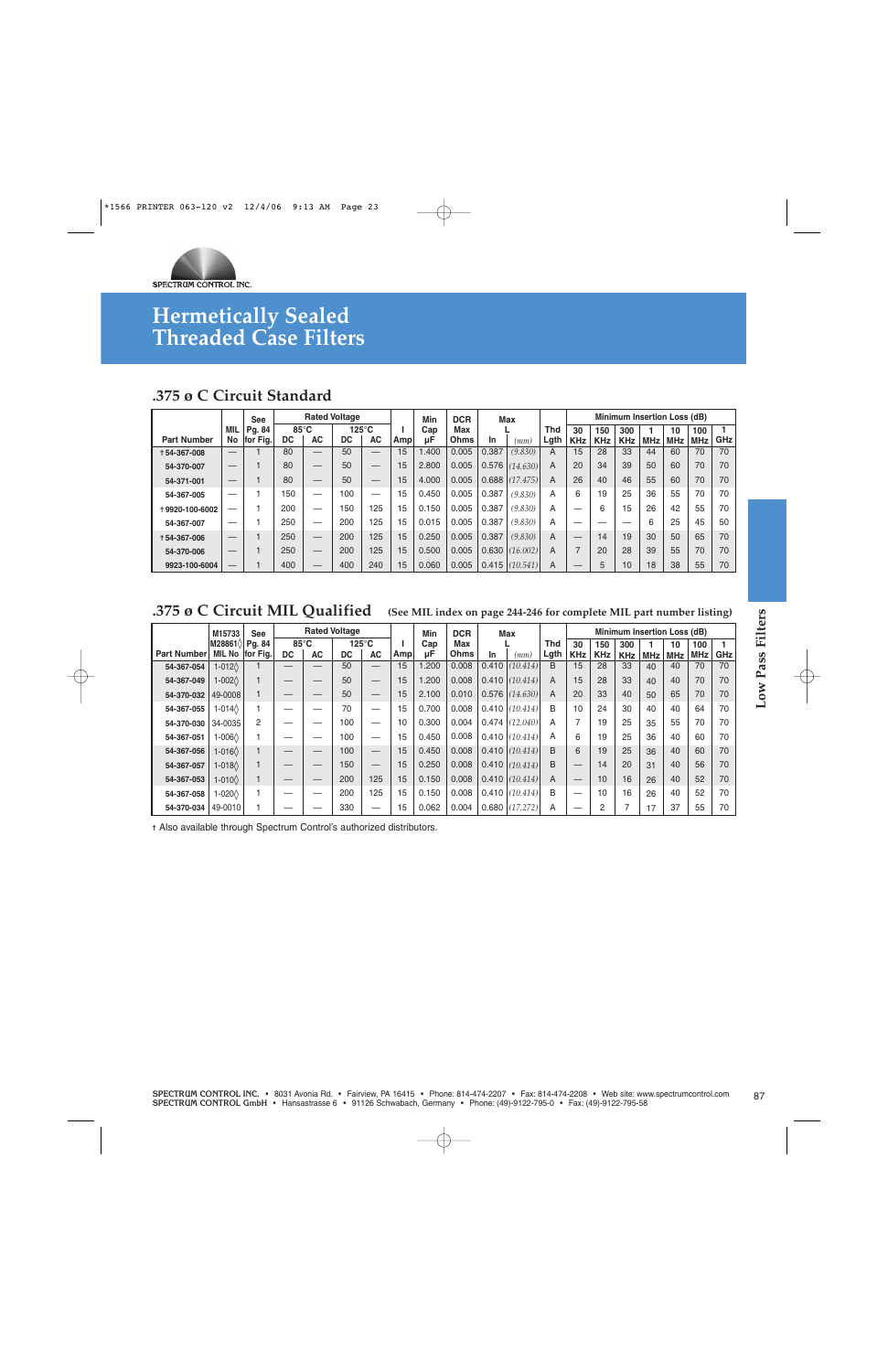

### **.375 ø L Standard Low Profile**

| 1/4-28 Unf-2A Thd.<br>laaaan<br>MANAH<br>$\leftarrow$ A/B $\rightarrow$                                       | .343<br>(8.712)<br>Max. | Figure 4     | 040.0<br>(1.02) |                                       | .200<br>(5.08)<br>$\circ$<br>Ø.385<br>(9.78)<br>Max. |                          |           | Figure 3    |               |                               | (10.41)<br>Max. | 1/4-28 Unf-2A Thd. | hnnnn<br>MMMA<br>$A/B \rightarrow$ |                               | Figure 5                      | #16Awg,<br>$.051~(1.3\bar{0})$ ø<br>$.250 \pm .030$<br>$(6.35 \pm 0.8)$ |                  | Dimensions in inches $(mm)$ | .200<br>(5.08)<br>$\circ$<br>Ø.385<br>(9.78)<br>Max. |                                  |
|---------------------------------------------------------------------------------------------------------------|-------------------------|--------------|-----------------|---------------------------------------|------------------------------------------------------|--------------------------|-----------|-------------|---------------|-------------------------------|-----------------|--------------------|------------------------------------|-------------------------------|-------------------------------|-------------------------------------------------------------------------|------------------|-----------------------------|------------------------------------------------------|----------------------------------|
| .375 ø L Standard Low Profile                                                                                 |                         |              |                 |                                       | <b>Rated Voltage</b>                                 |                          |           | Min         | <b>DCR</b>    |                               |                 | Max                |                                    |                               |                               |                                                                         |                  | Minimum Insertion Loss (dB) |                                                      |                                  |
| <b>Part Number</b>                                                                                            | <b>MIL</b>              |              | 85°C            |                                       | $125^{\circ}$ C                                      |                          | L.        | Cap         | Max           |                               |                 |                    | <b>Thd</b>                         | 30                            | 150                           | 300                                                                     | $\mathbf{1}$     | 10                          | 100                                                  | 1                                |
|                                                                                                               |                         |              |                 |                                       |                                                      |                          |           |             |               |                               |                 |                    |                                    |                               |                               |                                                                         |                  |                             |                                                      |                                  |
|                                                                                                               | No                      | Figure       | DC<br>80        | <b>AC</b><br>$\overline{\phantom{0}}$ | <b>DC</b><br>50                                      | <b>AC</b>                | Amp<br>15 | μF<br>1.200 | Ohms<br>0.005 | <b>CKT</b><br>$\overline{LB}$ | In<br>0.370     | (mm)<br>(9.398)    | Lgth<br>$\overline{A}$             | <b>KHz</b><br>$\overline{15}$ | <b>KHz</b><br>$\overline{25}$ | <b>KHz</b><br>34                                                        | <b>MHz</b><br>44 | <b>MHz</b><br>60            | <b>MHz</b><br>70                                     |                                  |
|                                                                                                               |                         | $\mathbf{1}$ | 80              |                                       | 50                                                   |                          | 15        | 1.400       | 0.005         | LB                            | 0.370           | (9.398)            | A                                  | 15                            | 28                            | 33                                                                      | 44               | 60                          | 70                                                   |                                  |
| SCI-1021-000                                                                                                  |                         | $2^*$        | 80              |                                       | 50                                                   | $\overline{\phantom{0}}$ | 15        | 1.400       | 0.003         | LB                            | 0.280           | (7.112)            | A                                  | 15                            | 28                            | 33                                                                      | 44               | 60                          | 70                                                   |                                  |
|                                                                                                               |                         | 1            | 80              |                                       | 50                                                   | $\overline{\phantom{0}}$ | 15        | 1.400       | 0.005         | LB                            | 0.370           | (9.398)            | A                                  | 15                            | 25                            | 34                                                                      | 44               | 60                          | 70                                                   | GHz<br>70<br>70<br>70<br>70      |
|                                                                                                               |                         | $2^*$        | 80              |                                       | 50                                                   | $\overline{\phantom{0}}$ | 15        | 1.400       | 0.005         | LB                            | 0.325           | (8.255)            | A                                  | 15                            | 28                            | 33                                                                      | 44               | 60                          | 70                                                   |                                  |
| 51-344-006                                                                                                    |                         | 4            | 80              |                                       | 50                                                   | $\overline{\phantom{0}}$ | 15        | 1.400       | 0.005         | LB                            | 0.330           | (8.382)            | A                                  | 15                            | 28                            | 33                                                                      | 44               | 60                          | 70                                                   |                                  |
|                                                                                                               |                         | 1            | 80              | $\overline{\phantom{0}}$              | 50                                                   |                          | 15        | 1.400       | 0.003         | LB                            | 0.370           | (9.398)            | A                                  | 15                            | 28                            | 33                                                                      | 44               | 60                          | 70                                                   |                                  |
| SCI-1021-020                                                                                                  |                         | 2◊*          | 80              |                                       | 50                                                   | $\overline{\phantom{m}}$ | 15        | 1.400       | 0.003         | LB                            | 0.280           | (7.112)            | B                                  | 15                            | 28                            | 33                                                                      | 44               | 60                          | 70                                                   |                                  |
| +9051-100-0000<br>† 51-359-001 €<br>+9053-100-0001<br>† 51-717-001 €<br><b>+SCI-1020-000</b><br>+SCI-1020-020 |                         | $\mathbf{1}$ | 80              | $\overline{\phantom{0}}$              | 50                                                   |                          | 15        | 1.400       | 0.003         | LB                            | 0.370           | (9.398)            | B                                  | 15                            | 28                            | 33                                                                      | 44               | 60                          | 70                                                   |                                  |
| SCI-1150-001                                                                                                  |                         | 1            | 80              | $\equiv$                              | 50                                                   | $\overline{\phantom{0}}$ | 15        | 2.800       | 0.003         | LB                            | 0.450           | (11.430)           | B                                  | 20                            | 34                            | 40                                                                      | 49               | 60                          | 70                                                   | 70<br>70<br>70<br>70<br>70<br>70 |
| 9051-101-0018                                                                                                 |                         | 5            | 80              |                                       | 50                                                   | $\overline{\phantom{0}}$ | 25        | 1.400       | 0.001         | LB                            | 0.450           | (11.430)           | A                                  | 15                            | 25                            | 34                                                                      | 44               | 60                          | 70                                                   | 70                               |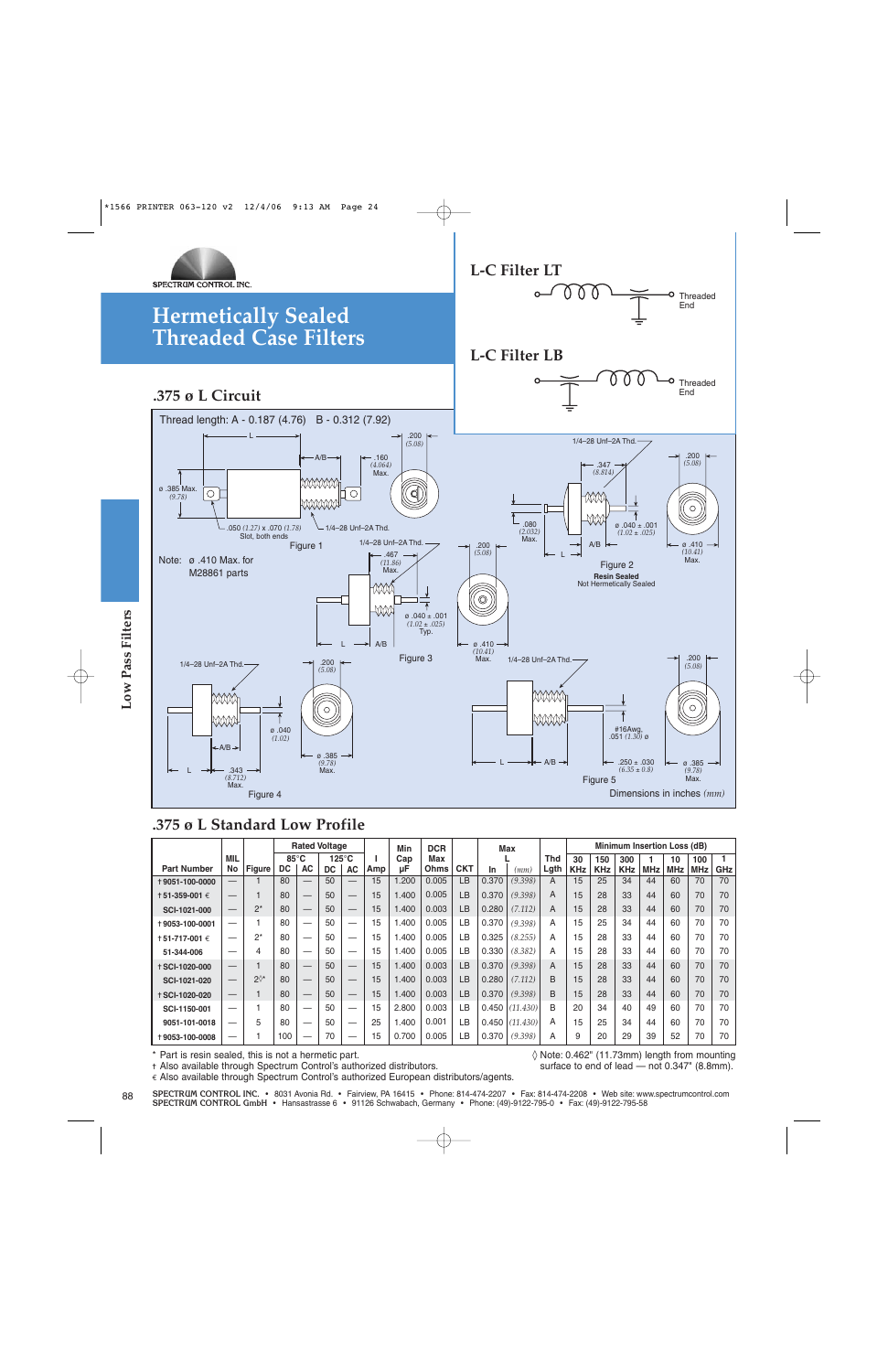



End



|                    |                                | <b>See</b>     |      |     | <b>Rated Voltage</b> |                 |     | Min   | <b>DCR</b> |            |       | Max      |      |                |            |            |            | <b>Minimum Insertion Loss (dB)</b> |            |     |
|--------------------|--------------------------------|----------------|------|-----|----------------------|-----------------|-----|-------|------------|------------|-------|----------|------|----------------|------------|------------|------------|------------------------------------|------------|-----|
|                    | MIL                            | Pg. 86         | 85°C |     |                      | $125^{\circ}$ C |     | Cap   | Max        |            |       |          | Thd  | 30             | 150        | 300        |            | 10                                 | 100        |     |
| <b>Part Number</b> | No                             | for Fig        | DC.  | AC  | DC.                  | AC              | Amp | μF    | Ohms       | <b>CKT</b> | In    | (mm)     | Lgth | <b>KHz</b>     | <b>KHz</b> | <b>KHz</b> | <b>MHz</b> | <b>MHz</b>                         | <b>MHz</b> | GHz |
| +9050-100-0008     | $\overline{\phantom{0}}$       | $2^*$          | 100  |     | 70                   |                 | 15  | 0.750 | 0.005      | LВ         | 0.325 | (8.255)  | A    | 9              | 20         | 29         | 39         | 52                                 | 70         | 70  |
| +9053-100-0002     |                                |                | 150  |     | 100                  |                 | 15  | 0.500 | 0.005      | LB         | 0.370 | (9.398)  | A    | $\overline{4}$ | 12         | 21         | 31         | 48                                 | 70         | 70  |
| SCI-1250-001       | $\qquad \qquad \longleftarrow$ |                | 150  |     | 100                  |                 | 15  | 0.500 | 0.003      | LB         | 0.450 | (11.430) | B    | 8              | 20         | 25         | 34         | 50                                 | 64         | 70  |
| €SCI-2150-000      | –                              |                | 150  | -   | 100                  | -               | 15  | .000  | 0.003      | LВ         | 0.450 | (11.430) | A    | 10             | 25         | 30         | 41         | 56                                 | 70         | 70  |
| SCI-2150-001       | —                              |                | 150  | _   | 100                  |                 | 15  | .000  | 0.003      | ιB.        | 0.450 | (11.430) | B    | 10             | 25         | 30         | 41         | 56                                 | 70         | 70  |
| +51-717-007        |                                | $2^*$          | 250  | 125 | 200                  | 125             | 15  | 0.015 | 0.005      | LВ         | 0.325 | (8.255)  | A    | _              |            |            | 6          | 25                                 | 38         | 45  |
| +51-359-007        |                                |                | 250  | 125 | 200                  | 125             | 15  | 0.015 | 0.005      | LB         | 0.370 | (9.398)  | A    |                |            |            | 6          | 25                                 | 38         | 50  |
| 9050-100-0011      |                                | $\overline{2}$ | 350  | 125 | 300                  | 125             | 15  | 0.150 | 0.008      | LB         | 0.325 | (8.255)  | A    |                | 10         | 15         | 25         | 40                                 | 52         | 60  |
| €SCI-2350-000      |                                |                | 300  | 125 | 300                  | 125             | 15  | 0.250 | 0.003      | LB         | 0.450 | (11.430) | A    | 4              | 15         | 21         | 31         | 50                                 | 70         | 70  |
| SCI-2350-001       | —                              |                | 300  | 125 | 300                  | 125             | 15  | 0.250 | 0.003      | LВ         | 0.450 | (11.430) | B    | 4              | 5          | 21         | 31         | 50                                 | 70         | 70  |

### **.375 ø L Circuit MIL Qualified Low Profile**

#### **(See MIL index on page 244-246 for complete MIL part number listing)**

|                                                                                                                                                              | M15733                           | <b>See</b>     |            |                          | <b>Rated Voltage</b> |                              |          | Min       | <b>DCR</b>  |            |       | <b>Max</b>       |                    |                  |                   |                   |                 | Minimum Insertion Loss (dB) |                   |          |
|--------------------------------------------------------------------------------------------------------------------------------------------------------------|----------------------------------|----------------|------------|--------------------------|----------------------|------------------------------|----------|-----------|-------------|------------|-------|------------------|--------------------|------------------|-------------------|-------------------|-----------------|-----------------------------|-------------------|----------|
| <b>Part Number</b>                                                                                                                                           | M28861\2 Pg. 86<br><b>MIL No</b> | for Fig        | 85°C<br>DC | <b>AC</b>                | DC                   | $125^{\circ}$ C<br><b>AC</b> | т<br>Amp | Cap<br>μF | Max<br>Ohms | <b>CKT</b> | In    | (mm)             | <b>Thd</b><br>Lgth | 30<br><b>KHz</b> | 150<br><b>KHz</b> | 300<br><b>KHz</b> | 1<br><b>MHz</b> | 10<br><b>MHz</b>            | 100<br><b>MHz</b> | 1<br>GHz |
| +51-359-021                                                                                                                                                  | 38-0004                          | 1              |            |                          | 50                   |                              | 10       | 1.400     | 0.008       | LВ         | 0.370 | (9.398)          | A                  | 15               | 28                | 33                | 44              | 60                          | 70                | 70       |
| +51-359-024                                                                                                                                                  | 38-0005                          | 1              | 80         |                          | 50                   |                              | 10       | 1.400     | 0.008       | LB         | 0.370 | (9.398)          | A                  | 15               | 28                | 33                | 44              | 60                          | 70                | 70       |
| +51-359-051                                                                                                                                                  | 58-0001                          | 1              | 80         | $\overline{\phantom{0}}$ | 50                   | $\qquad \qquad -$            | 10       | 1.400     | 0.008       | LB         | 0.545 | (13.843)         | A                  | 15               | 28                | 33                | 44              | 60                          | 70                | 70       |
| 51-359-105                                                                                                                                                   | 58-0004                          | $\mathbf{1}$   | 80         | $\equiv$                 | 50                   | $\equiv$                     | 10       | 1.400     | 0.008       | LT         | 0.545 | (13.843)         | B                  | 15               | 28                | 33                | 44              | 60                          | 70                | 70       |
| +51-359-044                                                                                                                                                  | 49-0006                          | $\mathbf{1}$   | 100        |                          | 50                   |                              | 15       | 1.200     | 0.010       | LB         | 0.370 | (9.398)          | A                  | 15               | 28                | 33                | 44              | 60                          | 70                | 70       |
| +51-359-055                                                                                                                                                  | 49-0007                          | 3              | 100        | $\overline{\phantom{0}}$ | 50                   | $\overline{\phantom{0}}$     | 15       | 1.200     | 0.010       | LB         | 0.450 | (11.43)          | A                  | 15               | 28                | 33                | 44              | 60                          | 70                | 70       |
| 51-359-081                                                                                                                                                   | 1-001 $\Diamond$                 | 1              |            |                          | 50                   |                              | 15       | 1.400     | 0.008       | LB         | 0.410 | (10.414)         | A                  | 15               | 28                | 33                | 40              | 40                          | 70                | 70       |
| 51-359-086                                                                                                                                                   | 1-011 $\diamond$                 | 1              |            |                          | 50                   | $\qquad \qquad -$            | 15       | 1.400     | 0.008       | LB         | 0.410 | (10.414)         | B                  | 15               | 28                | 33                | 40              | 40                          | 70                | 70       |
| +51-359-053                                                                                                                                                  | 49-0001                          | $\overline{4}$ | 100        |                          | 50                   | $\overline{\phantom{0}}$     | 15       | 0.680     | 0.010       | LB         | 0.319 | (8.103)          | A                  | 8                | 20                | 28                | 38              | 55                          | 70                | 70       |
| 51-359-082                                                                                                                                                   | 1-003 $\Diamond$                 | 1              |            | $\overline{\phantom{0}}$ | 70                   | $\overline{\phantom{0}}$     | 15       | 0.700     | 0.008       | LB         | 0.410 | (10.414)         | A                  | 10               | 24                | 30                | 40              | 40                          | 64                | 70       |
| 51-359-083                                                                                                                                                   | 1-005 $\Diamond$                 | 1.             |            | -                        | 100                  |                              | 15       | 0.450     | 0.008       | LB         | 0.410 | (10.414)         | А                  | 6                | 19                | 25                | 36              | 40                          | 60                | 70       |
| 51-359-088                                                                                                                                                   | 1-015 $\Diamond$                 | 1              |            | $\overline{\phantom{0}}$ | 100                  |                              | 15       | 0.450     | 0.008       | LB         |       | $0.410$ (10.414) | B                  | 6                | 19                | 25                | 36              | 40                          | 60                | 70       |
| 51-359-084                                                                                                                                                   | 1-007 $\Diamond$                 | 1              |            |                          | 150                  |                              | 15       | 0.250     | 0.008       | LB         | 0.410 | (10.414)         | A                  |                  | 14                | 20                | 31              | 40                          | 56                | 70       |
| 51-359-050                                                                                                                                                   | 38-0008                          | 1              |            | $\overline{\phantom{0}}$ | 200                  | 125                          | 15       | 0.030     | 0.008       | LB         | 0.370 | (9.398)          | A                  |                  |                   |                   | 6               | 25                          | 42                | 60       |
| 51-359-085                                                                                                                                                   | 1-009 $\Diamond$                 |                |            |                          | 200                  | 125                          | 15       | 0.150     | 0.008       | LB         | 0.410 | (10.414)         | A                  |                  | 10                | 16                | 26              | 40                          | 52                | 70       |
| 51-359-090                                                                                                                                                   | $1-019$                          |                |            |                          | 200                  | 125                          | 15       | 0.150     | 0.008       | LB         | 0.410 | (10.414)         | B                  |                  | 10                | 16                | 26              | 40                          | 52                | 70       |
| + Also available through Spectrum Control's authorized distributors.<br>€ Also available through Spectrum Control's authorized European distributors/agents. |                                  |                |            |                          |                      |                              |          |           |             |            |       |                  |                    |                  |                   |                   |                 |                             |                   |          |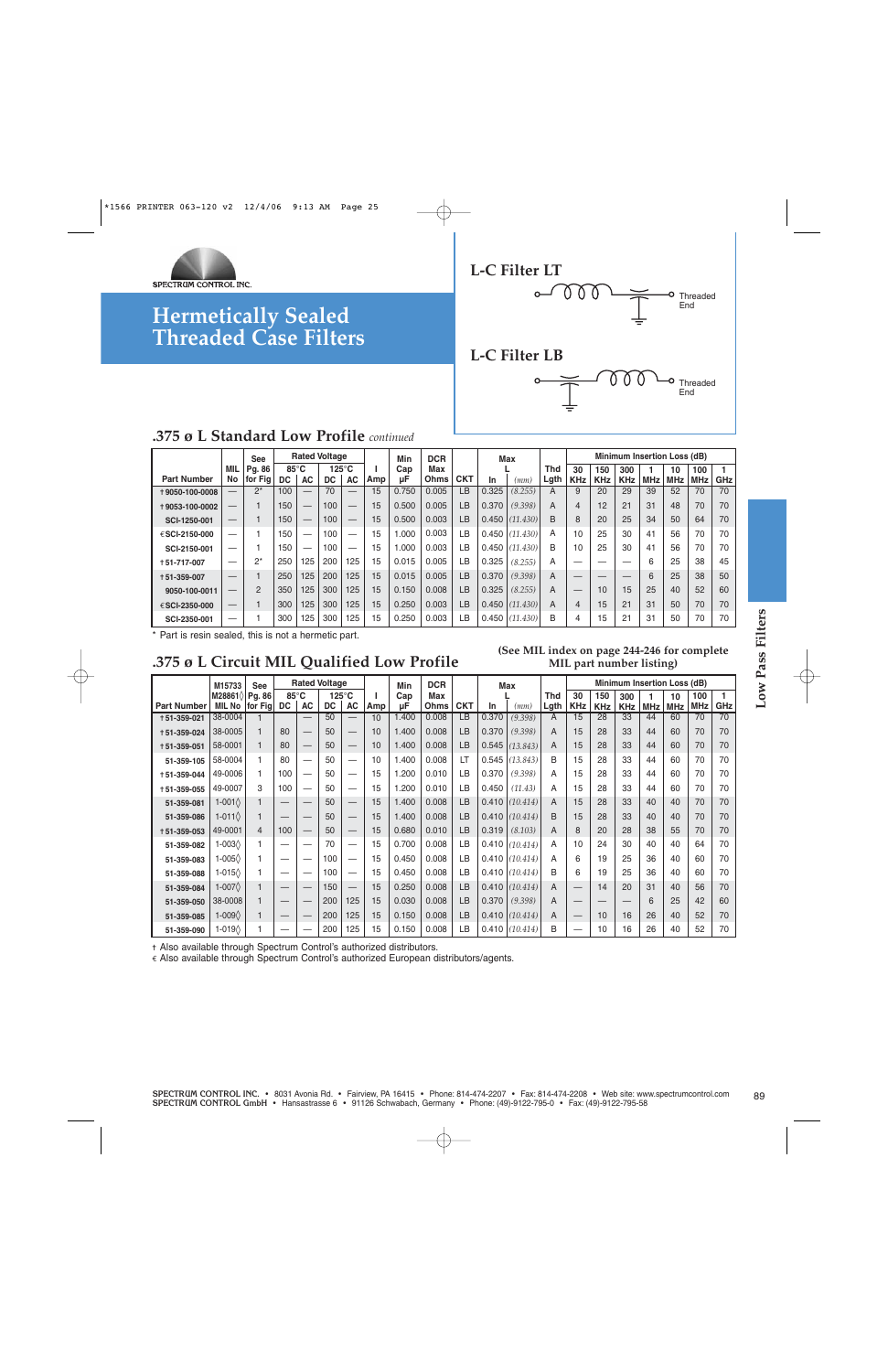

### **.375 ø L Circuit Standard Product**

|                    |                          |              |            |                          | <b>Rated Voltage</b> |                          |                     | Min                                                                  | <b>DCR</b>  |            |    | Max              |                    |                  |                   |                   |                 | Minimum Insertion Loss (dB) |                   |
|--------------------|--------------------------|--------------|------------|--------------------------|----------------------|--------------------------|---------------------|----------------------------------------------------------------------|-------------|------------|----|------------------|--------------------|------------------|-------------------|-------------------|-----------------|-----------------------------|-------------------|
| <b>Part Number</b> | <b>MIL</b><br>No         | Figure       | 85°C<br>DC | <b>AC</b>                | DC                   | $125^{\circ}$ C<br>AC    | $\mathbf{L}$<br>Amp | Cap<br>μF                                                            | Max<br>Ohms | <b>CKT</b> | In | (mm)             | <b>Thd</b><br>Lgth | 30<br><b>KHz</b> | 150<br><b>KHz</b> | 300<br><b>KHz</b> | 1<br><b>MHz</b> | 10<br><b>MHz</b>            | 100<br><b>MHz</b> |
| 51-353-007         |                          | 1            | 80         | $\qquad \qquad -$        | 50                   |                          | 0.06                | 1.400                                                                | 70.000      | LB         |    | $0.770$ (19.558) | $\overline{A}$     | 44               | 70                | 70                | 70              | 70                          | 70                |
| 51-353-095         |                          | 1            | 80         | $\overline{\phantom{m}}$ | 50                   | $\overline{\phantom{m}}$ | 0.15                | 1.400                                                                | 12.000      | LT         |    | $0.960$ (24.384) | A                  | 21               | 52                | 64                | 70              | 70                          | 70                |
| 51-353-003         | $\overline{\phantom{0}}$ | $\mathbf{1}$ | 80         | $\overline{\phantom{m}}$ | 50                   | $\overline{\phantom{m}}$ | 0.45                | 1.400                                                                | 1.200       | LB         |    | $0.770$ (19.558) | A                  | 16               | 31                | 37                | 55              | 70                          | 70                |
| 51-353-099         |                          | 1            | 80         | $\overline{\phantom{m}}$ | 50                   | $\overline{\phantom{m}}$ | 1.00                | 1.400                                                                | 0.250       | LT         |    | $0.770$ (19.558) | Α                  | 16               | 33                | 44                | 70              | 70                          | 70                |
| 51-353-100         | $\overline{\phantom{0}}$ | 1            | 80         |                          | 50                   |                          | 5.00                | 1.400                                                                | 0.015       | LT         |    | $0.770$ (19.558) | Α                  | 15               | 28                | 33                | 46              | 70                          | 70                |
| +9200-300-0025     |                          | 1            | 80         |                          | 50                   |                          | 10.00               | 1.200                                                                | 0.010       | LB         |    | $0.450$ (11.430) | Α                  | 15               | 28                | 33                | 44              | 60                          | 70                |
|                    |                          |              |            |                          |                      |                          |                     | + Also available through Spectrum Control's authorized distributors. |             |            |    |                  |                    |                  |                   |                   |                 |                             |                   |
|                    |                          |              |            |                          |                      |                          |                     |                                                                      |             |            |    |                  |                    |                  |                   |                   |                 |                             |                   |
|                    |                          |              |            |                          |                      |                          |                     |                                                                      |             |            |    |                  |                    |                  |                   |                   |                 |                             |                   |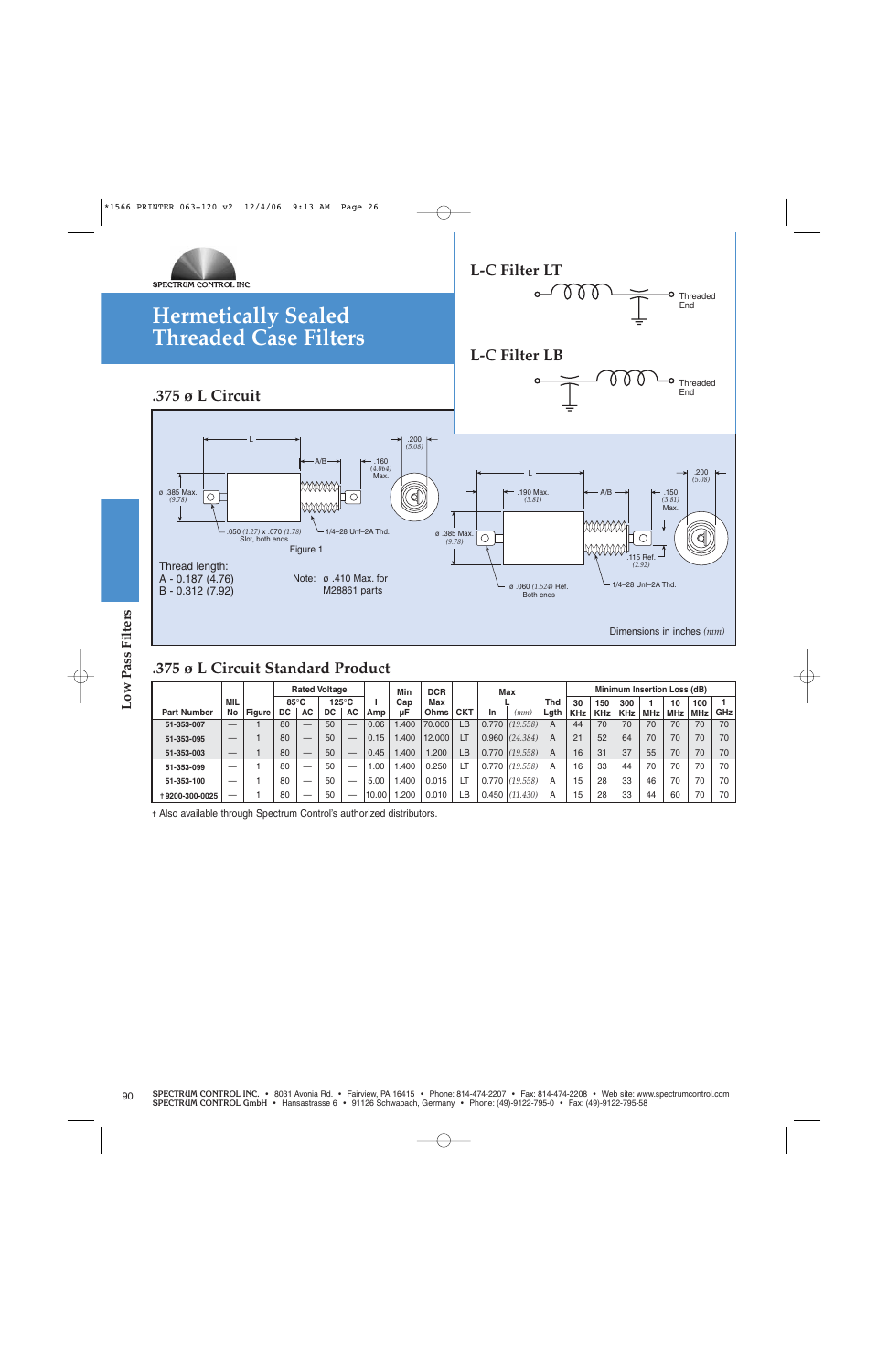



#### **.375 ø L Circuit Standard Product** *continued*

|                    |                                 | <b>See</b> |           |                                   | <b>Rated Voltage</b> |                   |       | Min   | <b>DCR</b> |            |       | <b>Max</b> |            |                               |            |            |            | Minimum Insertion Loss (dB) |            |     |
|--------------------|---------------------------------|------------|-----------|-----------------------------------|----------------------|-------------------|-------|-------|------------|------------|-------|------------|------------|-------------------------------|------------|------------|------------|-----------------------------|------------|-----|
|                    | MIL                             | Pg. 88     | 85°C      |                                   |                      | $125^{\circ}$ C   |       | Cap   | Max        |            |       |            | <b>Thd</b> | 30                            | 150        | 300        |            | 10                          | 100        |     |
| <b>Part Number</b> | <b>No</b>                       | for Fig    | <b>DC</b> | AC                                | DC                   | AC                | Amp   | μF    | Ohms       | <b>CKT</b> | In    | (mm)       | Lgth       | <b>KHz</b>                    | <b>KHz</b> | <b>KHz</b> | <b>MHz</b> | <b>MHz</b>                  | <b>MHz</b> | GHz |
| +9200-303-0095     | $\qquad \qquad -$               |            | 80        | $\qquad \qquad -$                 | 50                   |                   | 10.00 | 1.200 | 0.010      | LB         | 0.450 | (11.430)   | B          | 15                            | 28         | 33         | 44         | 60                          | 70         | 70  |
| 51-353-101         | $\overline{\phantom{m}}$        | ۶          | 80        |                                   | 50                   |                   | 10.00 | 1.400 | 0.010      | LT         | 0.450 | (11.430)   | A          | 14                            | 28         | 33         | 44         | 60                          | 70         | 70  |
| 51-353-109         | $\hspace{0.1mm}-\hspace{0.1mm}$ | 1          | 80        | $\overbrace{\phantom{12322111}}$  | 50                   | $\qquad \qquad -$ | 10.00 | 1.400 | 0.010      | LT         | 0.450 | (11.430)   | B          | 15                            | 28         | 33         | 44         | 60                          | 70         | 70  |
| 51-353-120         |                                 |            | 150       |                                   | 100                  | –                 | 1.00  | 0.750 | 0.250      | LB         | 0.758 | (19.253)   | A          | 9                             | 27         | 36         | 57         | 70                          | 70         | 70  |
| 9000-103-0019      | $\overline{\phantom{m}}$        |            | 150       | $\overline{\phantom{m}}$          | 100                  |                   | 5.00  | 0.450 | 0.015      | LT         | 0.758 | (19.253)   | B          | 6                             | 20         | 26         | 37         | 68                          | 70         | 70  |
| SCI-2120-014       |                                 |            | 150       |                                   | 100                  | —                 | 10.00 | 1.000 | 0.003      | LB         | 0.450 | (11.430)   | B          | 14                            | 28         | 34         | 44         | 52                          | 70         | 70  |
| 51-353-110         | $\hspace{0.1mm}-\hspace{0.1mm}$ | 1          | 250       | $\qquad \qquad -$                 | 200                  | 125               | 1.00  | 0.250 | 0.250      | LT         | 0.758 | (19.253)   | A          |                               | 17         | 29         | 50         | 70                          | 70         | 70  |
| +51-353-111        | $\hspace{0.1mm}-\hspace{0.1mm}$ |            | 250       | $\hspace{0.1mm}-\hspace{0.1mm}$   | 200                  | 125               | 1.00  | 0.250 | 0.250      | LB         | 0.758 | (19.253)   | A          |                               | 17         | 29         | 50         | 70                          | 70         | 70  |
| 51-353-112         | $\hspace{0.1mm}-\hspace{0.1mm}$ | 1          | 250       | $\overline{\phantom{m}}$          | 200                  | 125               | 3.00  | 0.250 | 0.050      | LT         | 0.758 | (19.253)   | A          |                               | 13         | 20         | 35         | 70                          | 70         | 70  |
| $+51 - 353 - 113$  |                                 |            | 250       |                                   | 200                  | 125               | 3.00  | 0.250 | 0.050      | LB         | 0.758 | (19.253)   | A          | -                             | 13         | 20         | 35         | 70                          | 70         | 70  |
| 51-353-114         |                                 |            | 250       |                                   | 200                  | 125               | 5.00  | 0.250 | 0.015      | LT         | 0.758 | (19.253)   | A          | -                             | 12         | 20         | 30         | 62                          | 70         | 70  |
| 51-353-116         |                                 |            | 250       |                                   | 200                  | 125               | 10.00 | 0.250 | 0.010      | LT         | 0.450 | (11.430)   | A          | -                             | 15         | 20         | 30         | 50                          | 70         | 70  |
| SCI-2320-010       | $\hspace{0.1mm}-\hspace{0.1mm}$ | 1          | 300       |                                   | 300                  | 125               | 0.50  | 0.150 | 1.000      | LB         | 0.758 | (19.253)   | B          |                               | 23         | 35         | 56         | 70                          | 70         | 70  |
| SCI-2320-004       | $\hspace{0.1mm}-\hspace{0.1mm}$ | 1          | 300       | $\qquad \qquad -$                 | 300                  | 125               | 1.00  | 0.150 | 0.250      | LB         | 0.758 | (19.253)   | A          | $\overbrace{\phantom{12333}}$ | 10         | 21         | 41         | 70                          | 70         | 70  |
| SCI-2320-005       | $\hspace{0.1mm}-\hspace{0.1mm}$ | 1          | 300       | $\overbrace{\phantom{123221111}}$ | 300                  | 125               | 2.00  | 0.150 | 0.063      | LB         | 0.758 | (19.253)   | A          | $\overbrace{\phantom{12333}}$ | 8          | 14         | 30         | 70                          | 70         | 70  |
| SCI-2320-006       | $\overline{\phantom{m}}$        | 1          | 300       |                                   | 300                  | 125               | 3.00  | 0.150 | 0.027      | LB         | 0.758 | (19.253)   | A          | $\overline{\phantom{0}}$      | 8          | 14         | 26         | 64                          | 70         | 70  |
| SCI-2320-007       |                                 |            | 300       |                                   | 300                  | 125               | 10.00 | 0.150 | 0.003      | LB         | 0.450 | (11.430)   | A          |                               | 8          | 14         | 25         | 45                          | 52         | 70  |
| SCI-2320-014       | $\overline{\phantom{0}}$        |            | 300       |                                   | 300                  | 125               | 10.00 | 0.150 | 0.003      | LB         | 0.450 | (11.430)   | B          | --                            | 8          | 14         | 25         | 45                          | 52         | 70  |

### **.375 ø L Circuit MIL Qualified Profile**

#### **(See MIL index on pages 244-246 for complete MIL part number listing)**

| $+51 - 353 - 113$                                                       |                                                                                                                                                                                                                                                                                                                                                                                                                                                                                                                                                                                                                                                                                                                               | 1                            | 250                      |                                               | 200      | 125                      | 3.00           | 0.250          | 0.050          | LB        | 0.758          | (19.253)                     | Α      |                          | 13       | 20       | 35       | 70       | 70       | 70       |
|-------------------------------------------------------------------------|-------------------------------------------------------------------------------------------------------------------------------------------------------------------------------------------------------------------------------------------------------------------------------------------------------------------------------------------------------------------------------------------------------------------------------------------------------------------------------------------------------------------------------------------------------------------------------------------------------------------------------------------------------------------------------------------------------------------------------|------------------------------|--------------------------|-----------------------------------------------|----------|--------------------------|----------------|----------------|----------------|-----------|----------------|------------------------------|--------|--------------------------|----------|----------|----------|----------|----------|----------|
| 51-353-114                                                              |                                                                                                                                                                                                                                                                                                                                                                                                                                                                                                                                                                                                                                                                                                                               | 1                            | 250                      | $\overline{\phantom{m}}$                      | 200      | 125                      | 5.00           | 0.250          | 0.015          | LT        | 0.758          | (19.253)                     | A      | $\overline{\phantom{0}}$ | 12       | 20       | 30       | 62       | 70       | 70       |
| 51-353-116                                                              |                                                                                                                                                                                                                                                                                                                                                                                                                                                                                                                                                                                                                                                                                                                               | 1                            | 250                      | $\overline{\phantom{m}}$                      | 200      | 125                      | 10.00          | 0.250          | 0.010          | LT        | 0.450          | (11.430)                     | А      | $\overline{\phantom{0}}$ | 15       | 20       | 30       | 50       | 70       | 70       |
| SCI-2320-010                                                            |                                                                                                                                                                                                                                                                                                                                                                                                                                                                                                                                                                                                                                                                                                                               | $\mathbf{1}$                 | 300                      |                                               | 300      | 125                      | 0.50           | 0.150          | 1.000          | LB        | 0.758          | (19.253)                     | B      | $\overline{\phantom{0}}$ | 23       | 35       | 56       | 70       | 70       | 70       |
| SCI-2320-004                                                            |                                                                                                                                                                                                                                                                                                                                                                                                                                                                                                                                                                                                                                                                                                                               | $\mathbf{1}$                 | 300                      |                                               | 300      | 125                      | 1.00           | 0.150          | 0.250          | <b>LB</b> | 0.758          | (19.253)                     | A      |                          | 10       | 21       | 41       | 70       | 70       | 70       |
| SCI-2320-005                                                            |                                                                                                                                                                                                                                                                                                                                                                                                                                                                                                                                                                                                                                                                                                                               | $\mathbf{1}$                 | 300                      |                                               | 300      | 125                      | 2.00           | 0.150          | 0.063          | LB        | 0.758          | (19.253)                     | A      |                          | 8        | 14       | 30       | 70       | 70       | 70       |
| SCI-2320-006                                                            |                                                                                                                                                                                                                                                                                                                                                                                                                                                                                                                                                                                                                                                                                                                               | 1                            | 300                      |                                               | 300      | 125                      | 3.00           | 0.150          | 0.027          | LB        | 0.758          | (19.253)                     | А      |                          | 8        | 14       | 26       | 64       | 70       | 70       |
| SCI-2320-007                                                            |                                                                                                                                                                                                                                                                                                                                                                                                                                                                                                                                                                                                                                                                                                                               | 1                            | 300                      |                                               | 300      | 125                      | 10.00          | 0.150          | 0.003          | LB        |                | $0.450$ $(11.430)$           | А      | -                        | 8        | 14       | 25       | 45       | 52       | 70       |
| SCI-2320-014                                                            |                                                                                                                                                                                                                                                                                                                                                                                                                                                                                                                                                                                                                                                                                                                               |                              | 300                      |                                               | 300      | 125                      | 10.00          | 0.150          | 0.003          | LB        | 0.450          | (11.430)                     | B      |                          | 8        | 14       | 25       | 45       | 52       | 70       |
|                                                                         | (See MIL index on pages 244-246 for<br>.375 ø L Circuit MIL Qualified Profile<br>complete MIL part number listing)<br><b>Rated Voltage</b><br>Minimum Insertion Loss (dB)<br><b>DCR</b><br>M15733<br><b>See</b><br>Min<br><b>Max</b><br>85°C<br>$\mathbf{1}$<br>Pq. 88<br>$125^{\circ}$ C<br>Max<br><b>Thd</b><br>MIL<br>п<br>Cap<br>30<br>100<br>150<br>300<br>10<br>1<br>Ohms<br>Lgth<br>No<br>for Fig<br>DC<br>AC<br>DC<br><b>AC</b><br>Amp<br><b>CKT</b><br>GHz<br>μF<br>In<br><b>KHz</b><br><b>KHz</b><br><b>MHz</b><br><b>MHz</b><br><b>MHz</b><br>(mm)<br><b>KHz</b><br>70<br>23-0026<br>50<br>0.50<br>0.630<br>$\overline{A}$<br>12<br>36<br>70<br>1.400<br>0.360<br>LB<br>(16.002)<br>48<br>69<br>70<br>$\mathbf{1}$ |                              |                          |                                               |          |                          |                |                |                |           |                |                              |        |                          |          |          |          |          |          |          |
|                                                                         |                                                                                                                                                                                                                                                                                                                                                                                                                                                                                                                                                                                                                                                                                                                               |                              |                          |                                               |          |                          |                |                |                |           |                |                              |        |                          |          |          |          |          |          |          |
| <b>Part Number</b>                                                      |                                                                                                                                                                                                                                                                                                                                                                                                                                                                                                                                                                                                                                                                                                                               |                              |                          |                                               |          |                          |                |                |                |           |                |                              |        |                          |          |          |          |          |          |          |
| 51-390-018                                                              |                                                                                                                                                                                                                                                                                                                                                                                                                                                                                                                                                                                                                                                                                                                               |                              |                          |                                               |          |                          |                |                |                |           |                |                              |        |                          |          |          |          |          |          |          |
| 51-390-026                                                              | 23-0038<br>23-0050                                                                                                                                                                                                                                                                                                                                                                                                                                                                                                                                                                                                                                                                                                            | $\mathbf{1}$<br>$\mathbf{1}$ |                          |                                               | 50<br>50 |                          | 1.00<br>2.00   | 1.400<br>1.400 | 0.140<br>0.070 | LB<br>LB  | 0.630<br>0.630 | (16.002)<br>(16.002)         | A<br>A | 11<br>10                 | 26<br>24 | 36<br>32 | 55<br>48 | 70<br>70 | 70<br>70 | 70<br>70 |
| 51-390-034<br>+51-353-067                                               | 24-0006                                                                                                                                                                                                                                                                                                                                                                                                                                                                                                                                                                                                                                                                                                                       | $\mathbf{1}$                 | $\qquad \qquad -$<br>80  | $\qquad \qquad -$<br>$\overline{\phantom{0}}$ | 50       | $\overline{\phantom{m}}$ | 10.00          | 1.400          | 0.010          | LB        | 0.760          | (19.304)                     | B      | 15                       | 28       | 31       | 42       | 56       | 70       | 70       |
|                                                                         |                                                                                                                                                                                                                                                                                                                                                                                                                                                                                                                                                                                                                                                                                                                               |                              |                          |                                               | 50       |                          | 10.00          | 1.400          | 0.010          | LB        | 0.760          | (19.304)                     | A      | 15                       | 28       | 31       | 42       | 56       | 70       | 70       |
|                                                                         |                                                                                                                                                                                                                                                                                                                                                                                                                                                                                                                                                                                                                                                                                                                               |                              |                          |                                               |          |                          |                |                |                |           | 0.545          | (13.843)                     | A      | 15                       | 28       |          |          |          |          |          |
| 51-353-207                                                              | 34-0007                                                                                                                                                                                                                                                                                                                                                                                                                                                                                                                                                                                                                                                                                                                       | 1                            | $\qquad \qquad$          | $\overline{\phantom{0}}$                      |          |                          |                |                |                |           |                |                              |        |                          |          |          |          |          |          |          |
| 51-444-072                                                              | 58-0002<br>24-0005                                                                                                                                                                                                                                                                                                                                                                                                                                                                                                                                                                                                                                                                                                            | 1<br>$\mathbf{1}$            | 80<br>80                 | $\overline{\phantom{0}}$                      | 50<br>50 | $\overline{\phantom{m}}$ | 10.00<br>10.00 | 1.400<br>1.400 | 0.008<br>0.010 | LT<br>LB  | 0.760          | (19.304)                     | A      | 15                       | 28       | 33<br>31 | 44<br>42 | 60<br>56 | 70<br>70 | 70<br>70 |
| 51-353-287                                                              | 39-0014                                                                                                                                                                                                                                                                                                                                                                                                                                                                                                                                                                                                                                                                                                                       | $\mathbf{1}$                 |                          |                                               | 50       | $\qquad \qquad -$        | 10.00          | 1.400          | 0.003          | LT        |                | $0.760$ (19.304)             | B      | 14                       | 28       | 34       | 44       | 52       | 70       | 70       |
|                                                                         | 24-0008                                                                                                                                                                                                                                                                                                                                                                                                                                                                                                                                                                                                                                                                                                                       | $\mathbf{1}$                 | 80                       |                                               | 50       |                          | 10.00          | 1.400          | 0.010          | LT        | 0.740          | (18.796)                     | B      | 15                       | 28       | 31       | 42       | 56       | 70       | 70       |
|                                                                         | 38-0002                                                                                                                                                                                                                                                                                                                                                                                                                                                                                                                                                                                                                                                                                                                       | $\mathbf{1}$                 | $\overline{\phantom{0}}$ | $\overline{\phantom{0}}$                      | 50       | $\overline{\phantom{0}}$ | 15.00          | 1.400          | 0.008          | LB        | 0.481          | (12.217)                     | A      | 15                       | 28       | 33       | 44       | 64       | 70       | 70       |
|                                                                         | 38-0006                                                                                                                                                                                                                                                                                                                                                                                                                                                                                                                                                                                                                                                                                                                       | 1                            |                          | $\overline{\phantom{0}}$                      | 50       |                          | 15.00          | 1.400          | 0.008          | LB        | 0.481          | (12.217)                     | B      | 15                       | 28       | 33       | 44       | 64       | 70       | 70       |
| 51-353-053                                                              | 25-0003                                                                                                                                                                                                                                                                                                                                                                                                                                                                                                                                                                                                                                                                                                                       | 1                            | $\qquad \qquad$          |                                               | 100      | $\overline{\phantom{0}}$ | 1.00           | 0.450          | 0.250          | LB        | 0.738          | (18.745)                     | Α      | 6                        | 23       | 34       | 55       | 70       | 70       | 70       |
| +51-353-066<br>+51-444-060<br>+51-343-028<br>+51-343-034<br>+51-353-054 | 25-0005                                                                                                                                                                                                                                                                                                                                                                                                                                                                                                                                                                                                                                                                                                                       | $\mathbf{1}$                 |                          |                                               | 100      | $\overline{\phantom{0}}$ | 5.00           | 0.450          | 0.015          | LT        | 0.758          | (19.253)                     | A      | 6                        | 17       | 23       | 35       | 69       | 70       | 70       |
|                                                                         | 25-0008                                                                                                                                                                                                                                                                                                                                                                                                                                                                                                                                                                                                                                                                                                                       | $\mathbf{1}$                 |                          |                                               | 100      |                          | 5.00           | 0.450          | 0.015          | LB        | 0.738          | (18.745)                     | A      | 6                        | 17       | 23       | 35       | 69       | 70       | 70       |
| +51-353-055<br>51-353-155                                               | 39-0008<br>25-0017                                                                                                                                                                                                                                                                                                                                                                                                                                                                                                                                                                                                                                                                                                            | $\mathbf{1}$                 | $\overline{\phantom{0}}$ |                                               | 100      | $\qquad \qquad -$        | 5.00           | 0.450          | 0.015          | LB<br>LT  | 0.760          | (19.304)<br>$0.758$ (19.253) | A      | 6<br>6                   | 20<br>17 | 26       | 35<br>35 | 60       | 60<br>70 | 70<br>70 |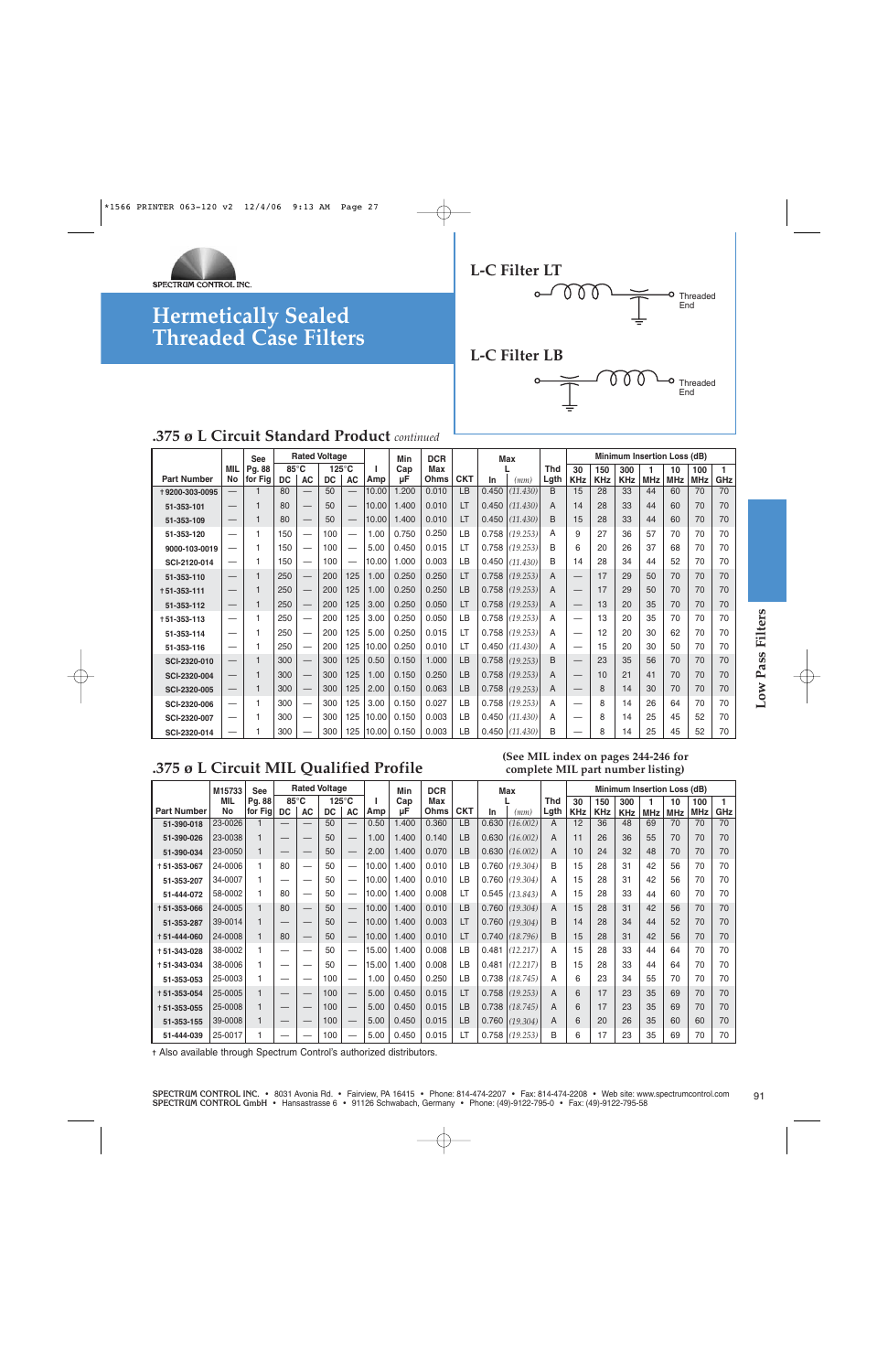



#### **.375 ø L Circuit MIL Qualified Profile** *continued*

**(See MIL index on pages 244-246 for complete MIL part number listing)**

| Pg. 88<br>85°C<br>$125^{\circ}$ C<br><b>Thd</b><br>$\mathbf{I}$<br>Max<br>MIL<br>Cap<br>30<br>300<br>100<br>150<br>10<br>$\mathbf{1}$<br>$\mathsf{AC}$<br>$\sf AC$<br><b>Part Number</b><br>$\mathsf{DC}$<br>DC<br>Amp<br>Ohms<br><b>CKT</b><br>Lgth<br>GHz<br>No<br>for Fig<br>μF<br>In<br>(mm)<br><b>KHz</b><br>$\ensuremath{\mathsf{K}}\ensuremath{\mathsf{H}}\ensuremath{\mathsf{z}}$<br><b>MHz</b><br><b>MHz</b><br><b>KHz</b><br><b>MHz</b><br>$\overline{B}$<br>25-0020<br>100<br>0.015<br>LB<br>0.738   (18.745)<br>17<br>35<br>5.00<br>0.450<br>6<br>23<br>69<br>70<br>51-444-040<br>$\mathbf{1}$<br>39-0009<br>0.450<br>0.003<br>0.760   (19.304)<br>20<br>35<br>100<br>10.00<br>LT<br>6<br>26<br>56<br>60<br>70<br>51-353-156<br>$\mathbf{1}$<br>A<br>0.450<br>39-0010<br>10.00<br>0.003<br>$0.760$ (19.304)<br>70<br>100<br><b>LB</b><br>A<br>6<br>20<br>26<br>35<br>56<br>60<br>51-353-157<br>$\mathbf{1}$<br>$\overline{\phantom{0}}$<br>125<br>1.00<br>0.250<br>0.250<br>LT<br>0.758   (19.253)<br>45<br>26-0001<br>150<br>13<br>24<br>80<br>70<br>70<br>$\mathbf{1}$<br>Α<br>+51-353-076<br>$\overline{\phantom{0}}$<br>$\qquad \qquad -$<br>125<br>1.00<br>0.250<br>0.250<br>LB<br>0.738   (18.745)<br>45<br>26-0003<br>150<br>13<br>24<br>80<br>70<br>70<br>+51-353-077<br>$\mathbf{1}$<br>Α<br>$\qquad \qquad \longleftarrow$<br>—<br>0.250<br>26-0013<br>125<br>1.00<br>0.250<br>$0.758$ (19.253)<br>45<br>150<br>LT<br>В<br>13<br>24<br>80<br>70<br>70<br>51-444-043<br>$\mathbf{1}$<br>$\overline{\phantom{0}}$<br>26-0015<br>125<br>1.00<br>0.250<br>0.250<br>LB<br>0.738   (18.745)<br>150<br>B<br>13<br>24<br>45<br>70<br>70<br>51-444-044<br>80<br>$\mathbf{1}$<br>$\overline{\phantom{m}}$<br>23-0058<br>2.00<br>0.250<br>0.070<br>0.630   (16.002)<br>150<br>LT<br>15<br>23<br>70<br>60<br>51-390-040<br>A<br>3<br>38<br>60<br>$\mathbf{1}$<br>$\overbrace{\phantom{123221111}}$<br>$\overline{\phantom{m}}$<br>23-0057<br>2.00<br>0.250<br>0.070<br>0.630   (16.002)<br>15<br>150<br>LT<br>B<br>3<br>23<br>38<br>70<br>60<br>51-390-039<br>$\mathbf{1}$<br>60<br>$\overline{\phantom{0}}$<br>$\overline{\phantom{0}}$<br>0.050<br>34-0015<br>3.00<br>0.150<br>$0.758$ (19.253)<br>B<br>8<br>51-444-005<br>$\mathbf{1}$<br>150<br>125<br>LT<br>15<br>30<br>68<br>70<br>70<br>-<br>3.00<br>0.250<br>0.050<br>$0.758$ (19.253)<br>26-0004<br>150<br>125<br>LT<br>8<br>15<br>30<br>68<br>70<br>70<br>+51-353-078<br>$\mathbf{1}$<br>Α<br>$\qquad \qquad -$<br>26-0006<br>125<br>3.00<br>0.250<br>0.050<br>0.738   (18.745)<br>150<br>LB<br>8<br>15<br>30<br>68<br>70<br>70<br>+51-353-079<br>$\mathbf{1}$<br>Α<br>$\overline{\phantom{m}}$<br>—<br>0.250<br>0.050<br>0.738   (18.745)<br>26-0018<br>150<br>125<br>3.00<br><b>LB</b><br>8<br>30<br>70<br>+51-444-046<br>$\mathbf{1}$<br>B<br>15<br>68<br>70<br>$\overline{\phantom{m}}$<br>26-0019<br>125<br>5.00<br>0.250<br>0.015<br>$0.758$ (19.253)<br>25<br>150<br>LT<br>B<br>8<br>58<br>70<br>70<br>51-444-047<br>$\mathbf{1}$<br>14<br>26-0007<br>125<br>$5.00$<br>0.250<br>0.015<br>$0.758$ (19.253)<br>25<br>$\mathbf{1}$<br>150<br>LT<br>A<br>8<br>58<br>70<br>70<br>+51-353-080<br>14<br>$\overline{\phantom{0}}$<br>$\overline{\phantom{0}}$<br>$\overline{\phantom{0}}$<br>0.015<br>26-0010<br>5.00<br>0.250<br>LB<br>0.738   (18.745)<br>25<br>$\mathbf{1}$<br>150<br>125<br>$\overline{\phantom{0}}$<br>8<br>14<br>58<br>70<br>70<br>51-353-081<br>$\overline{\phantom{0}}$<br>Α<br>34-0030<br>125<br>5.00<br>0.250<br>0.150<br>0.900   (22.860)<br>51-444-027<br>200<br>LB<br>2<br>15<br>21<br>32<br>70<br>70<br>Α<br>60<br>$\mathbf{1}$<br>$\qquad \qquad -$<br>54-0018<br>0.250<br>$0.740$ (18.796)<br>51-444-117<br>2<br>125<br>1.00<br>0.150<br>LB<br>10<br>21<br>41<br>70<br>70<br>300<br>Α<br>70 | + Also available through Spectrum Control's authorized distributors. |  | M15733 | <b>See</b> |  | <b>Rated Voltage</b> |  | Min | <b>DCR</b> |  | Max |  |  | Minimum Insertion Loss (dB) |              |
|------------------------------------------------------------------------------------------------------------------------------------------------------------------------------------------------------------------------------------------------------------------------------------------------------------------------------------------------------------------------------------------------------------------------------------------------------------------------------------------------------------------------------------------------------------------------------------------------------------------------------------------------------------------------------------------------------------------------------------------------------------------------------------------------------------------------------------------------------------------------------------------------------------------------------------------------------------------------------------------------------------------------------------------------------------------------------------------------------------------------------------------------------------------------------------------------------------------------------------------------------------------------------------------------------------------------------------------------------------------------------------------------------------------------------------------------------------------------------------------------------------------------------------------------------------------------------------------------------------------------------------------------------------------------------------------------------------------------------------------------------------------------------------------------------------------------------------------------------------------------------------------------------------------------------------------------------------------------------------------------------------------------------------------------------------------------------------------------------------------------------------------------------------------------------------------------------------------------------------------------------------------------------------------------------------------------------------------------------------------------------------------------------------------------------------------------------------------------------------------------------------------------------------------------------------------------------------------------------------------------------------------------------------------------------------------------------------------------------------------------------------------------------------------------------------------------------------------------------------------------------------------------------------------------------------------------------------------------------------------------------------------------------------------------------------------------------------------------------------------------------------------------------------------------------------------------------------------------------------------------------------------------------------------------------------------------------------------------------------------------------------------------------------------------------------------------------------------------------------------------------------------------------------------------------------------------------------------------------------------------------------------------------------------------------------------------------------------------------------------------------------------------------------------------|----------------------------------------------------------------------|--|--------|------------|--|----------------------|--|-----|------------|--|-----|--|--|-----------------------------|--------------|
|                                                                                                                                                                                                                                                                                                                                                                                                                                                                                                                                                                                                                                                                                                                                                                                                                                                                                                                                                                                                                                                                                                                                                                                                                                                                                                                                                                                                                                                                                                                                                                                                                                                                                                                                                                                                                                                                                                                                                                                                                                                                                                                                                                                                                                                                                                                                                                                                                                                                                                                                                                                                                                                                                                                                                                                                                                                                                                                                                                                                                                                                                                                                                                                                                                                                                                                                                                                                                                                                                                                                                                                                                                                                                                                                                                                                |                                                                      |  |        |            |  |                      |  |     |            |  |     |  |  |                             | $\mathbf{1}$ |
|                                                                                                                                                                                                                                                                                                                                                                                                                                                                                                                                                                                                                                                                                                                                                                                                                                                                                                                                                                                                                                                                                                                                                                                                                                                                                                                                                                                                                                                                                                                                                                                                                                                                                                                                                                                                                                                                                                                                                                                                                                                                                                                                                                                                                                                                                                                                                                                                                                                                                                                                                                                                                                                                                                                                                                                                                                                                                                                                                                                                                                                                                                                                                                                                                                                                                                                                                                                                                                                                                                                                                                                                                                                                                                                                                                                                |                                                                      |  |        |            |  |                      |  |     |            |  |     |  |  |                             | 70           |
|                                                                                                                                                                                                                                                                                                                                                                                                                                                                                                                                                                                                                                                                                                                                                                                                                                                                                                                                                                                                                                                                                                                                                                                                                                                                                                                                                                                                                                                                                                                                                                                                                                                                                                                                                                                                                                                                                                                                                                                                                                                                                                                                                                                                                                                                                                                                                                                                                                                                                                                                                                                                                                                                                                                                                                                                                                                                                                                                                                                                                                                                                                                                                                                                                                                                                                                                                                                                                                                                                                                                                                                                                                                                                                                                                                                                |                                                                      |  |        |            |  |                      |  |     |            |  |     |  |  |                             |              |
|                                                                                                                                                                                                                                                                                                                                                                                                                                                                                                                                                                                                                                                                                                                                                                                                                                                                                                                                                                                                                                                                                                                                                                                                                                                                                                                                                                                                                                                                                                                                                                                                                                                                                                                                                                                                                                                                                                                                                                                                                                                                                                                                                                                                                                                                                                                                                                                                                                                                                                                                                                                                                                                                                                                                                                                                                                                                                                                                                                                                                                                                                                                                                                                                                                                                                                                                                                                                                                                                                                                                                                                                                                                                                                                                                                                                |                                                                      |  |        |            |  |                      |  |     |            |  |     |  |  |                             |              |
|                                                                                                                                                                                                                                                                                                                                                                                                                                                                                                                                                                                                                                                                                                                                                                                                                                                                                                                                                                                                                                                                                                                                                                                                                                                                                                                                                                                                                                                                                                                                                                                                                                                                                                                                                                                                                                                                                                                                                                                                                                                                                                                                                                                                                                                                                                                                                                                                                                                                                                                                                                                                                                                                                                                                                                                                                                                                                                                                                                                                                                                                                                                                                                                                                                                                                                                                                                                                                                                                                                                                                                                                                                                                                                                                                                                                |                                                                      |  |        |            |  |                      |  |     |            |  |     |  |  |                             |              |
|                                                                                                                                                                                                                                                                                                                                                                                                                                                                                                                                                                                                                                                                                                                                                                                                                                                                                                                                                                                                                                                                                                                                                                                                                                                                                                                                                                                                                                                                                                                                                                                                                                                                                                                                                                                                                                                                                                                                                                                                                                                                                                                                                                                                                                                                                                                                                                                                                                                                                                                                                                                                                                                                                                                                                                                                                                                                                                                                                                                                                                                                                                                                                                                                                                                                                                                                                                                                                                                                                                                                                                                                                                                                                                                                                                                                |                                                                      |  |        |            |  |                      |  |     |            |  |     |  |  |                             |              |
|                                                                                                                                                                                                                                                                                                                                                                                                                                                                                                                                                                                                                                                                                                                                                                                                                                                                                                                                                                                                                                                                                                                                                                                                                                                                                                                                                                                                                                                                                                                                                                                                                                                                                                                                                                                                                                                                                                                                                                                                                                                                                                                                                                                                                                                                                                                                                                                                                                                                                                                                                                                                                                                                                                                                                                                                                                                                                                                                                                                                                                                                                                                                                                                                                                                                                                                                                                                                                                                                                                                                                                                                                                                                                                                                                                                                |                                                                      |  |        |            |  |                      |  |     |            |  |     |  |  |                             |              |
|                                                                                                                                                                                                                                                                                                                                                                                                                                                                                                                                                                                                                                                                                                                                                                                                                                                                                                                                                                                                                                                                                                                                                                                                                                                                                                                                                                                                                                                                                                                                                                                                                                                                                                                                                                                                                                                                                                                                                                                                                                                                                                                                                                                                                                                                                                                                                                                                                                                                                                                                                                                                                                                                                                                                                                                                                                                                                                                                                                                                                                                                                                                                                                                                                                                                                                                                                                                                                                                                                                                                                                                                                                                                                                                                                                                                |                                                                      |  |        |            |  |                      |  |     |            |  |     |  |  |                             |              |
|                                                                                                                                                                                                                                                                                                                                                                                                                                                                                                                                                                                                                                                                                                                                                                                                                                                                                                                                                                                                                                                                                                                                                                                                                                                                                                                                                                                                                                                                                                                                                                                                                                                                                                                                                                                                                                                                                                                                                                                                                                                                                                                                                                                                                                                                                                                                                                                                                                                                                                                                                                                                                                                                                                                                                                                                                                                                                                                                                                                                                                                                                                                                                                                                                                                                                                                                                                                                                                                                                                                                                                                                                                                                                                                                                                                                |                                                                      |  |        |            |  |                      |  |     |            |  |     |  |  |                             |              |
|                                                                                                                                                                                                                                                                                                                                                                                                                                                                                                                                                                                                                                                                                                                                                                                                                                                                                                                                                                                                                                                                                                                                                                                                                                                                                                                                                                                                                                                                                                                                                                                                                                                                                                                                                                                                                                                                                                                                                                                                                                                                                                                                                                                                                                                                                                                                                                                                                                                                                                                                                                                                                                                                                                                                                                                                                                                                                                                                                                                                                                                                                                                                                                                                                                                                                                                                                                                                                                                                                                                                                                                                                                                                                                                                                                                                |                                                                      |  |        |            |  |                      |  |     |            |  |     |  |  |                             |              |
|                                                                                                                                                                                                                                                                                                                                                                                                                                                                                                                                                                                                                                                                                                                                                                                                                                                                                                                                                                                                                                                                                                                                                                                                                                                                                                                                                                                                                                                                                                                                                                                                                                                                                                                                                                                                                                                                                                                                                                                                                                                                                                                                                                                                                                                                                                                                                                                                                                                                                                                                                                                                                                                                                                                                                                                                                                                                                                                                                                                                                                                                                                                                                                                                                                                                                                                                                                                                                                                                                                                                                                                                                                                                                                                                                                                                |                                                                      |  |        |            |  |                      |  |     |            |  |     |  |  |                             |              |
|                                                                                                                                                                                                                                                                                                                                                                                                                                                                                                                                                                                                                                                                                                                                                                                                                                                                                                                                                                                                                                                                                                                                                                                                                                                                                                                                                                                                                                                                                                                                                                                                                                                                                                                                                                                                                                                                                                                                                                                                                                                                                                                                                                                                                                                                                                                                                                                                                                                                                                                                                                                                                                                                                                                                                                                                                                                                                                                                                                                                                                                                                                                                                                                                                                                                                                                                                                                                                                                                                                                                                                                                                                                                                                                                                                                                |                                                                      |  |        |            |  |                      |  |     |            |  |     |  |  |                             |              |
|                                                                                                                                                                                                                                                                                                                                                                                                                                                                                                                                                                                                                                                                                                                                                                                                                                                                                                                                                                                                                                                                                                                                                                                                                                                                                                                                                                                                                                                                                                                                                                                                                                                                                                                                                                                                                                                                                                                                                                                                                                                                                                                                                                                                                                                                                                                                                                                                                                                                                                                                                                                                                                                                                                                                                                                                                                                                                                                                                                                                                                                                                                                                                                                                                                                                                                                                                                                                                                                                                                                                                                                                                                                                                                                                                                                                |                                                                      |  |        |            |  |                      |  |     |            |  |     |  |  |                             |              |
|                                                                                                                                                                                                                                                                                                                                                                                                                                                                                                                                                                                                                                                                                                                                                                                                                                                                                                                                                                                                                                                                                                                                                                                                                                                                                                                                                                                                                                                                                                                                                                                                                                                                                                                                                                                                                                                                                                                                                                                                                                                                                                                                                                                                                                                                                                                                                                                                                                                                                                                                                                                                                                                                                                                                                                                                                                                                                                                                                                                                                                                                                                                                                                                                                                                                                                                                                                                                                                                                                                                                                                                                                                                                                                                                                                                                |                                                                      |  |        |            |  |                      |  |     |            |  |     |  |  |                             |              |
|                                                                                                                                                                                                                                                                                                                                                                                                                                                                                                                                                                                                                                                                                                                                                                                                                                                                                                                                                                                                                                                                                                                                                                                                                                                                                                                                                                                                                                                                                                                                                                                                                                                                                                                                                                                                                                                                                                                                                                                                                                                                                                                                                                                                                                                                                                                                                                                                                                                                                                                                                                                                                                                                                                                                                                                                                                                                                                                                                                                                                                                                                                                                                                                                                                                                                                                                                                                                                                                                                                                                                                                                                                                                                                                                                                                                |                                                                      |  |        |            |  |                      |  |     |            |  |     |  |  |                             |              |
|                                                                                                                                                                                                                                                                                                                                                                                                                                                                                                                                                                                                                                                                                                                                                                                                                                                                                                                                                                                                                                                                                                                                                                                                                                                                                                                                                                                                                                                                                                                                                                                                                                                                                                                                                                                                                                                                                                                                                                                                                                                                                                                                                                                                                                                                                                                                                                                                                                                                                                                                                                                                                                                                                                                                                                                                                                                                                                                                                                                                                                                                                                                                                                                                                                                                                                                                                                                                                                                                                                                                                                                                                                                                                                                                                                                                |                                                                      |  |        |            |  |                      |  |     |            |  |     |  |  |                             |              |
|                                                                                                                                                                                                                                                                                                                                                                                                                                                                                                                                                                                                                                                                                                                                                                                                                                                                                                                                                                                                                                                                                                                                                                                                                                                                                                                                                                                                                                                                                                                                                                                                                                                                                                                                                                                                                                                                                                                                                                                                                                                                                                                                                                                                                                                                                                                                                                                                                                                                                                                                                                                                                                                                                                                                                                                                                                                                                                                                                                                                                                                                                                                                                                                                                                                                                                                                                                                                                                                                                                                                                                                                                                                                                                                                                                                                |                                                                      |  |        |            |  |                      |  |     |            |  |     |  |  |                             |              |
|                                                                                                                                                                                                                                                                                                                                                                                                                                                                                                                                                                                                                                                                                                                                                                                                                                                                                                                                                                                                                                                                                                                                                                                                                                                                                                                                                                                                                                                                                                                                                                                                                                                                                                                                                                                                                                                                                                                                                                                                                                                                                                                                                                                                                                                                                                                                                                                                                                                                                                                                                                                                                                                                                                                                                                                                                                                                                                                                                                                                                                                                                                                                                                                                                                                                                                                                                                                                                                                                                                                                                                                                                                                                                                                                                                                                |                                                                      |  |        |            |  |                      |  |     |            |  |     |  |  |                             |              |
|                                                                                                                                                                                                                                                                                                                                                                                                                                                                                                                                                                                                                                                                                                                                                                                                                                                                                                                                                                                                                                                                                                                                                                                                                                                                                                                                                                                                                                                                                                                                                                                                                                                                                                                                                                                                                                                                                                                                                                                                                                                                                                                                                                                                                                                                                                                                                                                                                                                                                                                                                                                                                                                                                                                                                                                                                                                                                                                                                                                                                                                                                                                                                                                                                                                                                                                                                                                                                                                                                                                                                                                                                                                                                                                                                                                                |                                                                      |  |        |            |  |                      |  |     |            |  |     |  |  |                             |              |
|                                                                                                                                                                                                                                                                                                                                                                                                                                                                                                                                                                                                                                                                                                                                                                                                                                                                                                                                                                                                                                                                                                                                                                                                                                                                                                                                                                                                                                                                                                                                                                                                                                                                                                                                                                                                                                                                                                                                                                                                                                                                                                                                                                                                                                                                                                                                                                                                                                                                                                                                                                                                                                                                                                                                                                                                                                                                                                                                                                                                                                                                                                                                                                                                                                                                                                                                                                                                                                                                                                                                                                                                                                                                                                                                                                                                |                                                                      |  |        |            |  |                      |  |     |            |  |     |  |  |                             |              |
|                                                                                                                                                                                                                                                                                                                                                                                                                                                                                                                                                                                                                                                                                                                                                                                                                                                                                                                                                                                                                                                                                                                                                                                                                                                                                                                                                                                                                                                                                                                                                                                                                                                                                                                                                                                                                                                                                                                                                                                                                                                                                                                                                                                                                                                                                                                                                                                                                                                                                                                                                                                                                                                                                                                                                                                                                                                                                                                                                                                                                                                                                                                                                                                                                                                                                                                                                                                                                                                                                                                                                                                                                                                                                                                                                                                                |                                                                      |  |        |            |  |                      |  |     |            |  |     |  |  |                             |              |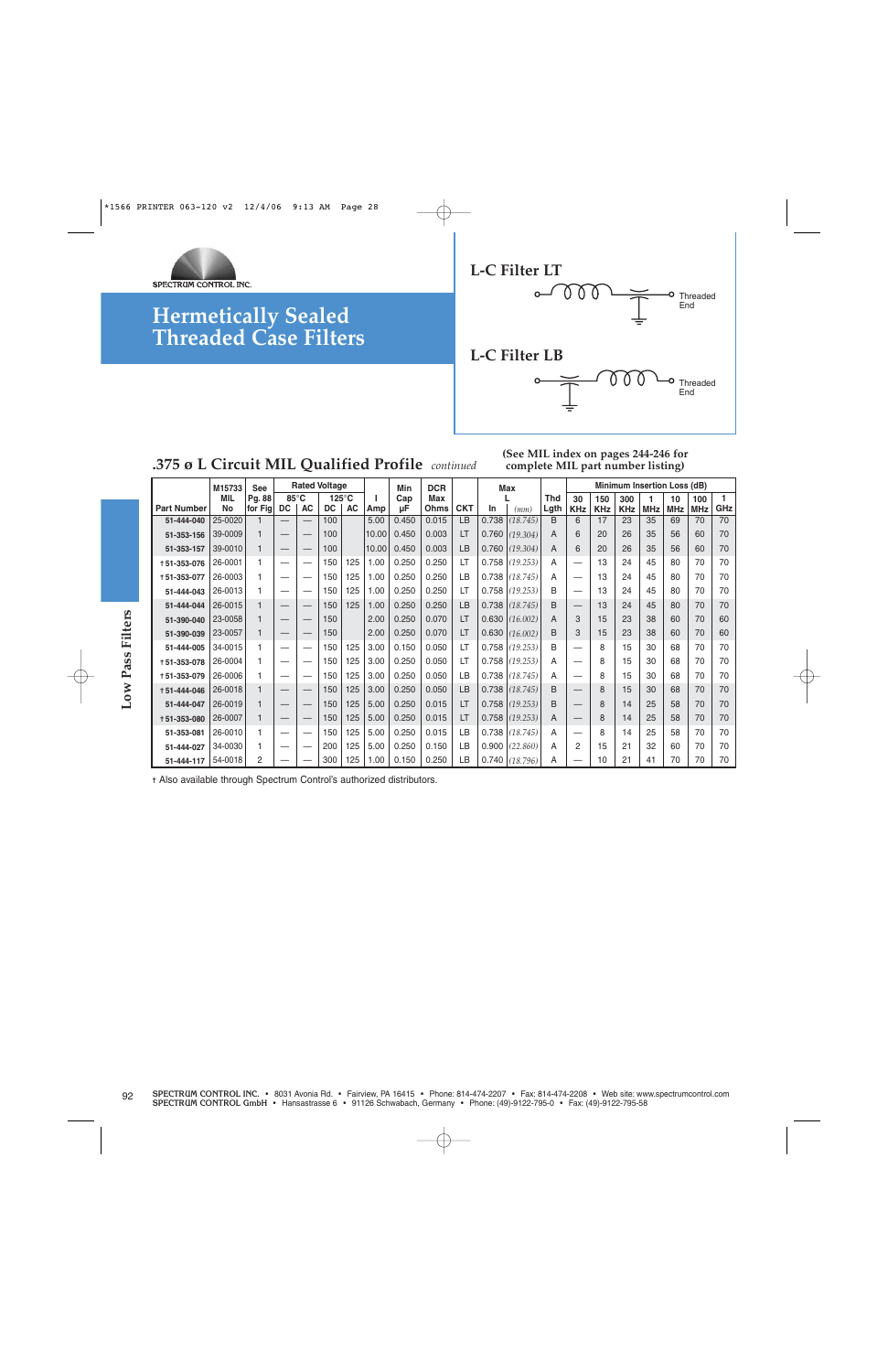

### **.375 ø Pi Circuit Standard Product**

| .375 ø Pi Circuit Standard Product |                                 |                |           |                          |             |                          |           |           |             |       |                  |                    |                          |                   |                             |                 |                  |                   |                     |
|------------------------------------|---------------------------------|----------------|-----------|--------------------------|-------------|--------------------------|-----------|-----------|-------------|-------|------------------|--------------------|--------------------------|-------------------|-----------------------------|-----------------|------------------|-------------------|---------------------|
|                                    |                                 |                |           | <b>Rated Voltage</b>     |             |                          |           | Min       | <b>DCR</b>  |       | <b>Max</b>       |                    |                          |                   | Minimum Insertion Loss (dB) |                 |                  |                   |                     |
| <b>Part Number</b>                 | <b>MIL</b><br>No                | <b>Figure</b>  | <b>DC</b> | 85°C<br><b>AC</b>        | 125°C<br>DC | АC                       | J.<br>Amp | Cap<br>μF | Max<br>Ohms | In    | (mm)             | <b>Thd</b><br>Lgth | 30<br><b>KHz</b>         | 150<br><b>KHz</b> | 300<br><b>KHz</b>           | 1<br><b>MHz</b> | 10<br><b>MHz</b> | 100<br><b>MHz</b> | $\mathbf{1}$<br>GHz |
| SCI-2030-010                       |                                 | $\overline{2}$ | 80        |                          | 50          |                          | 0.50      | 1.500     | 1.000       |       | $0.758$ (19.253) | B                  | 24                       | 66                | 70                          | 70              | 70               | 70                | 70                  |
| SCI-2030-004                       |                                 | $\overline{2}$ | 80        |                          | 50          | -                        | 1.00      | 1.500     | 0.250       |       | $0.758$ (19.253) | A                  | 15                       | 54                | 70                          | 70              | 70               | 70                | 70                  |
| SCI-2030-005                       |                                 | $\overline{2}$ | 80        |                          | 50          |                          | 2.00      | 1.500     | 0.063       | 0.758 | (19.253)         | A                  | $\overline{\phantom{0}}$ | 45                | 62                          | 70              | 70               | 70                | 70                  |
| SCI-2030-006                       |                                 | $\overline{2}$ | 80        | $\overline{\phantom{0}}$ | 50          | $\overline{\phantom{0}}$ | 3.00      | 1.500     | 0.027       |       | $0.758$ (19.253) | A                  | $\overline{\phantom{0}}$ | 35                | 55                          | 70              | 70               | 70                | 70                  |
| SCI-2030-013                       |                                 | $\overline{2}$ | 80        | $\overline{\phantom{0}}$ | 50          |                          | 3.00      | 1.500     | 0.027       |       | $0.758$ (19.253) | B                  | $\overline{\phantom{0}}$ | 35                | 55                          | 70              | 70               | 70                | 70                  |
| +9001-100-1080                     | $\overline{\phantom{0}}$        | 1              | 80        |                          | 50          |                          | 5.00      | 2.800     | 0.015       |       | $0.758$ (19.253) | A                  |                          | 18                | 60                          | 70              | 70               | 70                | 70                  |
| +9001-100-1081                     |                                 | $\mathbf{1}$   | 80        |                          | 50          | $\overline{\phantom{0}}$ | 10.0      | 2.800     | 0.005       |       | $0.758$ (19.253) | A                  | 21                       | 32                | 40                          | 35              | 68               | 70                | 70                  |
| SCI-2130-009                       |                                 | 1              | 150       |                          | 100         |                          | 0.25      | 1.000     | 4.000       |       | $0.758$ (19.253) | <sub>B</sub>       | 28                       | 70                | 70                          | 70              | 70               | 70                | 70                  |
| 51-311-319                         |                                 | 1              | 150       | $\qquad \qquad -$        | 100         | $\overline{\phantom{0}}$ | 0.50      | 1.000     | 0.600       |       | $0.758$ (19.253) | A                  | $\overline{\phantom{m}}$ | 51                | 69                          | 70              | 70               | 70                | 70                  |
| +9001-100-1010                     | —                               | 1              | 150       | $\equiv$                 | 100         | $\equiv$                 | 0.50      | 1.000     | 0.600       |       | $0.758$ (19.253) | A                  | 6                        | 39                | 68                          | 70              | 70               | 70                | 70                  |
| 51-311-320                         |                                 | 1              | 150       | $\overline{\phantom{0}}$ | 100         | $\overline{\phantom{0}}$ | 1.00      | 1.000     | 0.250       |       | $0.758$ (19.253) | А                  | $\overline{\phantom{0}}$ | 41                | 60                          | 70              | 70               | 70                | 70                  |
| +9001-100-1013                     | $\overline{\phantom{0}}$        | 1              | 150       | $\overline{\phantom{0}}$ | 100         | $\overline{\phantom{0}}$ | 1.00      | 1.000     | 0.250       |       | $0.758$ (19.253) | A                  | $\overline{\phantom{0}}$ | 28                | 59                          | 70              | 70               | 70                | 70                  |
| 51-311-321                         |                                 | 1              | 150       |                          | 100         |                          | 3.00      | 1.000     | 0.060       |       | $0.758$ (19.253) | A                  |                          | 16                | 41                          | 70              | 70               | 70                | 70                  |
| +51-311-322                        |                                 | 1              | 150       |                          | 100         |                          | 5.00      | 1.000     | 0.015       | 0.758 | (19.253)         | A                  | $\qquad \qquad -$        |                   | 28                          | 65              | 70               | 70                | 70                  |
| SCI-2130-007                       |                                 | 1              | 150       |                          | 100         |                          | 10.0      | 1.000     | 0.003       | 0.758 | (19.253)         | A                  | 9                        | 24                | 29                          | 40              | 70               | 70                | 70                  |
| SCI-2130-014                       | —                               | 1              | 150       | $\overline{\phantom{0}}$ | 100         | $\equiv$                 | 10.0      | 1.000     | 0.005       |       | $0.758$ (19.253) | B                  | 9                        | 24                | 29                          | 40              | 70               | 70                | 70                  |
| 51-311-316                         |                                 | 1              | 250       | 125                      | 200         | 125                      | 1.00      | 0.300     | 0.250       |       | $0.758$ (19.253) | A                  |                          | 20                | 40                          | 70              | 70               | 70                | 70                  |
| 51-311-317                         |                                 | 1              | 250       | 125                      | 200         | 125                      | 3.00      | 0.300     | 0.050       |       | $0.758$ (19.253) | A                  |                          |                   | 20                          | 55              | 70               | 70                | 70                  |
| +9001-100-1025                     |                                 | 1              | 250       | 125                      | 200         | 125                      | 5.00      | 0.300     | 0.015       | 0.758 | (19.253)         | A                  | $\overline{\phantom{0}}$ |                   | 12                          | 50              | 70               | 70                | 80                  |
| SCI-2330-009                       |                                 | 1              | 300       | 125                      | 300         | 125                      | 0.25      | 0.300     | 4.000       | 0.758 | (19.253)         | B                  | 8                        | 50                | 66                          | 70              | 70               | 70                | 70                  |
| SCI-2330-010                       | $\hspace{0.1mm}-\hspace{0.1mm}$ | 1              | 300       | 125                      | 300         | 125                      | 0.50      | 0.300     | 1.000       |       | $0.758$ (19.253) | B                  | $\qquad \qquad -$        | 40                | 56                          | 70              | 70               | 70                | 70                  |
| SCI-2330-012                       | $\overline{\phantom{0}}$        | 1              | 300       | 125                      | 300         | 125                      | 2.00      | 0.300     | 0.063       | 0.758 | (19.253)         | B                  |                          | 18                | 33                          | 63              | 70               | 70                | 70                  |
| SCI-2330-007                       |                                 | 1              | 300       | 125                      | 300         | 125                      | 10.0      | 0.300     | 0.003       |       | $0.758$ (19.253) | A                  |                          | 14                | 20                          | 30              | 70               | 70                | 70                  |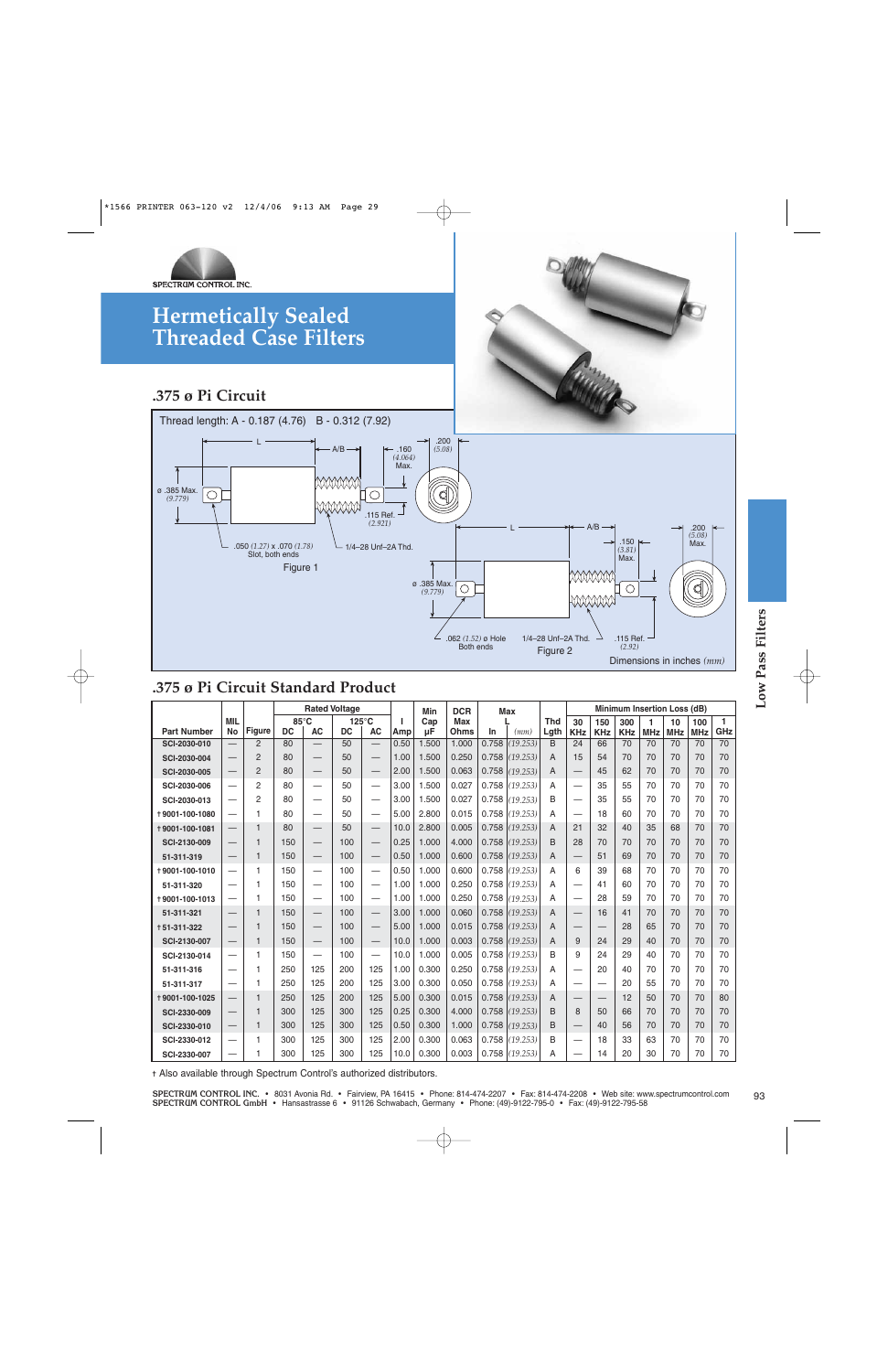

### **.375 ø Pi Circuit MIL Qualified Product**

#### **(See MIL index on pages 244-246 for complete MIL part number listing)**

|                    |         | <b>See</b> |                |                          | <b>Rated Voltage</b> |                                 |      | Min   | <b>DCR</b>  |       | <b>Max</b> |      |                                  |            |            |     | Minimum Insertion Loss (dB) |            |     |
|--------------------|---------|------------|----------------|--------------------------|----------------------|---------------------------------|------|-------|-------------|-------|------------|------|----------------------------------|------------|------------|-----|-----------------------------|------------|-----|
|                    | M15733  | Pg. 91     | $85^{\circ}$ C |                          |                      | $125^{\circ}$ C                 |      | Cap   | <b>Max</b>  |       |            | Thd  | 30                               | 150        | 300        |     | 10                          | 100        |     |
| <b>Part Number</b> | MIL No  | for Fig.   | <b>DC</b>      | <b>AC</b>                | <b>DC</b>            | <b>AC</b>                       | Amp  | μF    | <b>Ohms</b> | In    | (mm)       | Lgth | <b>KHz</b>                       | <b>KHz</b> | <b>KHz</b> | MHz | <b>MHz</b>                  | <b>MHz</b> | GHz |
| 51-390-305         | 23-0017 |            |                | $\overline{\phantom{0}}$ | 50                   | $\overline{\phantom{0}}$        | 0.30 | 2.800 | 0.770       | 0.730 | (18.542)   | B    | 29                               | 73         | 80         | 80  | 80                          | 80         | 80  |
| 51-390-314         | 23-0042 |            |                |                          | 50                   | $\qquad \qquad -$               | 1.00 | 2.800 | 0.140       | 0.730 | (18.542)   | A    | 8                                | 52         | 71         | 80  | 80                          | 80         | 80  |
| +51-390-318        | 23-0054 |            |                |                          | 50                   | $\overline{\phantom{m}}$        | 2.00 | 1.500 | 0.070       | 0.730 | (18.542)   | A    | $\overbrace{\phantom{12322111}}$ | 46         | 65         | 80  | 80                          | 80         | 80  |
| +51-390-317        | 23-0053 |            |                | —                        | 50                   |                                 | 2.00 | 1.500 | 0.070       | 0.730 | (18.542)   | B    | —                                | 46         | 65         | 80  | 80                          | 80         | 80  |
| 51-311-311         | 25-0010 |            |                | —                        | 100                  |                                 | 0.25 | 0.900 | 1.500       | 0.793 | (20.142)   | A    | –                                | 48         | 66         | 80  | 80                          | 80         | 70  |
| +51-311-308        | 25-0002 |            |                |                          | 100                  |                                 | 1.00 | 0.500 | 0.250       | 0.793 | (20.142)   | A    | –                                | 33         | 52         | 80  | 80                          | 80         | 70  |
| +51-311-309        | 25-0004 |            | —              |                          | 100                  | $\overline{\phantom{m}}$        | 3.00 | 0.660 | 0.050       | 0.793 | (20.142)   | A    |                                  | 17         | 34         | 68  | 80                          | 80         | 70  |
| $+51-311-310$      | 25-0006 |            |                |                          | 100                  |                                 | 5.00 | 0.900 | 0.015       | 0.793 | (20.142)   | A    |                                  |            | 17         | 57  | 80                          | 80         | 70  |
| 51-353-344         | 39-0011 |            | —              |                          | 100                  | $\hspace{0.1mm}-\hspace{0.1mm}$ | 10.0 | 0.990 | 0.003       | 0.760 | (19.304)   | A    | 9                                | 24         | 29         | 40  | 70                          | 70         | 70  |
| 51-353-345         | 39-0012 |            |                |                          | 100                  |                                 | 10.0 | 0.990 | 0.003       | 0.760 | (19.304)   | A    | 9                                | 24         | 29         | 40  | 70                          | 70         | 70  |
| +51-311-314        | 26-0011 |            |                |                          | 150                  | 125                             | 0.25 | 0.300 | 1.500       | 0.793 | (20.142)   | A    | –                                | 29         | 47         | 70  | 80                          | 80         | 70  |
| 51-390-312         | 23-0036 |            |                |                          | 150                  |                                 | 0.50 | 0.500 | 0.360       | 0.730 | (18.542)   | A    | –                                | 48         | 66         | 70  | 70                          | 70         | 70  |
| 51-390-311         | 23-0035 |            |                | —                        | 150                  |                                 | 0.50 | 0.500 | 0.360       | 0.730 | (18.542)   | B    |                                  | 48         | 66         | 70  | 70                          | 70         | 70  |
| +51-353-336        | 26-0002 |            |                |                          | 150                  | 125                             | 1.00 | 0.300 | 0.250       | 0.793 | (20.142)   | A    | $\overbrace{\phantom{12322111}}$ | 11         | 32         | 63  | 80                          | 80         | 70  |
| 51-390-315         | 23-0047 |            |                |                          | 150                  | $\hspace{0.1mm}-\hspace{0.1mm}$ | 1.00 | 0.500 | 0.140       | 0.730 | (18.542)   | B    | $\overline{\phantom{m}}$         | 32         | 51         | 70  | 70                          | 70         | 70  |
| 51-311-312         | 26-0005 |            |                | –                        | 150                  | 125                             | 3.00 | 0.300 | 0.050       | 0.793 | (20.142)   | A    |                                  | 5          | 6          | 47  | 80                          | 80         | 70  |
| 51-311-408         | 54-0005 | 2          |                |                          | 300                  | 115                             | 1.00 | 0.300 | 0.250       | 0.761 | (19.329)   | A    |                                  | 23         | 43         | 70  | 70                          | 70         | 70  |

#### **Transient Suppression Pi Filters**

|                                                                                                                 | 23-0036                    | 1              |                          |                                  | 150            | $\overline{\phantom{0}}$ | 0.50       | 0.500                        | 0.360        |              | 0.730   (18.542) | A                            |                          | 48                       | 66         | 70         | 70                          | 70         | 70       |
|-----------------------------------------------------------------------------------------------------------------|----------------------------|----------------|--------------------------|----------------------------------|----------------|--------------------------|------------|------------------------------|--------------|--------------|------------------|------------------------------|--------------------------|--------------------------|------------|------------|-----------------------------|------------|----------|
| 51-390-311                                                                                                      | 23-0035                    | 1              |                          |                                  | 150            |                          | 0.50       | 0.500                        | 0.360        |              | $0.730$ (18.542) | B                            |                          | 48                       | 66         | 70         | 70                          | 70         | 70       |
| +51-353-336                                                                                                     | 26-0002                    | $\mathbf{1}$   |                          | $\overbrace{\phantom{12322111}}$ | 150            | 125                      | 1.00       | 0.300                        | 0.250        |              | $0.793$ (20.142) | A                            |                          | 11                       | 32         | 63         | 80                          | 80         | 70       |
| 51-390-315                                                                                                      | 23-0047                    | $\mathbf{1}$   | $\overline{\phantom{0}}$ | $\overline{\phantom{0}}$         | 150            | $\qquad \qquad -$        | 1.00       | 0.500                        | 0.140        |              | 0.730   (18.542) | B                            | $\overline{\phantom{0}}$ | 32                       | 51         | 70         | 70                          | 70         | 70       |
| 51-311-312                                                                                                      | 26-0005                    | $\mathbf{1}$   | $\overline{\phantom{0}}$ | $\qquad \qquad$                  | 150            | 125                      | 3.00       | 0.300                        | 0.050        |              | $0.793$ (20.142) | Α                            | $\overline{\phantom{0}}$ | 5                        | 6          | 47         | 80                          | 80         | 70       |
| 51-311-408                                                                                                      | 54-0005                    | $\overline{2}$ |                          |                                  | 300            | 115                      | 1.00       | 0.300                        | 0.250        |              | $0.761$ (19.329) | A                            |                          | 23                       | 43         | 70         | 70                          | 70         | 70       |
| + Also available through Spectrum Control's authorized distributors.<br><b>Transient Suppression Pi Filters</b> |                            |                |                          |                                  |                |                          |            |                              |              |              |                  |                              |                          |                          |            |            |                             |            |          |
|                                                                                                                 | <b>See</b>                 | Rated          |                          | Min                              | <b>DCR</b>     | Max                      |            | <b>Transient Suppressor*</b> |              |              |                  |                              | <b>Max</b>               |                          |            |            | Minimum Insertion Loss (dB) |            |          |
| Part                                                                                                            | Pg. 91                     | Volt.          | т                        | Cap                              | Min            | <b>RDC</b>               | VR*        | BV*                          | IT*          | IPP*         |                  | Length                       | <b>Thd</b>               | 30                       | 300        | 1          | 10                          | 100        | 1        |
| <b>Number</b>                                                                                                   | for Fig.<br>$\overline{1}$ | <b>VDC</b>     | Amp                      | μF                               | <b>Mohms</b>   | Ohms                     | (VDC)      | (VDC)                        | (MA)         | (A)          | In               | (mm)                         | Lgth                     | <b>KHz</b>               | <b>KHz</b> | <b>MHz</b> | <b>MHz</b>                  | <b>MHz</b> | GHz      |
| 51-570-300                                                                                                      | $\mathbf{1}$               | 5<br>5         | 0.50                     | 1.400                            | 0.500          | 0.600                    | 6.5<br>6.5 | 7.22/7.98<br>7.22/7.98       | 10<br>10     | 44.7<br>44.7 | 1.179            | (29.947)<br>$1.179$ (29.947) | $\overline{A}$<br>A      | $\overline{23}$<br>3     | 57<br>47   | 70         | 70<br>70                    | 70<br>70   | 70<br>70 |
| 51-570-301<br>51-570-302                                                                                        | $\mathbf{1}$               | 5              | 1.00<br>3.00             | 1.400<br>1.400                   | 0.500<br>0.500 | 0.350<br>0.060           | 6.5        | 7.22/7.98                    | 10           | 44.7         |                  | $1.179$ (29.947)             | A                        |                          | 23         | 70<br>58   | 70                          | 70         | 70       |
| 51-570-303                                                                                                      | $\mathbf{1}$               | 5              | 5.00                     | 1.400                            | 0.500          | 0.015                    | 6.5        | 7.22/7.98                    | 10           | 44.7         | 1.179            | (29.947)                     | A                        |                          | 17         | 48         | 70                          | 70         | 70       |
| 51-570-304                                                                                                      | 1                          | 5              | 10.00                    | 1.400                            | 0.500          | 0.005                    | 6.5        | 7.22/7.98                    | 10           | 44.7         | 1.179            | (29.947)                     | A                        | 16                       | 26         | 35         | 40                          | 60         | 70       |
| 51-570-310                                                                                                      | $\mathbf{1}$               | 28             | 0.50                     | 1.400                            | 30.000         | 0.600                    | 33.0       | 36.7/40.6                    | $\mathbf{1}$ | 9.4          |                  | $1.179$ (29.947)             | A                        | 23                       | 57         | 70         | 70                          | 70         | 70       |
| 51-570-311                                                                                                      | $\mathbf{1}$               | 28             | 1.00                     | 1.400                            | 30.000         | 0.350                    | 33.0       | 36.7/40.6                    | $\mathbf{1}$ | 9.4          |                  | $1.179$ (29.947)             | A                        | 3                        | 47         | 70         | 70                          | 70         | 70       |
| 51-570-312                                                                                                      | $\mathbf{1}$               | 28             | 3.00                     | 1.400                            | 30.000         | 0.060                    | 33.0       | 36.7/40.6                    | $\mathbf{1}$ | 9.4          |                  | $1.179$ (29.947)             | A                        |                          | 23         | 58         | 70                          | 70         | 70       |
| 51-570-313                                                                                                      | $\mathbf{1}$               | 28             | 5.00                     | 1.400                            | 30.000         | 0.015                    | 33.0       | 36.7/40.6                    | $\mathbf{1}$ | 9.4          | 1.179            | (29.947)                     | A                        | $\overline{\phantom{0}}$ | 17         | 48         | 70                          | 70         | 70       |
| 51-570-314                                                                                                      | $\mathbf{1}$               | 28             | 10.00                    | 1.400                            | 30.000         | 0.005                    | 33.0       | 36.7/40.6                    | $\mathbf{1}$ | 9.4          |                  | $1.179$ (29.947)             | A                        | 16                       | 26         | 35         | 40                          | 60         | 70       |
| 51-570-320                                                                                                      | $\mathbf{1}$               | 50             | 0.50                     | 1.400                            | 50.000         | 0.600                    | 58.0       | 64.4/71.2                    | 1            | 5.3          | 1.179            | (29.947)                     | A                        | 23                       | 57         | 70         | 70                          | 70         | 70       |
| 51-570-321                                                                                                      | 1                          | 50             | 1.00                     | 1.400                            | 50.000         | 0.350                    | 58.0       | 64.4/71.2                    | -1           | 5.3          | 1.179            | (29.947)                     | A                        | 3                        | 47         | 70         | 70                          | 70         | 70       |
| 51-570-322                                                                                                      | $\mathbf{1}$               | 50             | 3.00                     | 1.400                            | 50.000         | 0.060                    | 58.0       | 64.4/71.2                    | $\mathbf{1}$ | 5.3          | 1.179            | (29.947)                     | A                        |                          | 23         | 58         | 70                          | 70         | 70       |
| 51-570-323                                                                                                      | $\mathbf{1}$               | 50             | 5.00                     | 1.400                            | 50.000         | 0.015                    | 58.0       | 64.4/71.2                    |              | 5.3          |                  | $1.179$ (29.947)             | A                        |                          | 17         | 48         | 70                          | 70         | 70       |
| 51-570-324                                                                                                      | $\mathbf{1}$               | 50             | 10.00                    | 1.400                            | 50.000         | 0.005                    | 58.0       | 64.4/71.2                    | 1            | 5.3          |                  | $1.179$ (29.947)             | A                        | 16                       | 26         | 35         | 40                          | 60         | 70       |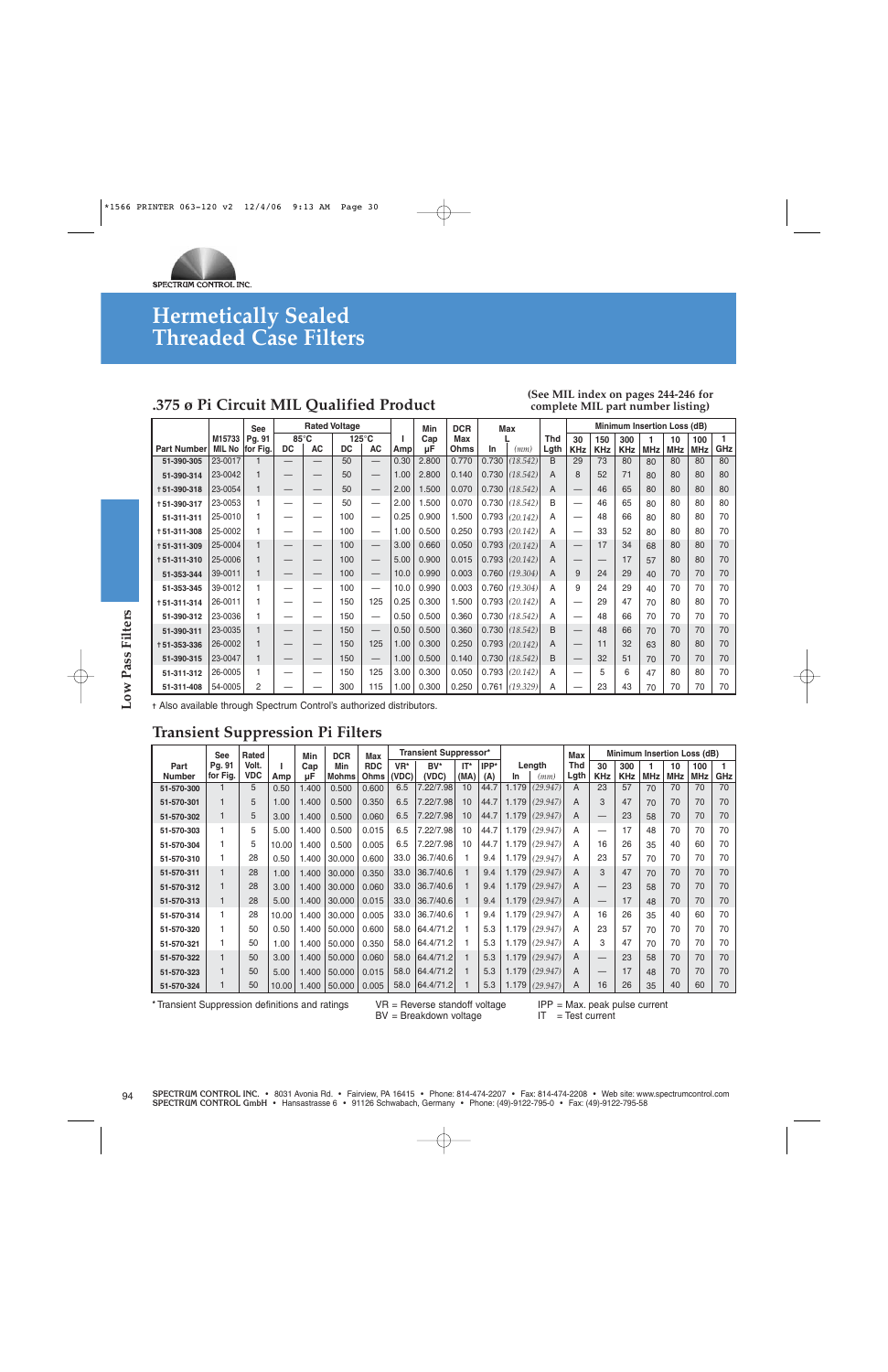

**.375 ø T Circuit**



#### **.375 ø T Circuit Standard Product**

|                                                                                                                                                                                                                                                                                                                                                                                                                                                                                                                                                                                                        |                                 |                   |                   | <b>Rated Voltage</b>     |                       |                          |              | Min              | <b>DCR</b>                |                | Max                                         |                    |                                                      |                          | Minimum Insertion Loss (dB) |                            |                  |                   |                     |
|--------------------------------------------------------------------------------------------------------------------------------------------------------------------------------------------------------------------------------------------------------------------------------------------------------------------------------------------------------------------------------------------------------------------------------------------------------------------------------------------------------------------------------------------------------------------------------------------------------|---------------------------------|-------------------|-------------------|--------------------------|-----------------------|--------------------------|--------------|------------------|---------------------------|----------------|---------------------------------------------|--------------------|------------------------------------------------------|--------------------------|-----------------------------|----------------------------|------------------|-------------------|---------------------|
| <b>Part Number</b>                                                                                                                                                                                                                                                                                                                                                                                                                                                                                                                                                                                     | <b>MIL</b><br><b>No</b>         | <b>Figure</b>     | 85°C<br><b>DC</b> | <b>AC</b>                | $125^{\circ}$ C<br>DC | <b>AC</b>                | ı.<br>Amp    | Cap<br>μF        | Max<br>Ohms               | In             | L<br>(mm)                                   | <b>Thd</b><br>Lgth | 30<br><b>KHz</b>                                     | 150<br><b>KHz</b>        | 300<br><b>KHz</b>           | 1<br><b>MHz</b>            | 10<br><b>MHz</b> | 100<br><b>MHz</b> | 1<br>GHz            |
| SCI-2040-012                                                                                                                                                                                                                                                                                                                                                                                                                                                                                                                                                                                           |                                 | $\mathbf{1}$      | 80                | $\overline{\phantom{0}}$ | 50                    |                          | 2.00         | 1.400            | 0.126                     | 1.071          | (27.203)                                    | B                  | 8                                                    | 22                       | 30                          | 55                         | 70               | 70                | 70                  |
| SCI-2040-013                                                                                                                                                                                                                                                                                                                                                                                                                                                                                                                                                                                           | $\overline{\phantom{0}}$        | $\mathbf{1}$      | 80                |                          | 50                    |                          | 3.00         | 1.400            | 0.054                     | 1.071          | (27.203)                                    | B                  | 8                                                    | 22                       | 28                          | 43                         | 70               | 70                | 70                  |
| +9004-100-2017                                                                                                                                                                                                                                                                                                                                                                                                                                                                                                                                                                                         | $\overbrace{\phantom{1232211}}$ | $\mathbf{1}$      | 80                |                          | 50                    |                          | 15.0         | 1.400            | 0.005                     |                | $1.179$ (29.947)                            | A                  | 17                                                   | 27                       | 34                          | 44                         | 60               | 70                | 70                  |
| SCI-2140-004                                                                                                                                                                                                                                                                                                                                                                                                                                                                                                                                                                                           | $\overline{\phantom{0}}$        | $\mathbf{1}$      | 150               | $\equiv$                 | 100                   | $\overline{\phantom{0}}$ | 1.00         | 0.500            | 0.500                     |                | $1.070$ (27.178)                            | A                  | $\overline{4}$                                       | 25                       | 40                          | 70                         | 70               | 70                | 70                  |
| SCI-2140-006                                                                                                                                                                                                                                                                                                                                                                                                                                                                                                                                                                                           | $\overline{\phantom{0}}$        | 1                 | 150               | $\overline{\phantom{0}}$ | 100                   | $\overline{\phantom{0}}$ | 3.00         | 0.500            | 0.054                     | 1.071          | (27.203)                                    | A                  | 4                                                    | 19                       | 24                          | 39                         | 70               | 70                | 70                  |
| SCI-2140-007                                                                                                                                                                                                                                                                                                                                                                                                                                                                                                                                                                                           |                                 | 1                 | 150               | $\overline{\phantom{0}}$ | 100                   |                          | 10.0         | 0.500            | 0.010                     | 1.071          | (27.203)                                    | A                  | $\overline{4}$                                       | 19                       | 24                          | 34                         | 57               | 70                | 70                  |
| SCI-2340-009                                                                                                                                                                                                                                                                                                                                                                                                                                                                                                                                                                                           |                                 | $\mathbf{1}$      | 300               |                          | 300                   | 125                      | 0.25         | 0.150            | 8.000                     | 1.071          | (27.203)                                    | B                  | 11                                                   | 57                       | 70                          | 70                         | 70               | 70                | 70                  |
| SCI-2340-004                                                                                                                                                                                                                                                                                                                                                                                                                                                                                                                                                                                           |                                 |                   |                   |                          |                       |                          |              |                  |                           |                |                                             |                    |                                                      |                          |                             |                            |                  |                   |                     |
|                                                                                                                                                                                                                                                                                                                                                                                                                                                                                                                                                                                                        |                                 |                   |                   |                          |                       |                          |              |                  |                           |                |                                             |                    |                                                      |                          |                             |                            |                  |                   |                     |
| 300<br>125<br>1.00<br>0.150<br>0.500<br>1.071<br>(27.203)<br>13<br>29<br>70<br>70<br>70<br>$\mathbf{1}$<br>300<br>$\mathsf{A}$<br>59<br>70<br>$\mathbf{1}$<br>300<br>300<br>125<br>3.00<br>0.150<br>0.054<br>1.071<br>(27.203)<br>B<br>8<br>14<br>29<br>70<br>70<br>SCI-2340-013<br>$-$<br>$\overline{\phantom{0}}$<br>$\mathbf{1}$<br>300<br>0.150<br>1.071<br><sub>B</sub><br>8<br>14<br>47<br>$\equiv$<br>300<br>125<br>10.0<br>0.010<br>(27.203)<br>$\overline{\phantom{0}}$<br>24<br>70<br>70<br>$\overline{\phantom{0}}$<br>+ Also available through Spectrum Control's authorized distributors. |                                 |                   |                   |                          |                       |                          |              |                  |                           |                |                                             |                    |                                                      |                          |                             |                            |                  |                   |                     |
| SCI-2340-014<br>.375 ø T Circuit MIL Qualified Product                                                                                                                                                                                                                                                                                                                                                                                                                                                                                                                                                 |                                 |                   |                   |                          |                       |                          |              |                  |                           |                | (See MIL index on page 244-246 for complete |                    |                                                      | MIL part number listing) |                             |                            |                  |                   |                     |
|                                                                                                                                                                                                                                                                                                                                                                                                                                                                                                                                                                                                        |                                 |                   |                   | <b>Rated Voltage</b>     |                       |                          |              |                  |                           |                |                                             |                    |                                                      |                          | Minimum Insertion Loss (dB) |                            |                  |                   |                     |
|                                                                                                                                                                                                                                                                                                                                                                                                                                                                                                                                                                                                        | M15733<br><b>MIL</b><br>No      | Figure            | DC                | 85°C<br>AC               | $125^{\circ}$ C<br>DC | AC                       | п.<br>Amp    | Min<br>Cap<br>μF | <b>DCR</b><br>Max<br>Ohms | In             | <b>Max</b><br>(mm)                          | <b>Thd</b><br>Lgth | 30<br><b>KHz</b>                                     | 150<br><b>KHz</b>        | 300<br><b>KHz</b>           | $\mathbf{1}$<br><b>MHz</b> | 10<br><b>MHz</b> | 100<br><b>MHz</b> | $\mathbf{1}$<br>GHz |
|                                                                                                                                                                                                                                                                                                                                                                                                                                                                                                                                                                                                        | 25-0024                         |                   |                   |                          | 100                   |                          | 2.00         | 0.750            | 0.100                     | 1.179          | (29.947)                                    | $\overline{B}$     | 10                                                   | 22                       | 31                          | 55                         | 80               | 70                | 70                  |
| <b>Part Number</b><br>51-382-609<br>51-382-603                                                                                                                                                                                                                                                                                                                                                                                                                                                                                                                                                         | 25-0007                         | $\mathbf{1}$      |                   |                          | 100                   |                          | 4.00         | 0.750            | 0.063                     | 1.345          | (34.163)                                    | A                  | 10                                                   | 22                       | 28                          | 43                         | 80               | 70                | 70                  |
| +51-351-604<br>51-351-603                                                                                                                                                                                                                                                                                                                                                                                                                                                                                                                                                                              | 26-0012<br>26-0008              | $\mathbf{1}$<br>1 |                   |                          | 150<br>150            | 125<br>125               | 2.00<br>4.00 | 0.250<br>0.250   | 0.100<br>0.063            | 1.179<br>1.345 | (29.947)<br>(34.163)                        | A<br>A             | $\overline{\phantom{m}}$<br>$\overline{\phantom{0}}$ | 13<br>11                 | 21<br>18                    | 43<br>33                   | 80<br>80         | 70<br>70          | 70<br>70            |

### **.375 ø T Circuit MIL Qualified Product**

#### **(See MIL index on page 244-246 for complete MIL part number listing)**

|                    | M15733  |               |                |    | <b>Rated Voltage</b> |           |      | Min   | <b>DCR</b>  |      | Max      |      |            |            | <b>Minimum Insertion Loss (dB)</b> |     |     |            |       |
|--------------------|---------|---------------|----------------|----|----------------------|-----------|------|-------|-------------|------|----------|------|------------|------------|------------------------------------|-----|-----|------------|-------|
|                    | MIL     |               | $85^{\circ}$ C |    |                      | 125°C     |      | Cap   | Max         |      |          | Thd  | 30         | 150        | 300                                |     | 10  | 100        |       |
| <b>Part Number</b> | No      | <b>Figure</b> | DC             | AC | DC                   | <b>AC</b> | Amp  | uF    | <b>Ohms</b> | In   | mm       | Lgth | <b>KHz</b> | <b>KHz</b> | <b>KHz</b>                         | MHz | MHz | <b>MHz</b> | GHz I |
| 51-382-609         | 25-0024 |               | _              |    | 100                  |           | 2.00 | 0.750 | 0.100       | .179 | (29.947) | B    | 10         | 22         | 31                                 | 55  | 80  | 70         | 70    |
| 51-382-603         | 25-0007 |               | _              |    | 100                  |           | 4.00 | 0.750 | 0.063       | .345 | (34.163) | A    | 10         | 22         | 28                                 | 43  | 80  | 70         | 70    |
| +51-351-604        | 26-0012 |               |                |    | 150                  | 125       | 2.00 | 0.250 | 0.100       | .179 | (29.947) | A    |            | 13         | 21                                 | 43  | 80  | 70         | 70    |
| 51-351-603         | 26-0008 |               |                |    | 50                   | 125       | 4.00 | 0.250 | 0.063       | .345 | (34.163) | А    | --         |            | 18                                 | 33  | 80  | 70         | 70    |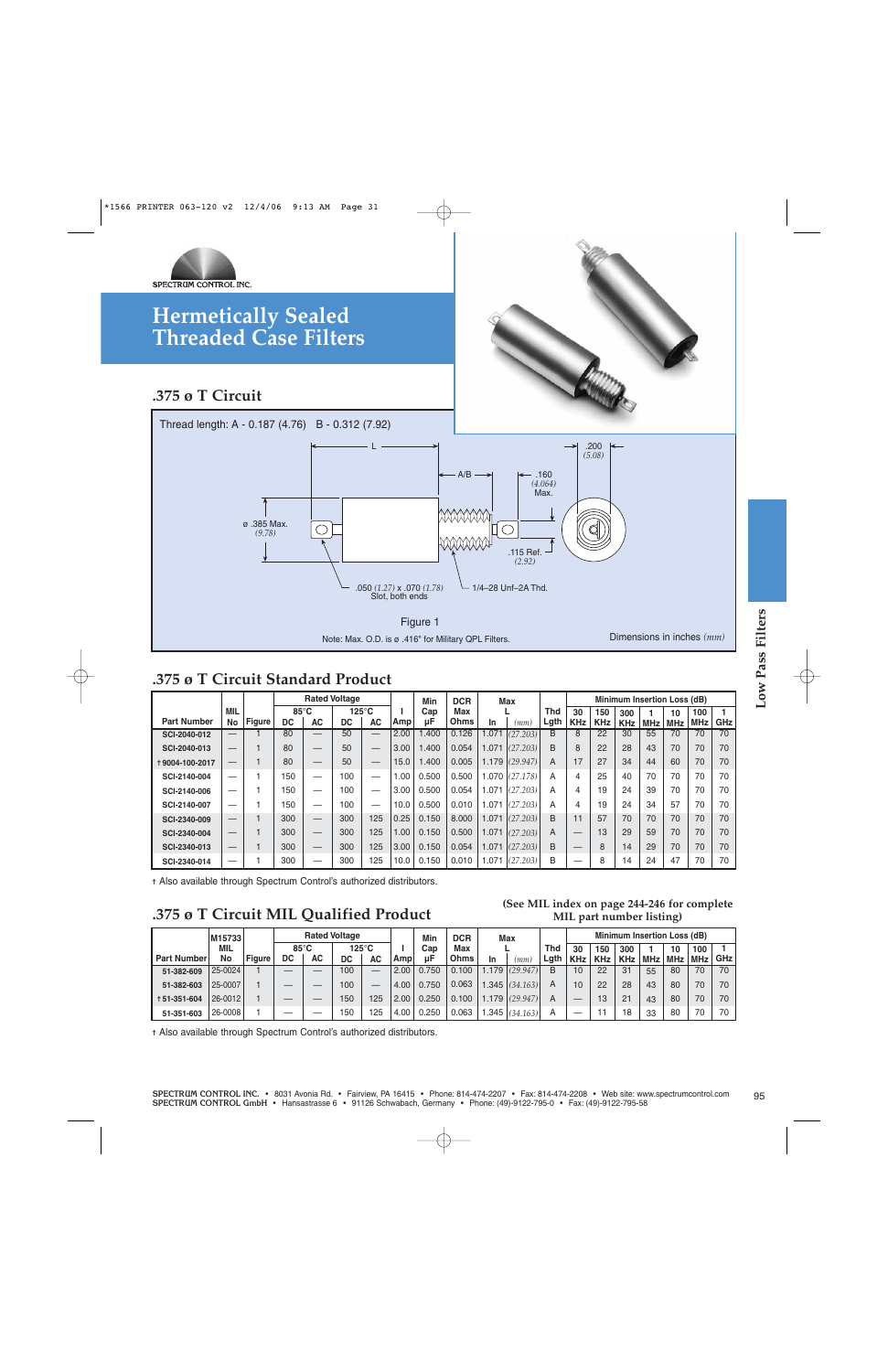

### **.375 ø TT Circuit Standard Product**

|                    |                          | <b>See</b> |                |    | <b>Rated Voltage</b> |                                 |      | Min   | <b>DCR</b> |       | Max      |      |            |            |            |            | Minimum Insertion Loss (dB) |            |     |
|--------------------|--------------------------|------------|----------------|----|----------------------|---------------------------------|------|-------|------------|-------|----------|------|------------|------------|------------|------------|-----------------------------|------------|-----|
|                    | <b>MIL</b>               | Pg. 93     | $85^{\circ}$ C |    |                      | $125^{\circ}$ C                 |      | Cap   | Max        |       |          | Thd  | 30         | 150        | 300        |            | 10                          | 100        |     |
| <b>Part Number</b> | No                       | for Fig.   | DC             | АC | DC                   | АC                              | Ampl | μF    | Ohms       | In    | (mm)     | Lgth | <b>KHz</b> | <b>KHz</b> | <b>KHz</b> | <b>MHz</b> | <b>MHz</b>                  | <b>MHz</b> | GHz |
| SCI-2060-009       | $\overline{\phantom{0}}$ |            |                |    | 50                   | $\hspace{0.1mm}-\hspace{0.1mm}$ | 0.25 | .500  | 12.000     | .241  | (31.521) | B    | 70         | 70         | 70         | 70         | 70                          | 70         | 70  |
| SCI-2060-013       |                          |            |                |    | 50                   | $\hspace{0.1mm}-\hspace{0.1mm}$ | 3.00 | .500  | 0.081      | 1.241 | (31.521) | B    | —          | 33         | 54         | 70         | 70                          | 70         | 70  |
| SCI-2060-007       | —                        |            |                |    | 50                   |                                 | 10.0 | .500  | 0.006      | 1.241 | (31.521) | A    | 15         | 29         | 35         | 42         | 55                          | 70         | 70  |
| SCI-2060-014       | —                        |            | -              |    | 50                   |                                 | 10.0 | .500  | 0.006      | 1.241 | (31.521) | B    | 15         | 29         | 35         | 42         | 55                          | 70         | 70  |
| SCI-2160-011       | –                        |            | --             |    | 100                  |                                 | 1.00 | .500  | 0.750      | 1.241 | (31.521) | B    | 12         | 52         | 70         | 70         | 70                          | 70         | 70  |
| SCI-2160-012       | –                        |            | –              |    | 100                  |                                 | 2.00 | .500  | 0.189      | 1.241 | (31.521) | B    | –          | 33         | 56         | 70         | 70                          | 70         | 70  |
| SCI-2160-013       | —                        |            |                |    | 100                  |                                 | 3.00 | .500  | 0.081      | 1.241 | (31.521) | B    |            | 24         | 54         | 70         | 70                          | 70         | 70  |
| SCI-2160-014       | –                        |            | _              |    | 100                  |                                 | 10.0 | 1.400 | 0.006      | 1.241 | (31.521) | B    | 12         | 25         | 32         | 42         | 55                          | 70         | 70  |
| SCI-2360-011       | —                        |            | –              |    | 300                  | 125                             | 1.00 | 0.500 | 0.750      | 1.241 | (31.521) | B    |            | 48         | 70         | 70         | 70                          | 70         | 70  |
| SCI-2360-006       | —                        |            | --             |    | 300                  | 125                             | 3.00 | 0.500 | 0.080      | .241  | (31.521) | Α    | —          | 12         | 38         | 70         | 70                          | 70         | 70  |
| SCI-2360-007       | –                        |            |                |    | 300                  | 125                             | 10.0 | 0.500 | 0.006      | 1.241 | (31.521) | A    | 5          | 18         | 24         | 34         | 55                          | 70         | 70  |
| SCI-2360-014       | --                       |            |                |    | 300                  | 125                             | 10.0 | 0.500 | 0.006      | .241  | (31.521) | B    | 5          | 18         | 24         | 34         | 55                          | 70         | 70  |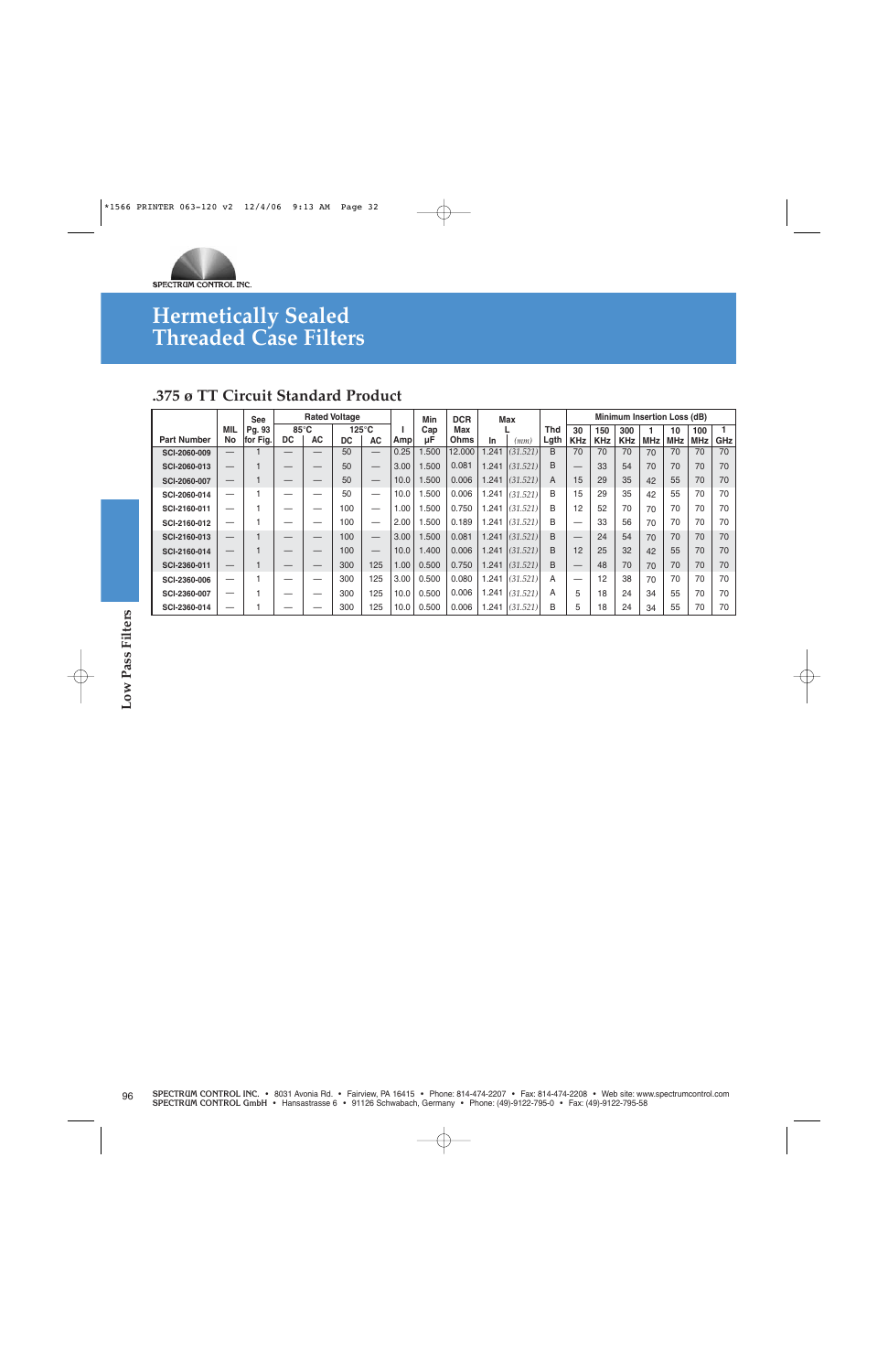

### **.690 ø C Circuit**



### **.690 ø C Circuit Standard Product**

|                    |            |               |     |                | <b>Rated Voltage</b> |       |     | Min   | <b>DCR</b> |           | <b>Max</b> |            |     | Minimum Insertion Loss (dB) |            |            |            |            |
|--------------------|------------|---------------|-----|----------------|----------------------|-------|-----|-------|------------|-----------|------------|------------|-----|-----------------------------|------------|------------|------------|------------|
|                    | <b>MIL</b> |               |     | $85^{\circ}$ C |                      | 125°C |     | Cap   | Max        |           |            | 30         | 150 | 300                         |            | 10         | 100        |            |
| <b>Part Number</b> | No         | <b>Figure</b> | DC  | AC             | DC                   | AC    | Amp | иF    | Ohms       | <b>In</b> | (mm)       | <b>KHz</b> | KHz | <b>KHz</b>                  | <b>MHz</b> | <b>MHz</b> | <b>MHz</b> | <b>GHz</b> |
| +9932-100-6004     | $-$        |               | 200 | _              | 150                  |       | 15  | 2.600 | 0.005      | 0.702     | (17.831)   | 10         | 29  | 39                          | 50         | 60         | 70         | 70         |
| 54-310-001         | $-$        |               | 300 | _              | 300                  | 125   | 15  | 0.500 | 0.005      | 0.560     | (14.224)   | 6          | 19  | 25                          | 36         | 50         | 70         | 70         |
| 54-310-005         |            | C             | 250 | _              | 200                  | 125   | 25  | 0.500 | 0.005      | 0.750     | (19.050)   | 6          | 19  | 25                          | 36         | 50         | 70         | 70         |
| 54-310-009         |            |               | 450 | 240            | 400                  | 240   | 15  | 0.250 | 0.005      | 0.560     | (14.224)   | _          | 14  | 19                          | 30         | 45         | 60         | 70         |
| +9932-100-6005     |            |               | 450 | 240            | 400                  | 240   | 15  | .250  | 0.005      | 0.560     | (14.224)   | –          | 14  | 19                          | 30         | 50         | 70         | 70         |

### **.690 ø C Circuit MIL Qualified Product**

|                    | M15733  |               |     |                | <b>Rated Voltage</b> |           |     | Min   | <b>DCR</b> |       | Max      |            |            | <b>Minimum Insertion Loss (dB)</b> |                      |                |              |            |
|--------------------|---------|---------------|-----|----------------|----------------------|-----------|-----|-------|------------|-------|----------|------------|------------|------------------------------------|----------------------|----------------|--------------|------------|
|                    | MIL     |               |     | $85^{\circ}$ C |                      | 125°C     |     | Cap   | Max        |       |          | 30         | 150        | 300                                |                      | 10             | 100          |            |
| <b>Part Number</b> | No      | <b>Figure</b> | DC  | AC             | DC                   | <b>AC</b> | Amp | цF    | Ohms       | In    | (mm)     | <b>KHz</b> | <b>KHz</b> | <b>KHz</b>                         | <b>MHz</b>           | MHz MHz        |              | <b>GHz</b> |
| 54-310-039         | 34-0037 |               | $-$ | _              | 275                  | 125       | 15  | 0.200 | 0.005      | 0.575 | (14.605) |            | 15         | 21                                 | $\Omega$<br>$\cup$ . | F <sub>1</sub> | $70^{\circ}$ | 70         |

### **.690 ø C Circuit DSCC 84084 Product**

|                    |        |               |    |                | <b>Rated Voltage</b> |           |     | Min  | <b>DCR</b> |       | <b>Max</b> |            |            | <b>Minimum Insertion Loss (dB)</b> |            |            |            |       |
|--------------------|--------|---------------|----|----------------|----------------------|-----------|-----|------|------------|-------|------------|------------|------------|------------------------------------|------------|------------|------------|-------|
|                    | 84084  |               |    | $85^{\circ}$ C |                      | 125°C     |     | Cap  | Max        |       |            | 30         | 150        | 300                                |            | 10         | 100        |       |
| <b>Part Number</b> | No     | <b>Figure</b> | DC | AC             | DC                   | <b>AC</b> | Amp | цF   | Ohms       | In    | (mm)       | <b>KHz</b> | <b>KHz</b> | <b>KHz</b>                         | <b>MHz</b> | <b>MHz</b> | <b>MHz</b> | GHz I |
| 54-310-042         | $-001$ |               | _  |                | 400                  | 230       | 15  | .150 | 0.005      | 0.700 | (17.780)   | _          |            | AC<br>◡                            | 26         | 40         | 52         | 70    |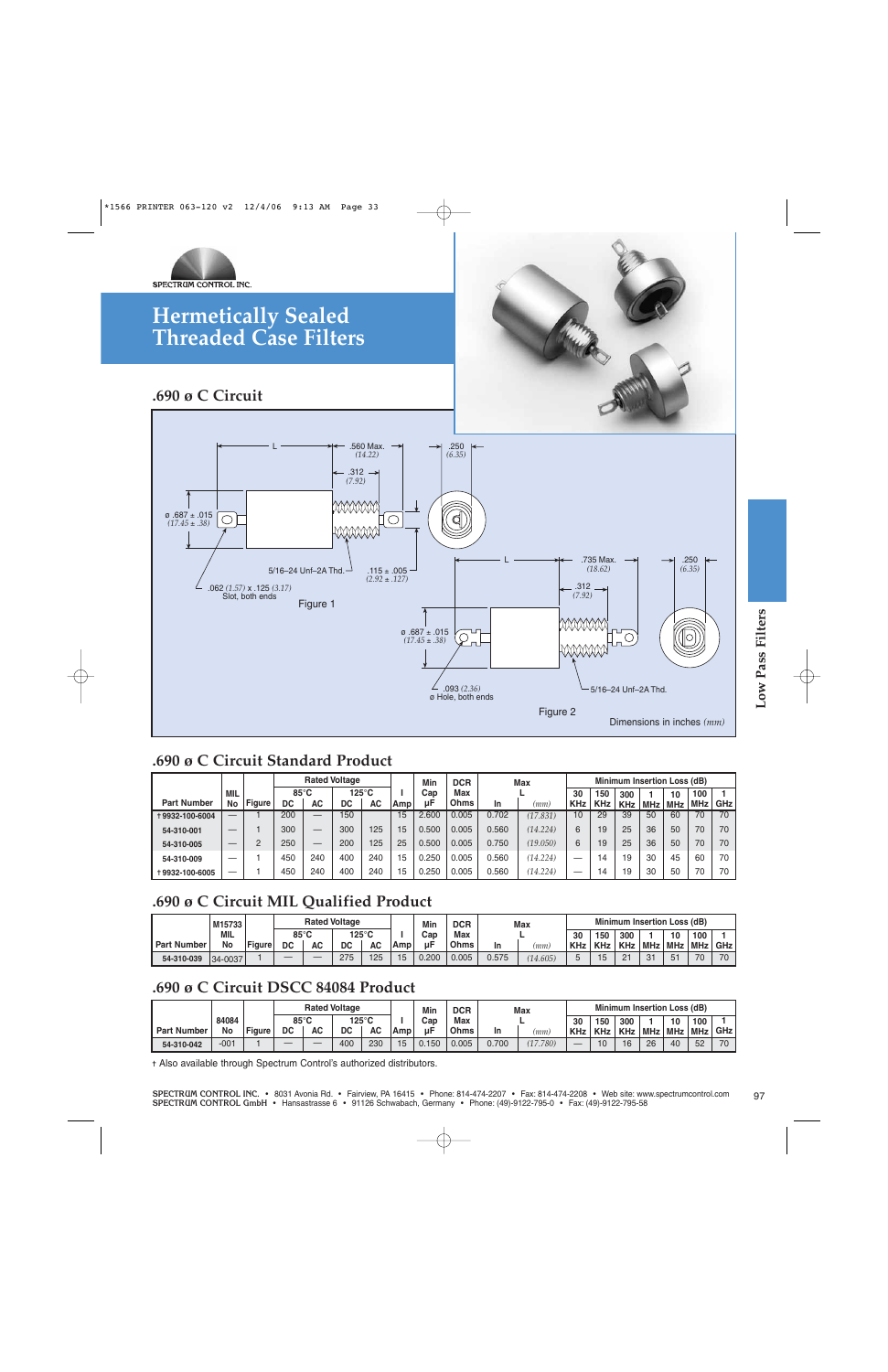



**.690 ø L Circuit**



### **.690 ø L Circuit Standard Product**

|                                                                                                                      |                          |                |                             |                          |           |                              |           | $(17.45 \pm .38)$ | .093(2.36)<br>ø Hole, both ends |            |       | Figure 2 |                  |                   |                   | 5/16-24 Unf-2A Thd.<br>Dimensions in inches $(mm)$ |                  | 0                 |     |
|----------------------------------------------------------------------------------------------------------------------|--------------------------|----------------|-----------------------------|--------------------------|-----------|------------------------------|-----------|-------------------|---------------------------------|------------|-------|----------|------------------|-------------------|-------------------|----------------------------------------------------|------------------|-------------------|-----|
| .690 ø L Circuit Standard Product<br><b>Rated Voltage</b><br>Minimum Insertion Loss (dB)<br><b>DCR</b><br>Min<br>Max |                          |                |                             |                          |           |                              |           |                   |                                 |            |       |          |                  |                   |                   |                                                    |                  |                   |     |
| <b>Part Number</b>                                                                                                   | MIL<br>No                | <b>Figure</b>  | $85^{\circ}$ C<br><b>DC</b> | <b>AC</b>                | <b>DC</b> | $125^{\circ}$ C<br><b>AC</b> | л.<br>Amp | Cap<br>μF         | Max<br>Ohms                     | <b>CKT</b> | In    | (mm)     | 30<br><b>KHz</b> | 150<br><b>KHz</b> | 300<br><b>KHz</b> | $\mathbf{1}$<br><b>MHz</b>                         | 10<br><b>MHz</b> | 100<br><b>MHz</b> | GHz |
| 9010-100-0049                                                                                                        |                          | $\mathbf{1}$   | 150                         |                          | 100       |                              | 10.0      | 1.400             | 0.005                           | LT         | 0.905 | (22.987) | 16               | 24                | 34                | 44                                                 | 60               | 70                |     |
| SCI-6120-008                                                                                                         |                          | $\mathbf{1}$   | 150                         |                          | 100       |                              | 10.0      | 2.600             | 0.006                           | LB         | 0.959 | (24.359) | 18               | 32                | 39                | 49                                                 | 70               | 70                |     |
| SCI-6120-009                                                                                                         |                          | $\mathbf{1}$   | 150                         | $\overline{\phantom{0}}$ | 100       | $\qquad \qquad -$            | 20.0      | 2.600             | 0.001                           | LB         | 0.905 | (22.987) | 18               | 32                | 39                | 49                                                 | 60               | 70                |     |
| 51-320-041                                                                                                           | —                        | $\overline{1}$ | 250                         | $\overline{\phantom{m}}$ | 200       | 125                          | 10.0      | 0.500             | 0.008                           | LT         | 0.905 | (22.987) | 5                | 19                | 25                | 35                                                 | 50               | 70                |     |
| 51-320-024                                                                                                           | $\overline{\phantom{0}}$ | 1              | 450                         | 240                      | 400       | 240                          | 1.00      | 0.360             | 0.210                           | LT         | 0.905 | (22.987) | 5                | 30                | 38                | 60                                                 | 70               | 70                |     |
| 51-320-100                                                                                                           | $\overline{\phantom{0}}$ | $\mathbf{1}$   | 450                         | 240                      | 400       | 240                          | 1.00      | 0.250             | 0.210                           | LT         | 0.905 | (22.987) |                  | 21                | 33                | 55                                                 | 70               | 70                |     |
| +51-320-026                                                                                                          |                          | $\mathbf{1}$   | 450                         | 240                      | 400       | 240                          | 3.00      | 0.360             | 0.030                           | LT         | 0.905 | (22.987) | 5                | 19                | 25                | 45                                                 | 70               | 70                |     |
| 51-320-103                                                                                                           | $\qquad \qquad -$        | $\mathbf{1}$   | 450                         | 240                      | 400       | 240                          | 5.00      | 0.360             | 0.010                           | LB         | 0.905 | (22.987) |                  | 12                | 18                | 30                                                 | 60               | 70                |     |
| 51-322-007                                                                                                           | —                        | $\mathbf{1}$   | 450                         | 240                      | 400       | 240                          | 15.0      | 0.360             | 0.007                           | <b>LB</b>  | 0.650 | (16.510) | 5                | 19                | 25                | 35                                                 | 48               | 62                |     |
| 51-322-015                                                                                                           | $\overline{\phantom{0}}$ | $\overline{c}$ | 450                         | 240                      | 400       | 240                          | 25.0      | 0.360             | 0.007                           | LT         | 0.750 | (19.050) | 5                | 17                | 23                | 34                                                 | 48               | 62                |     |
| 51-322-036                                                                                                           |                          | $\overline{2}$ | 450                         | 240                      | 400       | 240                          | 25.0      | 0.250             | 0.007                           | LB.        | 0.750 | (19.050) | -                | 10                | 16                | 29                                                 | 45               | 60                |     |
|                                                                                                                      |                          | 1              | 450                         | 240                      | 300       | 240                          | 1.00      | 0.150             | 0.250                           | LT         | 0.905 | (22.987) |                  | 14                | 32                | 52                                                 | 70               | 70                |     |
| 9010-100-0054<br>SCI-6320-004                                                                                        |                          | $\overline{1}$ | 300                         |                          | 300       | 125                          | 1.00      | 0.400             | 0.300                           | LB         | 0.959 | (24.359) | 6                | 24                | 35                | 56                                                 | 70               | 70                |     |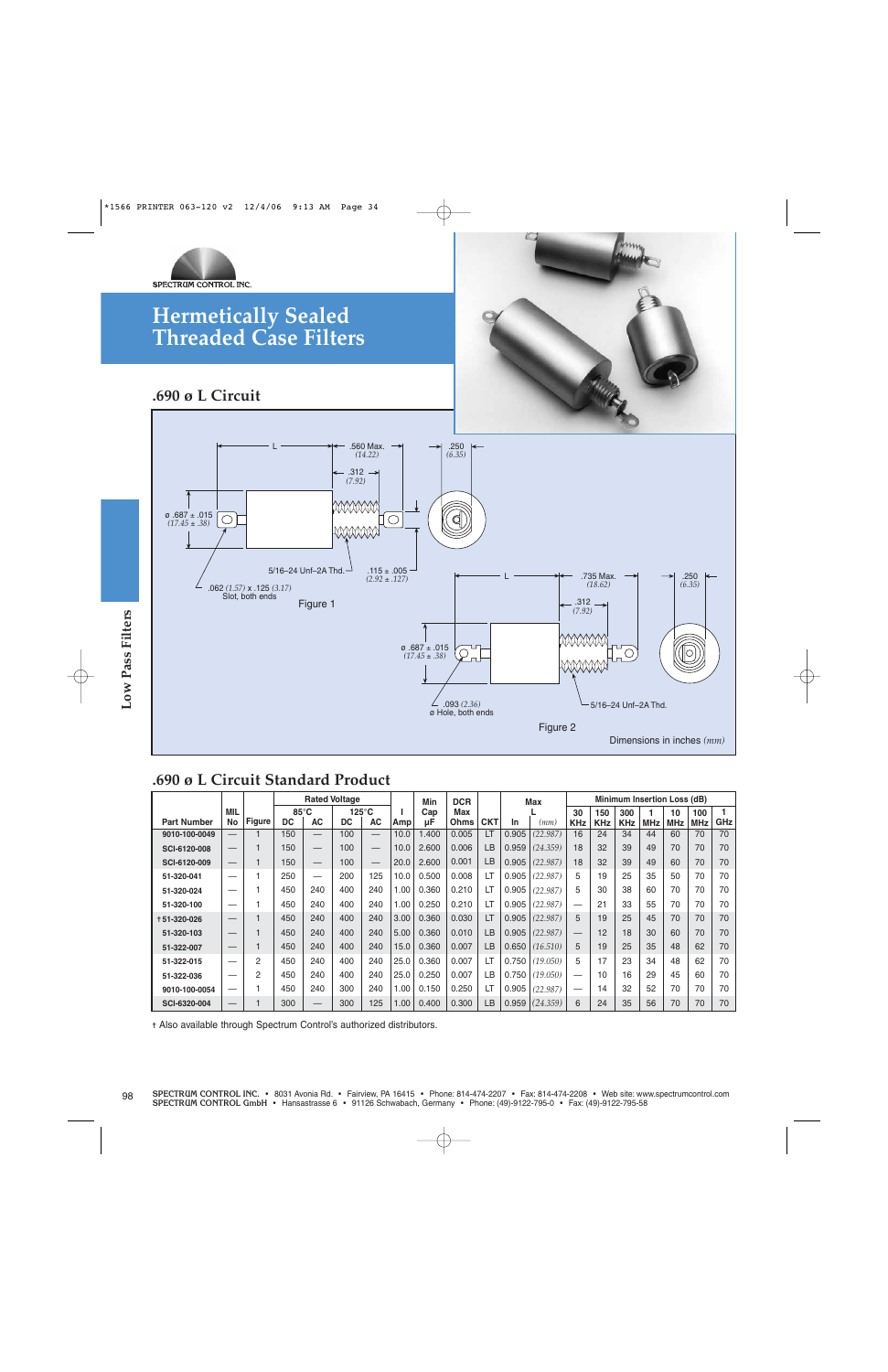



### **.690 ø L Circuit MIL Qualified Product**

#### **(See MIL index on page 244-246 for complete MIL part number listing)**

|                    | M15733     | See          |    |                | <b>Rated Voltage</b> |                 |      | Min   | <b>DCR</b> |            |       | <b>Max</b>         |            |            |            |     | Minimum Insertion Loss (dB) |            |            |
|--------------------|------------|--------------|----|----------------|----------------------|-----------------|------|-------|------------|------------|-------|--------------------|------------|------------|------------|-----|-----------------------------|------------|------------|
|                    | <b>MIL</b> | Pg. 96       |    | $85^{\circ}$ C |                      | $125^{\circ}$ C |      | Cap   | Max        |            |       |                    | 30         | 150        | 300        |     | 10                          | 100        |            |
| <b>Part Number</b> | No         | Fig.<br>lfor | DC | AC             | DC                   | AC              | Ampl | иF    | Ohms I     | <b>CKT</b> | In.   | (mm)               | <b>KHz</b> | <b>KHz</b> | <b>KHz</b> | MHz | <b>MHz</b>                  | <b>MHz</b> | <b>GHz</b> |
| +51-320-015        | 27-0005    |              |    |                | 200                  | 125             | 3.00 | 0.250 | 0.033      |            | 0.900 | (22.860)           |            | 14         | 21         | 39  | 80                          | 70         | 70         |
| 51-320-017         | 27-0008    |              |    |                | 200                  | 125             | 5.00 | 0.250 | 0.016      |            |       | $0.900$ $(22.860)$ |            | 13         | 19         | 32  | 69                          | 70         | 70         |
| 51-320-018         | 27-0009    |              |    |                | 200                  | 125             | 5.00 | 0.250 | 0.016      | LB         |       | $0.900$ $(22.860)$ |            | 13         | 19         | 32  | 69                          | 70         | 70         |
| 51-323-003         | 27-0011    |              |    |                | 200                  | 125             | 10.0 | 0.250 | 0.005      |            | 1.031 | (26.187)           |            | 13         | 19         | 30  | 61                          | 70         | 70         |
| 51-323-004         | 27-0012    |              |    |                | 200                  | 125             | 10.0 | 0.250 | 0.005      | ιB.        | 1.031 | (26.187)           |            | 13         | 19         | 30  | 61                          | 70         | 70         |
| +51-322-009        | 27-0014    | 2            |    |                | 200                  | 125             | 15.0 | 0.250 | 0.007      |            | 1.763 | (44.780)           |            | 19         | 25         | 36  | 60                          | 70         | 70         |
| 51-322-017         | 34-0002    | 2            |    |                | 200                  | 125             | 20.0 | 0.360 | 0.050      | LВ         | 1.763 | (44.780)           |            | 19         | 25         | 35  | 57                          | 70         | 70         |

### **.690 ø L Circuit DSCC 84084 Product**

|                                                                                           |             | <b>See</b>         |                          | <b>Rated Voltage</b>     |                       |     |          | Min       | <b>DCR</b>  |            |             | <b>Max</b>       |                                        |                  | Minimum Insertion Loss (dB) |                  |                  |                  |                     |
|-------------------------------------------------------------------------------------------|-------------|--------------------|--------------------------|--------------------------|-----------------------|-----|----------|-----------|-------------|------------|-------------|------------------|----------------------------------------|------------------|-----------------------------|------------------|------------------|------------------|---------------------|
| <b>Part Number</b>                                                                        | 84084<br>No | Pg. 96<br>for Fig. | 85°C<br>DC               | <b>AC</b>                | $125^{\circ}$ C<br>DC | AC  | L<br>Amp | Cap<br>μF | Max<br>Ohms | <b>CKT</b> |             |                  | 30                                     | 150              | 300                         | $\mathbf{1}$     | 10               | 100              | $\mathbf{1}$<br>GHz |
| 51-320-162                                                                                | $-004$      |                    | $\overline{\phantom{0}}$ |                          | 400                   | 230 | 1.00     | 0.150     | 0.150       | LT         | In<br>0.905 | (mm)<br>(22.987) | <b>KHz</b><br>$\overline{\phantom{m}}$ | <b>KHz</b><br>19 | <b>KHz</b><br>30            | <b>MHz</b><br>46 | <b>MHz</b><br>60 | <b>MHz</b><br>70 | 70                  |
| 51-320-163                                                                                | $-005$      | $\mathbf{1}$       |                          |                          | 400                   | 230 | 1.00     | 0.150     | 0.150       | LB         | 0.905       | (22.987)         | $\qquad \qquad -$                      | 19               | 30                          | 46               | 60               | 70               | 70                  |
| 51-320-164                                                                                | $-006$      | 1                  | $\overline{\phantom{0}}$ | $\overline{\phantom{0}}$ | 400                   | 230 | 3.00     | 0.150     | 0.026       | LT         | 0.905       | (22.987)         | $\qquad \qquad -$                      | 11               | 19                          | 36               | 60               | 70               | 70                  |
| 51-320-165                                                                                | $-007$      | $\mathbf{1}$       | —                        | —                        | 400                   | 230 | 3.00     | 0.150     | 0.026       | LB         | 0.905       | (22.987)         |                                        | 11               | 19                          | 36               | 60               | 70               | 70                  |
| 51-320-166                                                                                | $-008$      | 1                  | —                        | $\overline{\phantom{0}}$ | 400                   | 230 | 5.00     | 0.150     | 0.013       | LT         | 0.905       | (22.987)         |                                        | 10               | 16                          | 28               | 54               | 70               | 70                  |
| 51-320-167                                                                                | $-009$      | $\mathbf{1}$       | $\overline{\phantom{0}}$ |                          | 400                   | 230 | 5.00     | 0.150     | 0.013       | LB         | 0.905       | (22.987)         | $\overline{\phantom{0}}$               | 10               | 16                          | 28               | 54               | 70               | 70                  |
| 51-320-168                                                                                | $-010$      | $\mathbf{1}$       |                          |                          | 400                   | 230 | 10.0     | 0.150     | 0.008       | LT         | 0.905       | (22.987)         |                                        | 10               | 16                          | 25               | 48               | 70               | 70                  |
| 51-320-169                                                                                | $-011$      | $\mathbf{1}$       |                          |                          | 400                   | 230 | 10.0     | 0.150     | 0.008       | LB         |             |                  |                                        | 10               | 16                          | 25               | 48               | 70               | 70                  |
| 0.905<br>(22.987)<br>+ Also available through Spectrum Control's authorized distributors. |             |                    |                          |                          |                       |     |          |           |             |            |             |                  |                                        |                  |                             |                  |                  |                  |                     |
|                                                                                           |             |                    |                          |                          |                       |     |          |           |             |            |             |                  |                                        |                  |                             |                  |                  |                  |                     |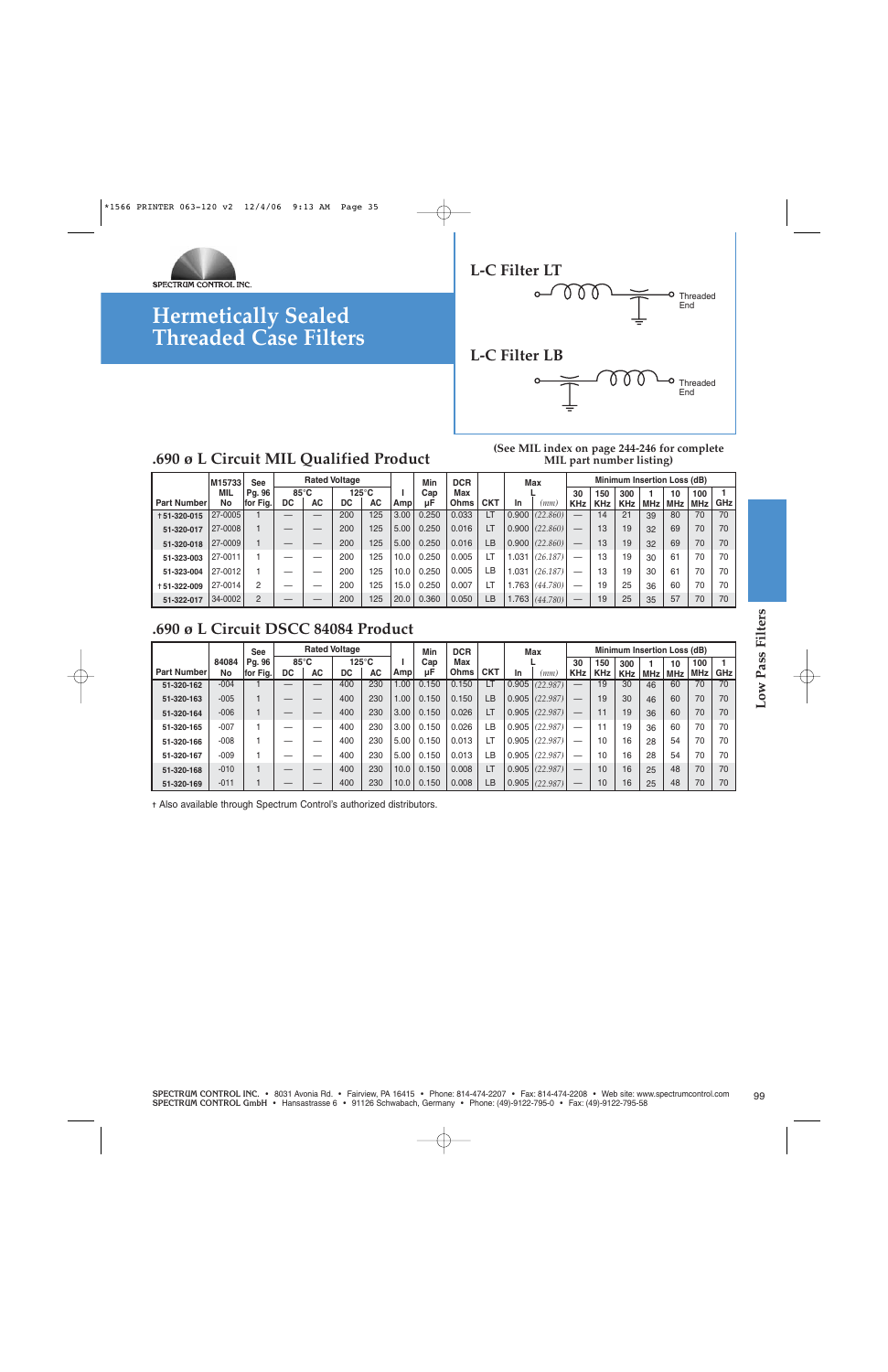

### **.690 ø Pi Circuit**



### **.690 ø Pi Circuit Standard Product**

|                    |            |               |                |     | <b>Rated Voltage</b> |                               |      | Min   | <b>DCR</b>  |       | Max      |            |            | Minimum Insertion Loss (dB) |            |            |            |            |
|--------------------|------------|---------------|----------------|-----|----------------------|-------------------------------|------|-------|-------------|-------|----------|------------|------------|-----------------------------|------------|------------|------------|------------|
|                    | <b>MIL</b> |               | $85^{\circ}$ C |     |                      | 125°C                         |      | Cap   | Max         |       |          | 30         | 150        | 300                         |            | 10         | 100        |            |
| <b>Part Number</b> | No         | <b>Figure</b> | DC             | AC  | DC                   | <b>AC</b>                     | Amp  | uЕ    | <b>Ohms</b> | In    | (mm)     | <b>KHz</b> | <b>KHz</b> | <b>KHz</b>                  | <b>MHz</b> | <b>MHz</b> | <b>MHz</b> | <b>GHz</b> |
| 51-321-322         |            |               | 150            | _   | 0 <sup>0</sup>       | _                             | .00. | 2.800 | 0.210       | .195  | (30.353) | 35         | 69         | 70                          | 70         | 70         | 70         | 70         |
| SCI-6130-009       |            |               | 150            | _   | 0 <sup>0</sup>       | $\overbrace{\phantom{aaaaa}}$ | 20.0 | 5.200 | 0.001       | I.195 | (30.353) | 23         | 31         | 35                          | 35         | 70         | 70         | 70         |
| 51-321-317         |            |               | 450            | 240 | 400                  | $*240$                        | .00  | 720   | 0.400       | I.195 | (30.353) |            | 53         | 70                          | 70         | 70         | 70         | 70         |
| +51-321-318        |            |               | 450            | 240 | 400                  | $*240$                        | 3.00 | 720   | 0.030       | .195  | (30.353) |            | 31         | 5 <sup>1</sup>              | 70         | 70         | 70         | 70         |
| +51-321-319        |            |               | 450            | 240 | 400                  | $*240$                        | 5.00 | .720  | 0.020       | . 195 | (30.353) |            |            | 30                          | 65         | 70         | 70         | 70         |

\* 0-60 Hz

### **.690 ø Pi Circuit MIL Qualified Product**

#### **(See MIL index on page 244-246 for complete MIL part number listing)**

|               | M15733  |               |                |           | <b>Rated Voltage</b> |           |      | Min   | <b>DCR</b>  |       | Max      |            |            |            |       | <b>Minimum Insertion Loss (dB)</b> |            |            |
|---------------|---------|---------------|----------------|-----------|----------------------|-----------|------|-------|-------------|-------|----------|------------|------------|------------|-------|------------------------------------|------------|------------|
|               | MIL     |               | $85^{\circ}$ C |           | $125^{\circ}$ C      |           |      | Cap   | Max         |       |          | 30         | 150        | 300        |       | 10                                 | 100        |            |
| l Part Number | No      | <b>Figure</b> | DC             | <b>AC</b> | DC                   | <b>AC</b> | Amp  | цF    | <b>Ohms</b> | In    | (mm)     | <b>KHz</b> | <b>KHz</b> | <b>KHz</b> | MHz I | MHz                                | <b>MHz</b> | <b>GHz</b> |
| 51-321-312    | 27-0004 |               |                | _         | 200                  | 125       | .00  | 0.500 | 0.250       | 1.195 | (30.353) |            | 47         | 65         | 80    | 80                                 | 70         | 70         |
| 51-323-313    | 27-0003 |               |                |           | 200                  | 125       | .00  | 0.500 | 0.270       | .031  | (26.187) |            | 43         | 61         | 80    | 80                                 | 70         | 70         |
| 51-321-313    | 27-0010 |               |                |           | 200                  | 125       | 5.00 | 0.500 | 0.024       | 1.195 | (30.353) |            | 10         | 28         | 64    | 80                                 | 70         | 70         |
| +51-321-314   | 27-0013 |               |                |           | 200                  | 125       | 10.0 | 0.500 | 0.008       | 1.195 | (30.353) | –          | 16         | 18         | 48    | 80                                 | 70         | 70         |
| 51-321-329    | 34-0005 |               |                |           | 200                  | 125       | 10.0 | 0.500 | 0.075       | .195  | (30.353) | _          | 16         | 18         | 48    | 80                                 | 70         | 70         |

### **.690 ø Pi Circuit DSCC 84084 Product**

|                    |        |        |                |    | <b>Rated Voltage</b> |           |      | Min   | <b>DCR</b>  |      | Max      |            |            |            |            | Minimum Insertion Loss (dB) |     |       |
|--------------------|--------|--------|----------------|----|----------------------|-----------|------|-------|-------------|------|----------|------------|------------|------------|------------|-----------------------------|-----|-------|
|                    | 84084  |        | $85^{\circ}$ C |    |                      | 125°C     |      | Cap   | Max         |      |          | 30         | 150        | 300        |            | 10                          | 100 |       |
| <b>Part Number</b> | No     | Figure | DC             | АC | DC                   | <b>AC</b> | Amp  | uF    | <b>Ohms</b> | In   | (mm)     | <b>KHz</b> | <b>KHz</b> | <b>KHz</b> | <b>MHz</b> | MHz                         | MHz | GHz I |
| 51-321-398         | $-013$ | C      | _              |    | 400                  | 230       | .00. | 0.200 | 0.150       | .200 | (30.480) |            | 27         | 46         | 74         | 80                          | 80  | 80    |
| 51-321-399         | $-014$ | C      | _              |    | 400                  | 230       | 3.00 | 0.200 | 0.026       | .200 | (30.480) |            |            | 30         | 60         | 80                          | 80  | 80    |
| 51-321-400         | $-015$ | C      |                |    | 400                  | 230       | 5.00 | 0.200 | 0.013       | .200 | (30.480) | _          |            | 12         | 50         | 80                          | 80  | 80    |
| 51-321-401         | -016   |        |                |    | 400                  | 230       | 10.0 | 0.200 | 0.008       | .200 | (30.480) |            |            |            | 30         | 80                          | 80  | 80    |

✝ Also available through Spectrum Control's authorized distributors.

**SPECTRUM CONTROL INC.** • 8031 Avonia Rd. • Fairview, PA 16415 • Phone: 814-474-2207 • Fax: 814-474-2208 • Web site: www.spectrumcontrol.com **SPECTRUM CONTROL INC. •** 8031 Avonia Rd. • Fairview, PA 16415 • Phone: 814-474-2207 • Fax: 814-474-2208 • Web site: ww<br>**SPECTRUM CONTROL GmbH** • Hansastrasse 6 • 91126 Schwabach, Germany • Phone: (49)-9122-795-0 • Fax: (4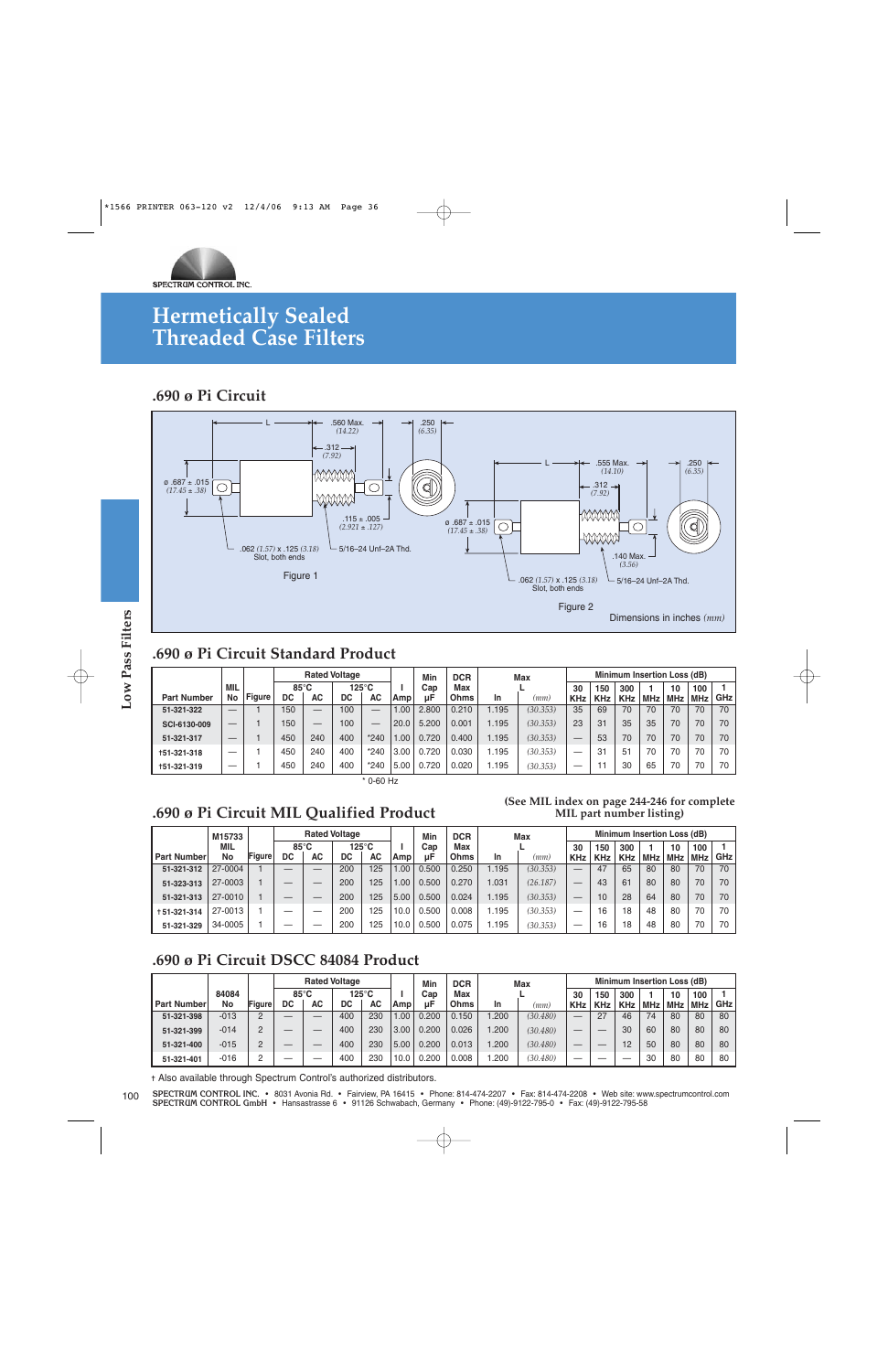

### **.690 ø T Circuit**



### **.690 ø T Circuit Standard Product**

|                    |     |               |     |                | <b>Rated Voltage</b> |                 |      | Min   | <b>DCR</b>  |       | <b>Max</b> |            |            | Minimum Insertion Loss (dB) |     |            |            |            |
|--------------------|-----|---------------|-----|----------------|----------------------|-----------------|------|-------|-------------|-------|------------|------------|------------|-----------------------------|-----|------------|------------|------------|
|                    | MIL |               |     | $85^{\circ}$ C |                      | $125^{\circ}$ C |      | Cap   | Max         |       |            | 30         | 150        | 300                         |     | 10         | 100        |            |
| <b>Part Number</b> | No  | <b>Figure</b> | DC  | АC             | DC                   | <b>AC</b>       | Amp! | цF    | <b>Ohms</b> | In    | (mm)       | <b>KHz</b> | <b>KHz</b> | <b>KHz</b>                  | MHz | <b>MHz</b> | <b>MHz</b> | <b>GHz</b> |
| SCI-6140-004       |     |               | 150 | _              | 100                  | –               | .00  | 2.600 | 0.600       | .195  | (30.353)   | 23         | 54         |                             | 70  | 70         | 70         | 70         |
| SCI-6140-006       |     |               | 150 |                | 100                  |                 | 3.00 | 2.600 | 0.100       | 1.195 | (30.353)   | 21         | 35         | 46                          | 70  | 70         | 70         | 70         |
| SCI-6140-007       |     |               | 150 | _              | 100                  |                 | 5.00 | 2.600 | 0.060       | 1.195 | (30.353)   | 21         | 34         | 41                          | 58  | 70         | 70         | 70         |
| SCI-6140-009       |     |               | 150 | _              | 100                  |                 | 20.0 | 2.600 | 0.002       | 1.195 | (30.353)   | 21         | 35         | 41                          | 50  | 60         | 70         | 70         |
| 51-321-649         | –   |               | 250 | 25             | 200                  | 125             | 2.00 | 0.360 | 0.090       | .195  | (30.353)   |            | 24         | 38                          | 65  | 70         | 70         | 70         |
| +51-321-610        | _   |               | 450 | 240            | 400                  | 240             | .00  | 0.360 | 0.600       | 1.195 | (30.353)   |            | 43         | 60                          | 70  | 70         | 70         | 70         |

### **.690 ø T Circuit MIL Qualified Product**

#### **85°C 125°C Rated Voltage DC AC** — — 5 19 14 20 32 21 23 62 36 35 70 70 60 **Minimum Insertion Loss (dB) I Amp Min Cap µF 150** Part Number | No Figure DC | AC | DC | AC |Amp | µF |Ohms | In | ( $mm$ ) | KHz | KHz **51-321-607 51-321-608 51-321-670 Figure 300 KHz 1 MHz 10 MHz 100 MHz 1 GHz 30 KHz** 1 1 2 1.50 4.00 10.0 0.250 0.250 0.500 70 70 70 70 70 60 — — — 200 200 300 — — — 125 125 115 **DC AC M15733 MIL No** 27-0017 27-0018 54-0017 **Max L** 1.195 1.195 1.177 *(30.353) (30.353) (29.896)* **In** *(mm)* **DCR Max Ohms** 0.133 0.025 0.006

✝ Also available through Spectrum Control's authorized distributors.

**(See MIL index on pags 244-246 for complete MIL part number listing)**